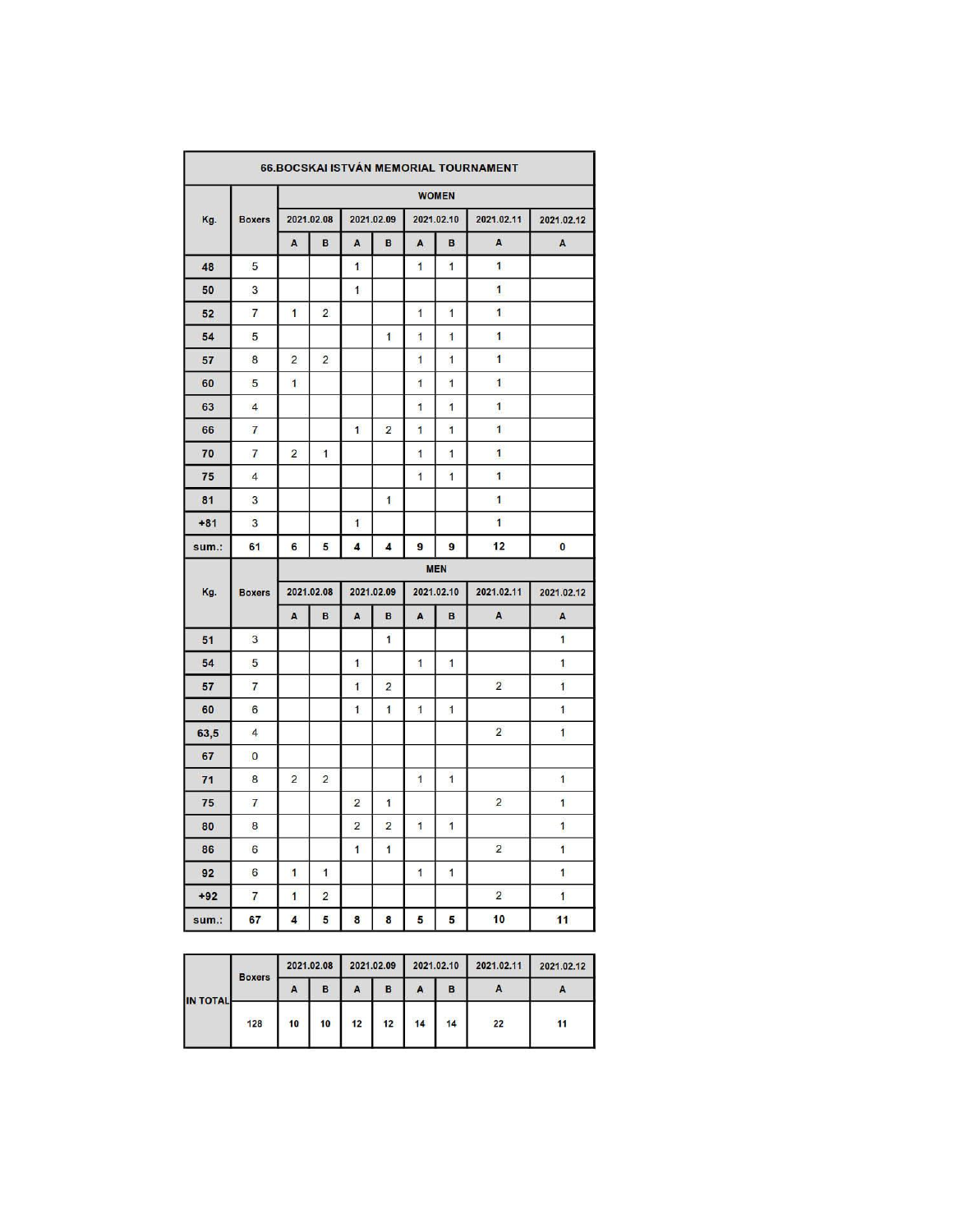



### **Session 1 A**

#### **TUE 8 FEB 2022**

|                |                | Order Bout Weight Category |              | Corner                    | Name                                               | <b>Seed</b>                                                                  | Team<br>Code                                  | Winner                                                                                                     | Result    | <b>Decision</b> |                                           |
|----------------|----------------|----------------------------|--------------|---------------------------|----------------------------------------------------|------------------------------------------------------------------------------|-----------------------------------------------|------------------------------------------------------------------------------------------------------------|-----------|-----------------|-------------------------------------------|
| $\mathbf{1}$   | 1              | (W52kg)                    |              | <b>RED</b><br><b>BLUE</b> | <b>TORI-ELLIS Willets</b><br>NIKOLINA Cacic        |                                                                              | <b>ENG</b><br>CRO                             | <b>BLUE</b>                                                                                                | <b>WO</b> |                 |                                           |
|                |                |                            | Referee: SCO |                           | RAVI Rai                                           | Judge 1: HUN<br>Judge 2:<br>Judge 3:<br>Judge 4:<br>Judge 5:                 | CZE<br><b>HUN</b><br><b>HUN</b><br><b>HUN</b> | TÓTH Imre<br><b>ANTONIN Gaspar</b><br>DOLMÁNYOS József<br><b>BÉKI Piroska</b><br>SZABÓ Egon                |           |                 |                                           |
| $\overline{2}$ | $\overline{c}$ | (W57kg)                    |              | <b>RED</b><br><b>BLUE</b> | SZŰCS Szabina<br><b>BOJANA Gojkovic</b>            |                                                                              | <b>HUN</b><br><b>MNE</b>                      | <b>RED</b>                                                                                                 | <b>WP</b> | 5:0             |                                           |
|                |                |                            | Referee: UKR |                           | MIKHAILOV Valerii                                  | Judge 1: SCO<br>Judge 2:<br>Judge 3: HUN<br>Judge 4: HUN<br>Judge 5: HUN     | CZE                                           | RAVI Rai<br><b>ANTONIN Gaspar</b><br>DOLMÁNYOS József<br><b>BÉKI Piroska</b><br>SZABÓ Egon                 |           |                 | 29:28<br>29:28<br>29:28<br>29:28<br>29:28 |
| 3              | 3              | (W57kg)                    |              | <b>RED</b><br><b>BLUE</b> | ROMEU Jucielen<br><b>TRACZ Karolina</b>            |                                                                              | <b>BRA</b><br><b>POL</b>                      | <b>RED</b>                                                                                                 | <b>WP</b> | 5:0             |                                           |
|                |                |                            | Referee: HUN |                           | <b>BÉKI Piroska</b>                                | Judge 1: SCO<br>Judge 2:<br>Judge 3: CZE<br>Judge 4:<br>Judge 5:             | <b>HUN</b><br><b>HUN</b><br><b>UKR</b>        | RAVI Rai<br>DOLMÁNYOS József<br><b>ANTONIN Gaspar</b><br>TÓTH Imre<br>MIKHAILOV Valerii                    |           |                 | 30:25<br>30:26<br>30:26<br>30:25<br>30:25 |
| 4              | 4              | (W60kg)                    |              | <b>RED</b>                | <b>CHLOE Morris</b>                                |                                                                              | WAL                                           |                                                                                                            |           |                 |                                           |
|                |                |                            |              | <b>BLUE</b>               | SANTOS de LIMA Rebeca                              |                                                                              | <b>BRA</b>                                    | <b>BLUE</b>                                                                                                | <b>WP</b> | 5:0             |                                           |
|                |                |                            | Referee: HUN |                           | SZABÓ Egon                                         | Judge 1: SCO<br>Judge 2:<br>Judge 3: HUN<br>Judge 4: HUN<br>Judge 5:         | CZE<br><b>UKR</b>                             | RAVI Rai<br><b>ANTONIN Gaspar</b><br>DOLMÁNYOS József<br>TÓTH Imre<br>MIKHAILOV Valerii                    |           |                 | 27:30<br>27:30<br>27:30<br>27:30<br>28:29 |
| 5              | 5              | (W70kg)                    |              | <b>RED</b>                | <b>BARBARA Santos</b>                              |                                                                              | <b>BRA</b>                                    | <b>RED</b>                                                                                                 | <b>WP</b> | 5.0             |                                           |
|                |                |                            |              | <b>BLUE</b>               | <b>VEBER Alina</b>                                 |                                                                              | <b>BLR</b>                                    |                                                                                                            |           |                 |                                           |
|                |                |                            | Referee: HUN |                           | TÓTH Imre                                          | Judge 1: SCO<br>Judge 2: CZE<br>Judge 3:<br>Judge 4:<br>Judge 5:             | <b>HUN</b><br><b>HUN</b><br><b>UKR</b>        | RAVI Rai<br><b>ANTONIN Gaspar</b><br>SZABÓ Egon<br>DOLMÁNYOS József<br>MIKHAILOV Valerii                   |           |                 | 30:27<br>29:28<br>30:27<br>30:27<br>29:28 |
| 6              | 6              | (W70kg)                    |              | <b>RED</b>                | PARADA Daria                                       |                                                                              | POL                                           | <b>RED</b>                                                                                                 | <b>WP</b> | 5:0             |                                           |
|                |                |                            |              | <b>BLUE</b>               | <b>RAPAIC Aleksandra</b>                           |                                                                              | <b>SRB</b>                                    |                                                                                                            |           |                 |                                           |
|                |                |                            | Referee: HUN |                           | DOLMÁNYOS József                                   | Judge 1: SCO<br>Judge 2: HUN<br>Judge 3: HUN<br>Judge 4: HUN<br>Judge 5: UKR |                                               | RAVI Rai<br><b>BÉKI Piroska</b><br>SZABÓ Egon<br>TÓTH Imre<br>MIKHAILOV Valerii                            |           |                 | 30:27<br>29:28<br>30:27<br>30:27<br>30:27 |
| $\overline{7}$ | $\overline{7}$ | (71kg)                     |              | <b>RED</b>                | KOZÁK László                                       |                                                                              | <b>HUN</b>                                    | <b>RED</b>                                                                                                 | <b>WP</b> | 5.0             |                                           |
|                |                |                            |              | <b>BLUE</b>               | <b>PETAR Cetinic</b>                               |                                                                              | CRO                                           |                                                                                                            |           |                 |                                           |
|                |                |                            | Referee:     | SCO                       | RAVI Rai                                           | Judge 1: CZE<br>Judge 2: HUN<br>Judge 3: HUN<br>Judge 4: HUN<br>Judge 5: HUN |                                               | <b>ANTONIN Gaspar</b><br><b>BÉKI Piroska</b><br>SZABÓ Egon<br>TÓTH Imre<br>DOLMÁNYOS József                |           |                 | 30:27<br>30:27<br>30:27<br>29:28<br>30:27 |
| 8              | 8              | (71kg)                     |              | <b>RED</b>                | <b>MEINL Marcel</b>                                |                                                                              | <b>AUT</b>                                    |                                                                                                            |           |                 |                                           |
|                |                |                            | Referee: UKR | <b>BLUE</b>               | <b>SOARES Jhonatan</b><br><b>MIKHAILOV Valerii</b> | Judge 1: CZE<br>Judge 2: HUN<br>Judge 3: HUN<br>Judge 4: HUN<br>Judge 5: HUN | <b>BRA</b>                                    | <b>BLUE</b><br><b>ANTONIN Gaspar</b><br><b>BÉKI Piroska</b><br>SZABÓ Egon<br>TÓTH Imre<br>DOLMÁNYOS József | <b>WP</b> | 5:0             | 26:30<br>26:29<br>26:30<br>25:30<br>26:30 |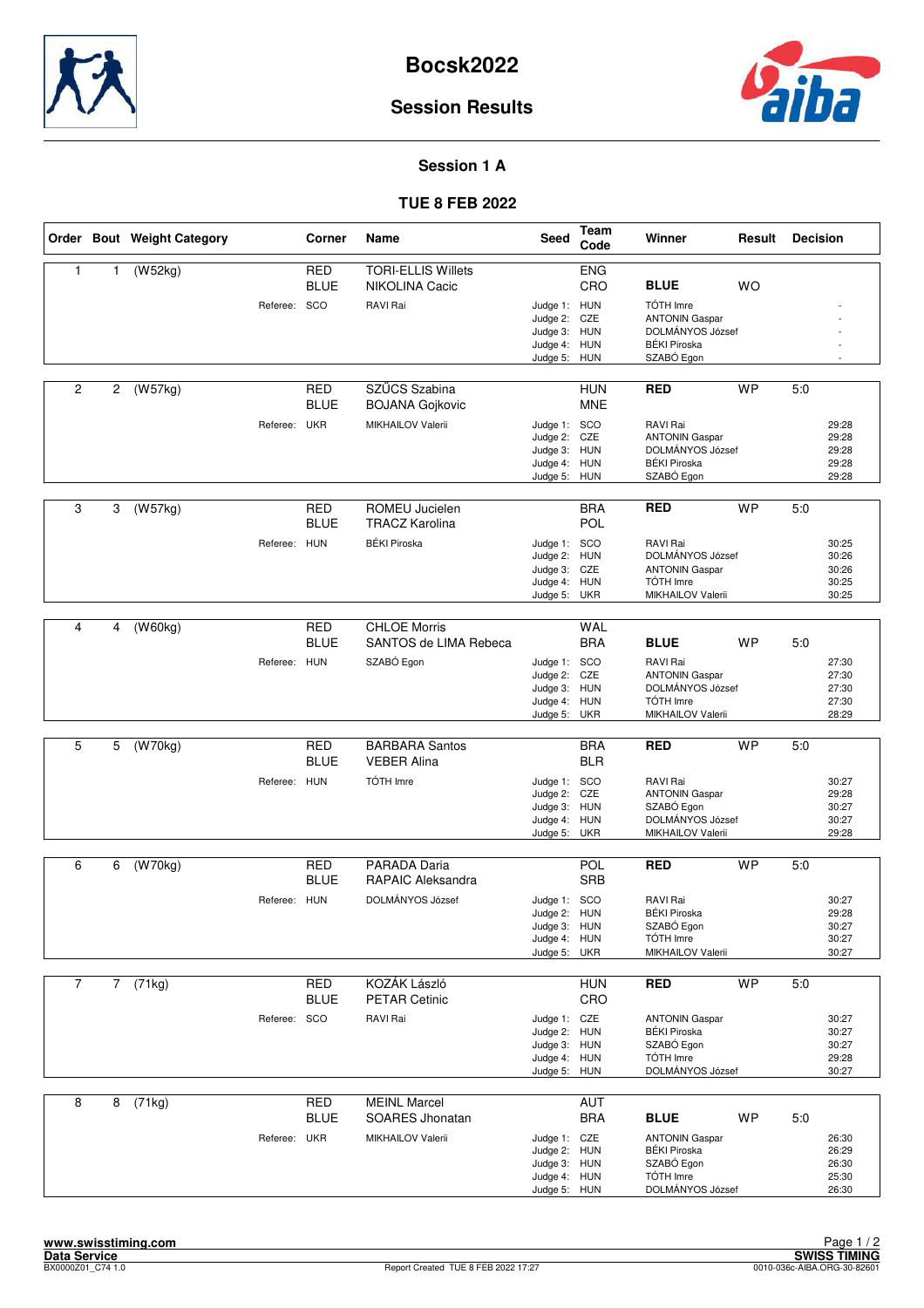



#### **Session 1 A**

#### **TUE 8 FEB 2022**

|    |    | Order Bout Weight Category |          | Corner                    | <b>Name</b>                                       | Seed                                                                     | Team<br>Code                    | Winner                                                                                       | Result    | <b>Decision</b>                           |  |
|----|----|----------------------------|----------|---------------------------|---------------------------------------------------|--------------------------------------------------------------------------|---------------------------------|----------------------------------------------------------------------------------------------|-----------|-------------------------------------------|--|
| 9  | 9  | (92kg)                     |          | <b>RED</b><br><b>BLUE</b> | <b>PAVLOVSKIY Evgeniy</b><br><b>JOSEPH Kostur</b> |                                                                          | <b>UKR</b><br><b>SVK</b>        | <b>RED</b>                                                                                   | <b>WP</b> | 5:0                                       |  |
|    |    |                            | Referee: | CZE                       | <b>ANTONIN Gaspar</b>                             | Judge 1: HUN<br>Judge 2: HUN<br>Judge 3:<br>Judge 4:<br>Judge 5:         | <b>SCO</b><br>HUN<br><b>HUN</b> | SZABÓ Egon<br><b>BÉKI Piroska</b><br>RAVI Rai<br><b>TÓTH Imre</b><br>DOLMÁNYOS József        |           | 29:28<br>30:27<br>29:28<br>29:28<br>30:27 |  |
| 10 | 10 | $(+92kg)$                  |          | <b>RED</b><br><b>BLUE</b> | <b>MARTIN Pinc</b><br><b>JUNIOR Abner</b>         |                                                                          | <b>CZE</b><br><b>BRA</b>        | <b>BLUE</b>                                                                                  | <b>WP</b> | 5:0                                       |  |
|    |    |                            | Referee: | <b>HUN</b>                | SZABÓ Egon                                        | Judge 1: HUN<br>Judge 2: HUN<br>Judge 3: SCO<br>Judge 4:<br>Judge 5: HUN | <b>UKR</b>                      | TÓTH Imre<br><b>BÉKI Piroska</b><br>RAVI Rai<br><b>MIKHAILOV Valerii</b><br>DOLMÁNYOS József |           | 27:30<br>28:29<br>26:30<br>27:30<br>27:30 |  |

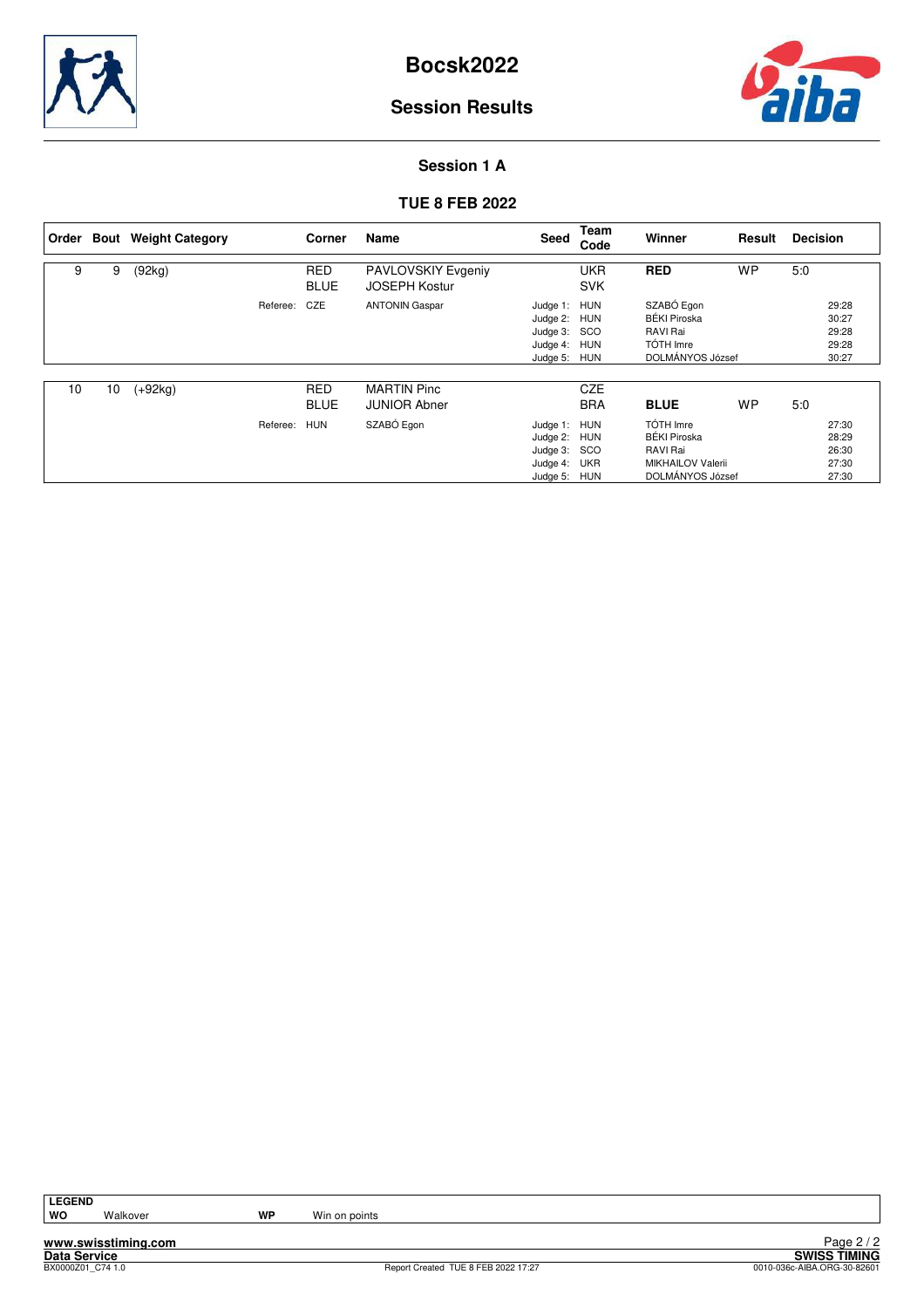



#### **Session 2 B**

#### **TUE 8 FEB 2022**

|                |    | Order Bout Weight Category |              | Corner                    | Name                                                | Seed                                                                         | Team<br>Code             | Winner                                                                                                          | Result     | <b>Decision</b> |                                           |
|----------------|----|----------------------------|--------------|---------------------------|-----------------------------------------------------|------------------------------------------------------------------------------|--------------------------|-----------------------------------------------------------------------------------------------------------------|------------|-----------------|-------------------------------------------|
| 1              | 11 | (W52kg)                    |              | <b>RED</b><br><b>BLUE</b> | de ALMEIDA Caroline<br>PRYMACZENKO Nikola           |                                                                              | <b>BRA</b><br><b>POL</b> | <b>RED</b>                                                                                                      | <b>WP</b>  | 5:0             |                                           |
|                |    |                            | Referee: HUN |                           | SZŰCS Veronika                                      | Judge 1: BIH<br>Judge 2: SVK<br>Judge 3: AUT<br>Judge 4: HUN<br>Judge 5:     | WAL                      | <b>TINA Poletan</b><br>DR. RADOSLAV Simon<br><b>HINTEREGGER Alois</b><br>HIDVÉGI György<br><b>GARY Meredith</b> |            |                 | 30:27<br>30:27<br>29:28<br>30:27<br>30:27 |
| $\overline{c}$ | 12 | (W52kg)                    |              | <b>RED</b><br><b>BLUE</b> | RADOVANOVIC Nina<br>SIPOS Hajnal                    |                                                                              | <b>SRB</b><br><b>HUN</b> | <b>RED</b>                                                                                                      | <b>WP</b>  | 5:0             |                                           |
|                |    |                            | Referee: UKR |                           | <b>DIMITRO Lazarev</b>                              | Judge 1: HUN<br>Judge 2:<br>Judge 3: AUT<br>Judge 4: HUN<br>Judge 5: HUN     | <b>SVK</b>               | MOLNÁR Gábor<br>DR. RADOSLAV Simon<br><b>HINTEREGGER Alois</b><br>HIDVÉGI György<br>SZŰCS Veronika              |            |                 | 30:26<br>30:26<br>30:25<br>30:25<br>30:26 |
| 3              | 13 | (W57kg)                    |              | RED<br><b>BLUE</b>        | <b>SZEREMETA Julia</b><br><b>DEA Bolanca</b>        |                                                                              | POL<br>CRO               | <b>RED</b>                                                                                                      | <b>WP</b>  | 4:1             |                                           |
|                |    |                            | Referee:     | <b>BIH</b>                | <b>TINA Poletan</b>                                 | Judge 1: AUT<br>Judge 2: HUN<br>Judge 3: UKR<br>Judge 4: HUN<br>Judge 5:     | <b>SVK</b>               | <b>HINTEREGGER Alois</b><br>SZŰCS Veronika<br><b>DIMITRO Lazarev</b><br>HIDVÉGI György<br>DR. RADOSLAV Simon    |            |                 | 30:27<br>29:28<br>29:28<br>30:27<br>28:29 |
|                |    |                            |              |                           |                                                     |                                                                              |                          |                                                                                                                 |            |                 |                                           |
| 4              | 14 | (W57kg)                    |              | <b>RED</b><br><b>BLUE</b> | <b>ZEKIC Jelena</b><br><b>MÁTRAI</b> Petra          |                                                                              | <b>SRB</b><br><b>HUN</b> | <b>RED</b>                                                                                                      | <b>RSC</b> | R <sub>1</sub>  |                                           |
|                |    |                            | Referee: AUT |                           | <b>HINTEREGGER Alois</b>                            | Judge 1: HUN<br>Judge 2:<br>Judge 3: UKR<br>Judge 4: BIH<br>Judge 5:         | <b>HUN</b><br>HUN        | MOLNÁR Gábor<br>SZŰCS Veronika<br><b>DIMITRO Lazarev</b><br><b>TINA Poletan</b><br>HIDVÉGI György               |            |                 |                                           |
|                |    |                            |              |                           |                                                     |                                                                              |                          |                                                                                                                 |            |                 |                                           |
| 5              | 15 | (W70kg)                    |              | <b>RED</b><br><b>BLUE</b> | SÜRMENELI Busenaz<br><b>PANGUANE Alcinda Helena</b> |                                                                              | <b>TUR</b><br><b>MOZ</b> | <b>RED</b>                                                                                                      | <b>WP</b>  | 5:0             |                                           |
|                |    |                            | Referee: SVK |                           | DR. RADOSLAV Simon                                  | Judge 1: HUN<br>Judge 2: HUN<br>Judge 3: UKR<br>Judge 4: BIH<br>Judge 5:     | <b>HUN</b>               | MOLNÁR Gábor<br>SZŰCS Veronika<br><b>DIMITRO Lazarev</b><br><b>TINA Poletan</b><br>HIDVÉGI György               |            |                 | 29:28<br>30:27<br>30:27<br>29:28<br>30:27 |
| 6              | 16 | (71kg)                     |              | <b>RED</b>                | de OLIVEIRA Wanderson                               |                                                                              | <b>BRA</b>               | <b>RED</b>                                                                                                      | <b>WP</b>  | 5:0             |                                           |
|                |    |                            |              | <b>BLUE</b>               | <b>NOAH Jezek</b>                                   |                                                                              | CRO                      |                                                                                                                 |            |                 |                                           |
|                |    |                            | Referee: HUN |                           | HIDVÉGI György                                      | Judge 1: AUT<br>Judge 2: HUN<br>Judge 3: UKR<br>Judge 4: BIH<br>Judge 5: SVK |                          | <b>HINTEREGGER Alois</b><br>MOLNÁR Gábor<br><b>DIMITRO Lazarev</b><br><b>TINA Poletan</b><br>DR. RADOSLAV Simon |            |                 | 30:25<br>30:27<br>30:27<br>30:27<br>30:26 |
| $\overline{7}$ | 17 | (71kg)                     |              | RED                       | ZAKHARIEV Yurii                                     |                                                                              | <b>UKR</b>               | <b>RED</b>                                                                                                      | <b>WP</b>  | 5:0             |                                           |
|                |    |                            |              | <b>BLUE</b>               | OROYOVWE Isaac                                      |                                                                              | <b>HUN</b>               |                                                                                                                 |            |                 |                                           |
|                |    |                            | Referee: HUN |                           | SZŰCS Veronika                                      | Judge 1: WAL<br>Judge 2: HUN<br>Judge 3: UKR<br>Judge 4: BIH<br>Judge 5: SVK |                          | <b>GARY Meredith</b><br>HIDVÉGI György<br><b>DIMITRO Lazarev</b><br><b>TINA Poletan</b><br>DR. RADOSLAV Simon   |            |                 | 30:27<br>30:27<br>30:26<br>29:28<br>30:27 |
| 8              | 18 | (92kg)                     |              | <b>RED</b><br><b>BLUE</b> | SOUZA Ramon<br><b>BARACSI Dániel</b>                |                                                                              | <b>BRA</b><br><b>HUN</b> | <b>RED</b>                                                                                                      | <b>WP</b>  | 4:1             |                                           |
|                |    |                            | Referee: WAL |                           | <b>GARY Meredith</b>                                | Judge 1: AUT<br>Judge 2: HUN<br>Judge 3: BIH<br>Judge 4: HUN<br>Judge 5: SVK |                          | <b>HINTEREGGER Alois</b><br>HIDVÉGI György<br><b>TINA Poletan</b><br>SZŰCS Veronika<br>DR. RADOSLAV Simon       |            |                 | 30:27<br>30:27<br>30:27<br>28:29<br>29:28 |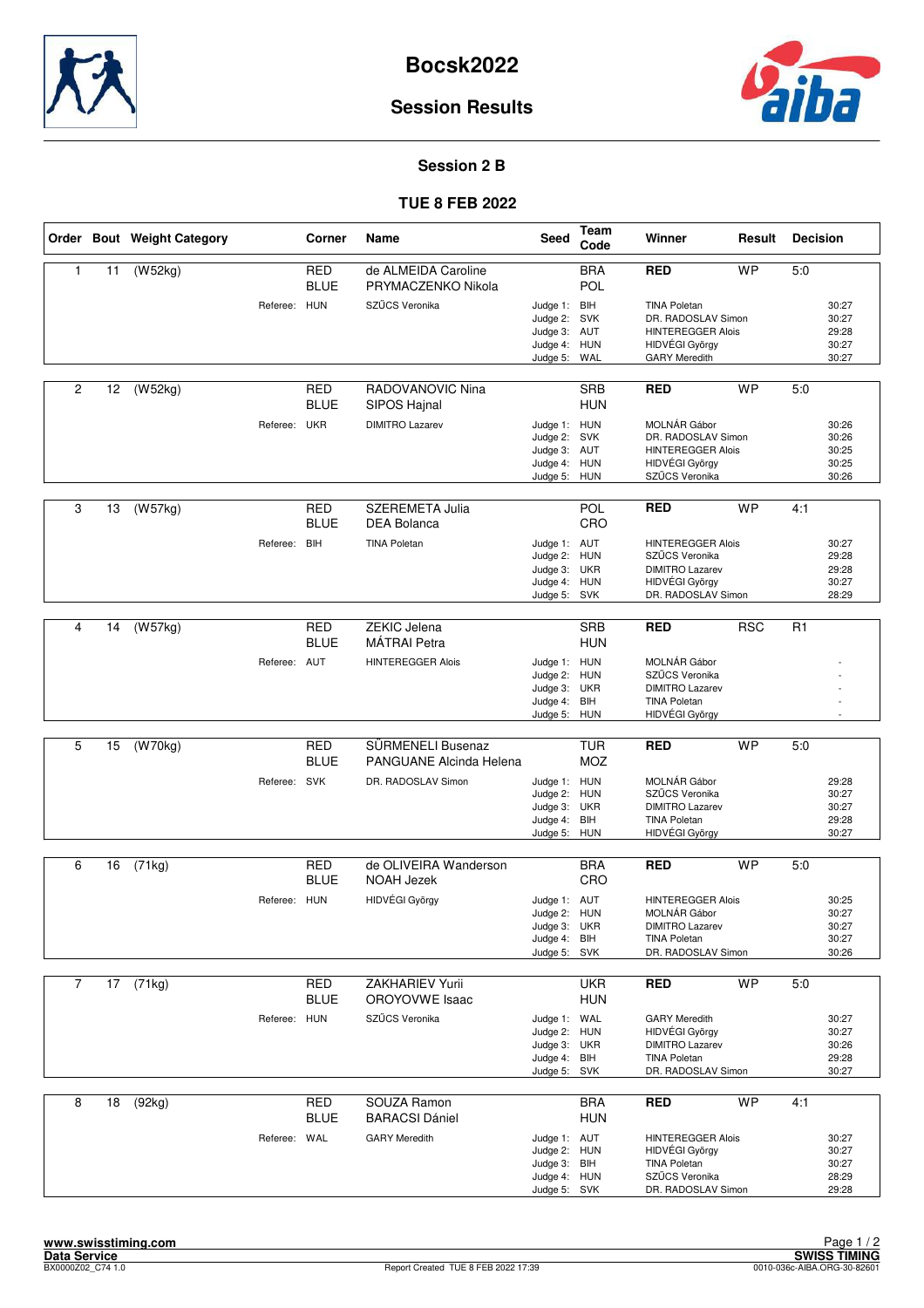



#### **Session 2 B**

#### **TUE 8 FEB 2022**

|    |    | Order Bout Weight Category | Corner                    | Name                                          | Seed                                                             | <b>Team</b><br>Code             | Winner                                                                                                         | Result    | <b>Decision</b>                           |
|----|----|----------------------------|---------------------------|-----------------------------------------------|------------------------------------------------------------------|---------------------------------|----------------------------------------------------------------------------------------------------------------|-----------|-------------------------------------------|
| 9  | 19 | $(+92kg)$                  | <b>RED</b><br><b>BLUE</b> | <b>MARKO Milun</b><br><b>ORIE Delicious</b>   |                                                                  | CRO<br><b>ENG</b>               | <b>RED</b>                                                                                                     | <b>WP</b> | 5:0                                       |
|    |    |                            | <b>UKR</b><br>Referee:    | <b>DIMITRO Lazarev</b>                        | Judge 1: SVK<br>Judge 2: HUN<br>Judge 3:<br>Judge 4:<br>Judge 5: | AUT<br>HUN<br><b>HUN</b>        | DR. RADOSLAV Simon<br><b>HIDVÉGI György</b><br><b>HINTEREGGER Alois</b><br>MOLNÁR Gábor<br>SZŰCS Veronika      |           | 29:28<br>30:27<br>30:27<br>30:27<br>30:27 |
| 10 | 20 | $(+92kg)$                  | <b>RED</b><br><b>BLUE</b> | <b>HAGAG Ahmed</b><br><b>ANSELMENT Tizián</b> |                                                                  | <b>AUT</b><br><b>HUN</b>        | <b>RED</b>                                                                                                     | <b>WP</b> | 5:0                                       |
|    |    |                            | <b>HUN</b><br>Referee:    | MOLNÁR Gábor                                  | Judge 1: BIH<br>Judge 2:<br>Judge 3:<br>Judge 4:<br>Judge 5:     | HUN<br>HUN<br>SVK<br><b>UKR</b> | <b>TINA Poletan</b><br><b>HIDVÉGI György</b><br>SZŰCS Veronika<br>DR. RADOSLAV Simon<br><b>DIMITRO Lazarev</b> |           | 30:27<br>30:27<br>30:26<br>30:27<br>30:27 |

| ı<br>L<br>σ<br>۰. |
|-------------------|
|                   |

**www.swisstiming.com**

Round number **RSC** Referee Stops Contest **WP** Win on points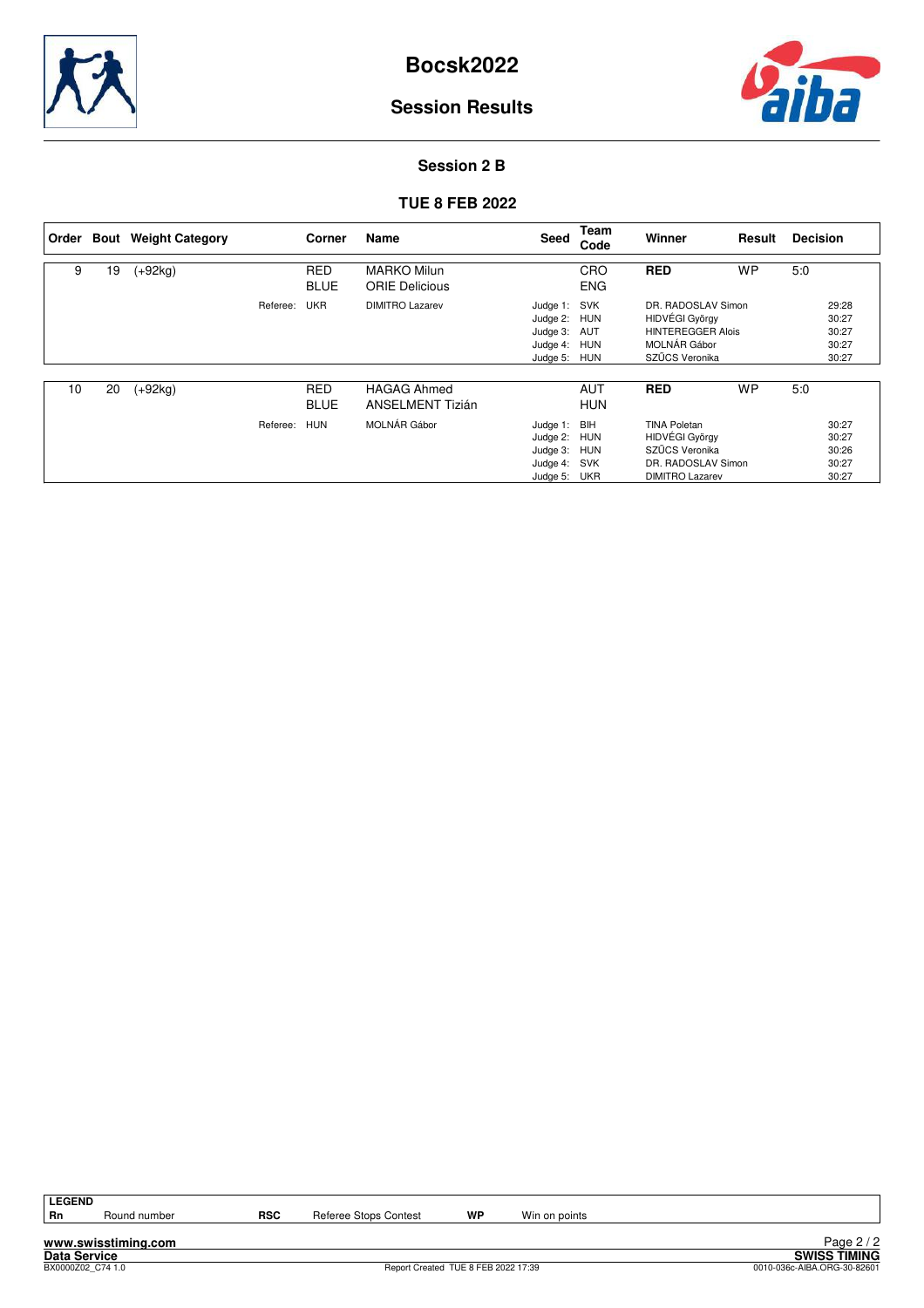

#### **Session 3 A**

|                |    | Order Bout Weight Category |              | Corner                    | Name                                           | Seed                         | Team<br>Code             | Winner                                     | Result     | <b>Decision</b> |                |
|----------------|----|----------------------------|--------------|---------------------------|------------------------------------------------|------------------------------|--------------------------|--------------------------------------------|------------|-----------------|----------------|
| 1              | 21 | (W48kg)                    |              | <b>RED</b>                | <b>HACHBOLD Judit</b>                          |                              | <b>HUN</b>               |                                            |            |                 |                |
|                |    |                            |              | <b>BLUE</b>               | KUCZEWSKA Natalia                              |                              | POL                      | <b>BLUE</b>                                | <b>WP</b>  | 5:0             |                |
|                |    |                            | Referee: SCO |                           | RAVI Rai                                       | Judge 1: HUN                 |                          | SZABÓ Egon                                 |            |                 | 26:30          |
|                |    |                            |              |                           |                                                | Judge 2: HUN                 |                          | TÓTH Imre                                  |            |                 | 26:30          |
|                |    |                            |              |                           |                                                | Judge 3: UKR<br>Judge 4: CZE |                          | MIKHAILOV Valerii<br><b>ANTONIN Gaspar</b> |            |                 | 25:30<br>26:30 |
|                |    |                            |              |                           |                                                | Judge 5:                     | HUN                      | DOLMÁNYOS József                           |            |                 | 26:30          |
|                |    |                            |              |                           |                                                |                              |                          |                                            |            |                 |                |
| $\overline{c}$ | 22 | (W50kg)                    |              | <b>RED</b><br><b>BLUE</b> | YAROSLAVA Mazynechuk<br>TÖRÖK Szonja           |                              | <b>UKR</b><br><b>HUN</b> | <b>RED</b>                                 | <b>WO</b>  |                 |                |
|                |    |                            | Referee: HUN |                           | DR. BÉKI Piroska                               | Judge 1: HUN                 |                          | SZABÓ Egon                                 |            |                 |                |
|                |    |                            |              |                           |                                                | Judge 2: SCO<br>Judge 3: UKR |                          | RAVI Rai<br>MIKHAILOV Valerii              |            |                 |                |
|                |    |                            |              |                           |                                                | Judge 4: CZE                 |                          | <b>ANTONIN Gaspar</b>                      |            |                 |                |
|                |    |                            |              |                           |                                                | Judge 5: HUN                 |                          | DOLMÁNYOS József                           |            |                 |                |
| 3              | 23 |                            |              | <b>RED</b>                |                                                |                              | CRO                      |                                            |            |                 |                |
|                |    | (W66kg)                    |              | <b>BLUE</b>               | <b>ANA Stojanovic</b><br><b>GAJIC Nikolina</b> |                              | SRB                      | <b>BLUE</b>                                | <b>RSC</b> | R <sub>2</sub>  |                |
|                |    |                            | Referee: HUN |                           | TÓTH Imre                                      | Judge 1: HUN                 |                          | SZABÓ Egon                                 |            |                 | 10:9           |
|                |    |                            |              |                           |                                                | Judge 2: SCO                 |                          | RAVI Rai                                   |            |                 | 10:9           |
|                |    |                            |              |                           |                                                | Judge 3: HUN                 |                          | DR. BÉKI Piroska                           |            |                 | 9:10           |
|                |    |                            |              |                           |                                                | Judge 4:<br>Judge 5: HUN     | CZE                      | <b>ANTONIN Gaspar</b><br>DOLMÁNYOS József  |            |                 | 10:9<br>9:10   |
|                |    |                            |              |                           |                                                |                              |                          |                                            |            |                 |                |
| 4              | 24 | $(W+81kg)$                 |              | <b>RED</b>                | <b>DEMIR Sennur</b>                            |                              | <b>TUR</b>               | <b>RED</b>                                 | <b>ABD</b> | R1              |                |
|                |    |                            |              | <b>BLUE</b>               | <b>CZUKOR Dominika</b>                         |                              | <b>HUN</b>               |                                            |            |                 |                |
|                |    |                            | Referee: UKR |                           | MIKHAILOV Valerii                              | Judge 1: HUN                 |                          | SZABÓ Egon                                 |            |                 |                |
|                |    |                            |              |                           |                                                | Judge 2: SCO<br>Judge 3: HUN |                          | RAVI Rai<br>DR. BÉKI Piroska               |            |                 |                |
|                |    |                            |              |                           |                                                | Judge 4: CZE                 |                          | <b>ANTONIN Gaspar</b>                      |            |                 |                |
|                |    |                            |              |                           |                                                | Judge 5: HUN                 |                          | TÓTH Imre                                  |            |                 |                |
|                |    |                            |              |                           |                                                |                              |                          |                                            |            |                 |                |
| 5              | 25 | (54kg)                     |              | <b>RED</b><br><b>BLUE</b> | <b>RIBEIRO Ronald</b><br>SZAKA István          |                              | <b>BRA</b><br><b>HUN</b> | <b>RED</b>                                 | <b>WP</b>  | 5.0             |                |
|                |    |                            | Referee: CZE |                           | <b>ANTONIN Gaspar</b>                          | Judge 1: HUN                 |                          | SZABÓ Egon<br>RAVI Rai                     |            |                 | 30:27          |
|                |    |                            |              |                           |                                                | Judge 2: SCO<br>Judge 3: HUN |                          | DR. BÉKI Piroska                           |            |                 | 30:25<br>29:26 |
|                |    |                            |              |                           |                                                | Judge 4: UKR                 |                          | MIKHAILOV Valerii                          |            |                 | 30:26          |
|                |    |                            |              |                           |                                                | Judge 5: HUN                 |                          | TÓTH Imre                                  |            |                 | 30:25          |
| 6              | 26 | (57kg)                     |              | <b>RED</b>                | TÓTH-SZABÓ Vilmos                              |                              | <b>HUN</b>               |                                            |            |                 |                |
|                |    |                            |              | <b>BLUE</b>               | <b>TSIKALO Ruslan</b>                          |                              | <b>UKR</b>               | <b>BLUE</b>                                | <b>WP</b>  | 5:0             |                |
|                |    |                            | Referee: HUN |                           | DOLMÁNYOS József                               | Judge 1: HUN                 |                          | SZABÓ Egon                                 |            |                 | 27:29          |
|                |    |                            |              |                           |                                                | Judge 2: CZE                 |                          | <b>ANTONIN Gaspar</b>                      |            |                 | 25:29          |
|                |    |                            |              |                           |                                                | Judge 3: HUN                 |                          | DR. BÉKI Piroska                           |            |                 | 26:29          |
|                |    |                            |              |                           |                                                | Judge 4: UKR<br>Judge 5: HUN |                          | MIKHAILOV Valerii<br>TÓTH Imre             |            |                 | 26:29<br>26:29 |
|                |    |                            |              |                           |                                                |                              |                          |                                            |            |                 |                |
| $\overline{7}$ | 27 | (60kg)                     |              | RED                       | <b>KOVÁCS Dávid</b>                            |                              | <b>HUN</b>               |                                            |            |                 |                |
|                |    |                            |              | <b>BLUE</b>               | VILIAM Tankó                                   |                              | <b>SVK</b>               | <b>BLUE</b>                                | <b>RSC</b> | R <sub>2</sub>  |                |
|                |    |                            | Referee: HUN |                           | TÓTH Imre                                      | Judge 1: HUN                 |                          | SZABÓ Egon                                 |            |                 | 9:10           |
|                |    |                            |              |                           |                                                | Judge 2: HUN<br>Judge 3: UKR |                          | DOLMÁNYOS József<br>MIKHAILOV Valerii      |            |                 | 9:10           |
|                |    |                            |              |                           |                                                | Judge 4: CZE                 |                          | <b>ANTONIN Gaspar</b>                      |            |                 | 9:10<br>9:10   |
|                |    |                            |              |                           |                                                | Judge 5: SCO                 |                          | RAVI Rai                                   |            |                 | 9:10           |
|                |    |                            |              |                           |                                                |                              |                          |                                            |            |                 |                |
| 8              | 28 | (75kg)                     |              | <b>RED</b><br><b>BLUE</b> | VÁNCZKU Attila<br><b>LUKAS Ferneza</b>         |                              | <b>HUN</b><br><b>SVK</b> | <b>BLUE</b>                                | <b>WP</b>  | 5:0             |                |
|                |    |                            |              |                           |                                                |                              |                          |                                            |            |                 |                |
|                |    |                            | Referee: HUN |                           | DR. BÉKI Piroska                               | Judge 1: SCO<br>Judge 2: HUN |                          | RAVI Rai<br>DOLMÁNYOS József               |            |                 | 27:30<br>27:30 |
|                |    |                            |              |                           |                                                | Judge 3: UKR                 |                          | MIKHAILOV Valerii                          |            |                 | 26:30          |
|                |    |                            |              |                           |                                                | Judge 4: CZE                 |                          | <b>ANTONIN Gaspar</b>                      |            |                 | 27:30          |
|                |    |                            |              |                           |                                                | Judge 5: HUN                 |                          | TÓTH Imre                                  |            |                 | 27:30          |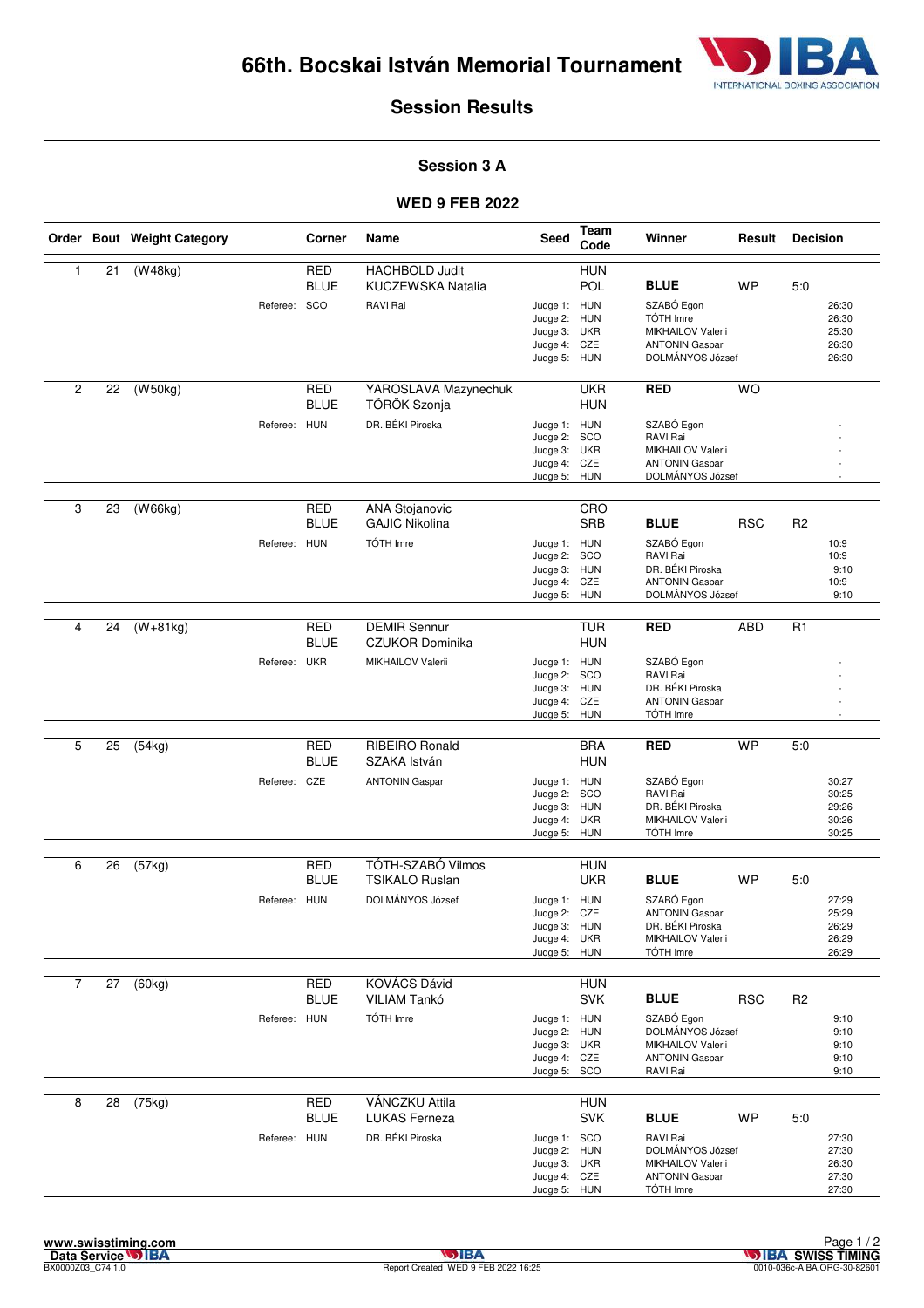

#### **Session 3 A**

|    |    | Order Bout Weight Category |              | <b>Corner</b>             | <b>Name</b>                                    | <b>Seed</b>                                                                  | <b>Team</b><br>Code                           | Winner                                                                                          | Result    | <b>Decision</b>                           |
|----|----|----------------------------|--------------|---------------------------|------------------------------------------------|------------------------------------------------------------------------------|-----------------------------------------------|-------------------------------------------------------------------------------------------------|-----------|-------------------------------------------|
| 9  | 29 | (75kg)                     |              | <b>RED</b><br><b>BLUE</b> | <b>KULYA Dmytro</b><br><b>HOMEN Péter</b>      |                                                                              | <b>UKR</b><br><b>HUN</b>                      | <b>RED</b>                                                                                      | <b>WP</b> | 5:0                                       |
|    |    |                            | Referee: HUN |                           | SZABÓ Egon                                     | Judge 1: SCO<br>Judge 2: HUN<br>Judge 3: UKR<br>Judge 4: HUN<br>Judge 5: HUN |                                               | RAVI Rai<br>DOLMÁNYOS József<br><b>MIKHAILOV Valerii</b><br>TÓTH Imre<br>DR. BÉKI Piroska       |           | 30:27<br>30:27<br>30:27<br>30:27<br>30:27 |
| 10 | 30 | (80kg)                     |              | <b>RED</b><br><b>BLUE</b> | <b>BOGDAN Tolmachov</b><br><b>MARCIC Petar</b> |                                                                              | <b>UKR</b><br><b>MNE</b>                      | <b>RED</b>                                                                                      | <b>WP</b> | 3:2                                       |
|    |    |                            | Referee:     | SCO                       | RAVI Rai                                       | Judge 1:<br>Judge 2:<br>Judge 3:<br>Judge 4: HUN<br>Judge 5: UKR             | <b>HUN</b><br><b>HUN</b><br>SRB               | TÓTH Imre<br>DOLMÁNYOS József<br><b>MARIA Raznatovic</b><br>SZABÓ Egon<br>MIKHAILOV Valerii     |           | 30:27<br>30:27<br>28:29<br>28:29<br>30:27 |
| 11 | 31 | (80kg)                     |              | <b>RED</b><br><b>BLUE</b> | <b>LEO Cvetkovic</b><br><b>RAZHBA Matvey</b>   |                                                                              | CRO<br><b>UKR</b>                             | <b>BLUE</b>                                                                                     | <b>WP</b> | 5.0                                       |
|    |    |                            | Referee:     | CZE                       | <b>ANTONIN Gaspar</b>                          | Judge 1:<br>Judge 2: HUN<br>Judge 3: SRB<br>Judge 4: HUN<br>Judge 5: HUN     | SCO                                           | RAVI Rai<br>TÓTH Imre<br><b>MARIA Raznatovic</b><br>SZABÓ Egon<br>DR. BÉKI Piroska              |           | 28:29<br>27:30<br>28:29<br>28:29<br>27:30 |
| 12 | 32 | (86kg)                     |              | <b>RED</b><br><b>BLUE</b> | <b>TÓTH Ádám</b><br><b>LIJESEVIC Petar</b>     |                                                                              | <b>HUN</b><br><b>MNE</b>                      | <b>BLUE</b>                                                                                     | <b>WP</b> | 4:1                                       |
|    |    |                            | Referee:     | <b>HUN</b>                | DOLMÁNYOS József                               | Judge 1:<br>Judge 2:<br>Judge 3:<br>Judge 4:<br>Judge 5:                     | SRB<br><b>HUN</b><br>CZE<br>HUN<br><b>HUN</b> | <b>MARIA Raznatovic</b><br>TÓTH Imre<br><b>ANTONIN Gaspar</b><br>SZABÓ Egon<br>DR. BÉKI Piroska |           | 27:30<br>27:29<br>27:30<br>29:28<br>27:30 |

| <b>LEGEND</b> |               |    |              |            |                              |           |          |                          |               |
|---------------|---------------|----|--------------|------------|------------------------------|-----------|----------|--------------------------|---------------|
| <b>ABD</b>    | Abandon       | Rn | Round number | <b>RSC</b> | <b>Referee Stops Contest</b> | <b>WO</b> | Walkover |                          |               |
| ∣ WP          | Win on points |    |              |            |                              |           |          |                          |               |
|               | .             |    |              |            |                              |           |          | $\overline{\phantom{0}}$ | $\sim$ $\sim$ |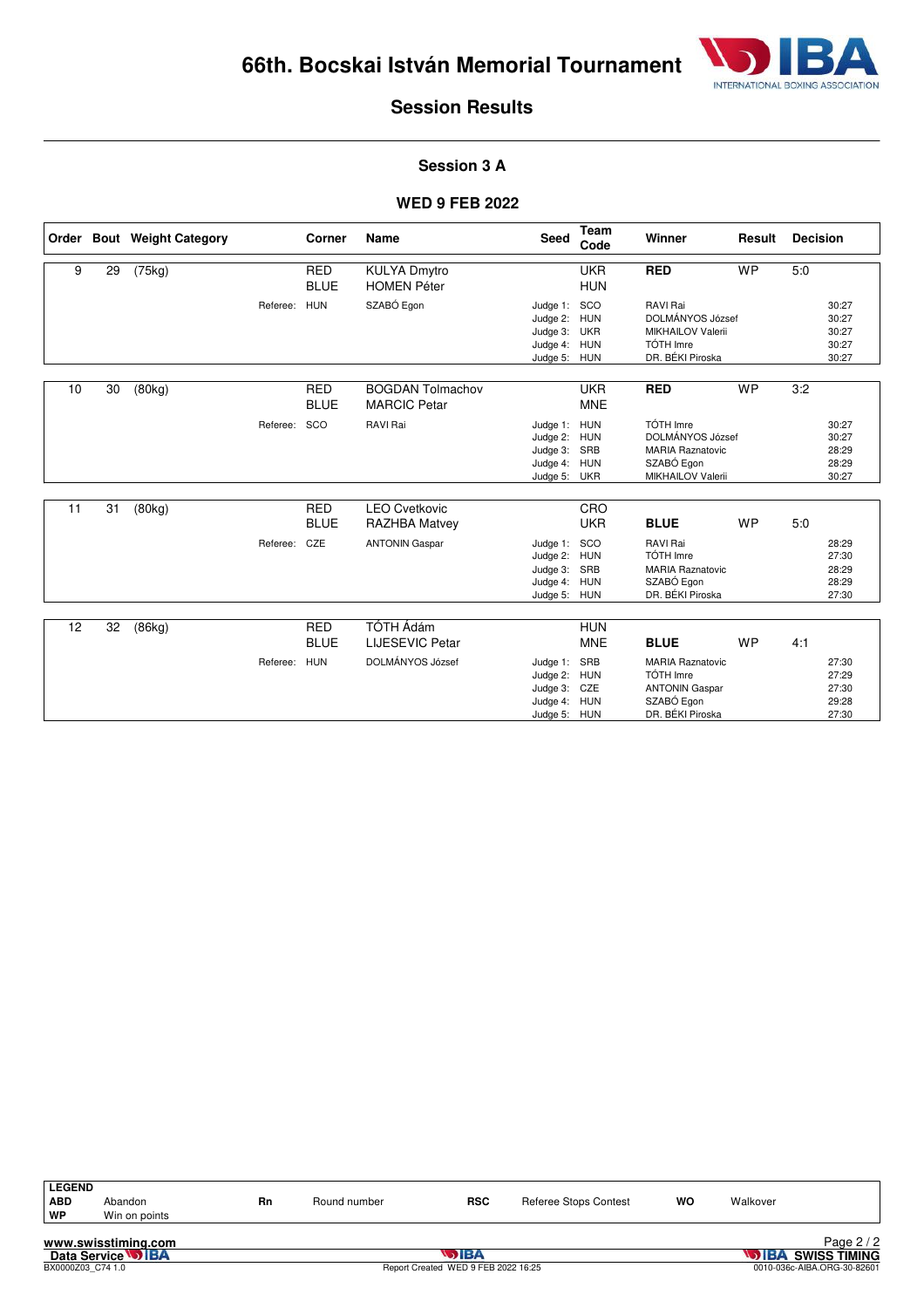

#### **Session 4 B**

|                |    | Order Bout Weight Category |              | Corner                    | Name                                         | Seed                                                                         | Team<br>Code             | Winner                                                                                                          | Result     | <b>Decision</b> |                                           |
|----------------|----|----------------------------|--------------|---------------------------|----------------------------------------------|------------------------------------------------------------------------------|--------------------------|-----------------------------------------------------------------------------------------------------------------|------------|-----------------|-------------------------------------------|
| 1              | 33 | (W54kg)                    |              | <b>RED</b>                | AMPULSKA Karolina                            |                                                                              | POL                      | <b>RED</b>                                                                                                      | <b>WP</b>  | 5:0             |                                           |
|                |    |                            | Referee: UKR | <b>BLUE</b>               | <b>ZOE Andrews</b><br><b>DIMITRO Lazarev</b> | Judge 1: HUN<br>Judge 2: SVK<br>Judge 3: AUT<br>Judge 4: HUN<br>Judge 5:     | WAL<br>WAL               | SZŰCS Veronika<br>DR. RADOSLAV Simon<br><b>HINTEREGGER Alois</b><br>HIDVÉGI György<br><b>GARY Meredith</b>      |            |                 | 29:28<br>30:27<br>30:27<br>30:27<br>29:28 |
| 2              | 34 | (W66kg)                    |              | <b>RED</b><br><b>BLUE</b> | KOTASKOVA Michaela<br><b>JODIE Wilkinson</b> |                                                                              | <b>AUT</b><br><b>ENG</b> | <b>BLUE</b>                                                                                                     | WP         | 5:0             |                                           |
|                |    |                            | Referee: BIH |                           | <b>TINA Poletan</b>                          | Judge 1: HUN<br>Judge 2:<br>Judge 3: AUT<br>Judge 4: HUN<br>Judge 5: HUN     | <b>UKR</b>               | SZŰCS Veronika<br><b>DIMITRO Lazarev</b><br><b>HINTEREGGER Alois</b><br>HIDVÉGI György<br>MOLNÁR Gábor          |            |                 | 26:30<br>26:30<br>28:29<br>27:30<br>26:30 |
| 3              | 35 | (W66kg)                    |              | <b>RED</b><br><b>BLUE</b> | <b>SOARES Beatriz</b><br><b>HALÁSZ Nóra</b>  |                                                                              | <b>BRA</b><br><b>HUN</b> | <b>RED</b>                                                                                                      | <b>RSC</b> | R <sub>3</sub>  |                                           |
|                |    |                            | Referee: WAL |                           | <b>GARY Meredith</b>                         | Judge 1: HUN<br>Judge 2:<br>Judge 3: HUN<br>Judge 4:<br>Judge 5: SVK         | <b>UKR</b><br><b>HUN</b> | SZŰCS Veronika<br><b>DIMITRO Lazarev</b><br>MOLNÁR Gábor<br>HIDVÉGI György<br>DR. RADOSLAV Simon                |            |                 | 30:25<br>20:18<br>20:17<br>20:18<br>20:17 |
| 4              | 36 | (W81kg)                    |              | <b>RED</b><br><b>BLUE</b> | JANCELEWICZ Martyna<br><b>BOROS Petra</b>    |                                                                              | POL<br><b>HUN</b>        | <b>RED</b>                                                                                                      | <b>WP</b>  | 5:0             |                                           |
|                |    |                            | Referee: AUT |                           | <b>HINTEREGGER Alois</b>                     | Judge 1: HUN<br>Judge 2:<br>Judge 3: HUN<br>Judge 4: HUN<br>Judge 5: SVK     | <b>UKR</b>               | SZŰCS Veronika<br><b>DIMITRO Lazarev</b><br>MOLNÁR Gábor<br>HIDVÉGI György<br>DR. RADOSLAV Simon                |            |                 | 30:26<br>30:24<br>30:26<br>30:27<br>30:26 |
| 5              | 37 | (51kg)                     |              | <b>RED</b>                | MEHMOOD Hamza                                |                                                                              | <b>ENG</b>               | <b>RED</b>                                                                                                      | <b>WP</b>  | 3:2             |                                           |
|                |    |                            |              | <b>BLUE</b>               | <b>SALOTSKIKH Dzianis</b>                    |                                                                              | <b>BLR</b>               |                                                                                                                 |            |                 |                                           |
|                |    |                            | Referee: HUN |                           | MOLNÁR Gábor                                 | Judge 1: AUT<br>Judge 2: HUN<br>Judge 3: SVK<br>Judge 4: BIH<br>Judge 5:     | WAL                      | <b>HINTEREGGER Alois</b><br>HIDVÉGI György<br>DR. RADOSLAV Simon<br><b>TINA Poletan</b><br><b>GARY Meredith</b> |            |                 | 28:29<br>29:28<br>29:28<br>28:29<br>29:28 |
| 6              | 38 | (57kg)                     |              | RED                       | <b>PANKOU Maksim</b>                         |                                                                              | <b>BLR</b>               | <b>RED</b>                                                                                                      | <b>WO</b>  |                 |                                           |
|                |    |                            |              | <b>BLUE</b>               | <b>BERNÁTH László</b>                        |                                                                              | <b>HUN</b>               |                                                                                                                 |            |                 |                                           |
|                |    |                            | Referee: HUN |                           | MOLNÁR Gábor                                 | Judge 1: AUT<br>Judge 2: HUN<br>Judge 3: SVK<br>Judge 4: BIH<br>Judge 5: HUN |                          | <b>HINTEREGGER Alois</b><br>HIDVÉGI György<br>DR. RADOSLAV Simon<br><b>TINA Poletan</b><br>SZŰCS Veronika       |            |                 |                                           |
| $\overline{7}$ | 39 | (57kg)                     |              | <b>RED</b>                | <b>UNSWORTH Billy</b>                        |                                                                              | <b>WAL</b>               |                                                                                                                 |            |                 |                                           |
|                |    |                            | Referee: HUN | <b>BLUE</b>               | TROFUMENKO Eduard<br>SZŰCS Veronika          | Judge 1: AUT                                                                 | <b>UKR</b>               | <b>BLUE</b><br><b>HINTEREGGER Alois</b>                                                                         | <b>WP</b>  | 5:0             | 27:30                                     |
|                |    |                            |              |                           |                                              | Judge 2: HUN<br>Judge 3: SVK<br>Judge 4: WAL<br>Judge 5: UKR                 |                          | HIDVÉGI György<br>DR. RADOSLAV Simon<br><b>GARY Meredith</b><br><b>DIMITRO Lazarev</b>                          |            |                 | 28:29<br>27:30<br>28:29<br>27:30          |
| 8              | 40 | (60kg)                     |              | <b>RED</b><br><b>BLUE</b> | <b>DADAEV Malik</b><br><b>BALOG Márk</b>     |                                                                              | AUT<br><b>HUN</b>        | <b>RED</b>                                                                                                      | <b>WP</b>  | 4:1             |                                           |
|                |    |                            | Referee: HUN |                           | HIDVÉGI György                               | Judge 1: AUT<br>Judge 2: UKR<br>Judge 3: HUN<br>Judge 4: WAL<br>Judge 5: HUN |                          | <b>HINTEREGGER Alois</b><br><b>DIMITRO Lazarev</b><br>MOLNÁR Gábor<br><b>GARY Meredith</b><br>SZŰCS Veronika    |            |                 | 30:27<br>30:27<br>29:28<br>27:30<br>29:28 |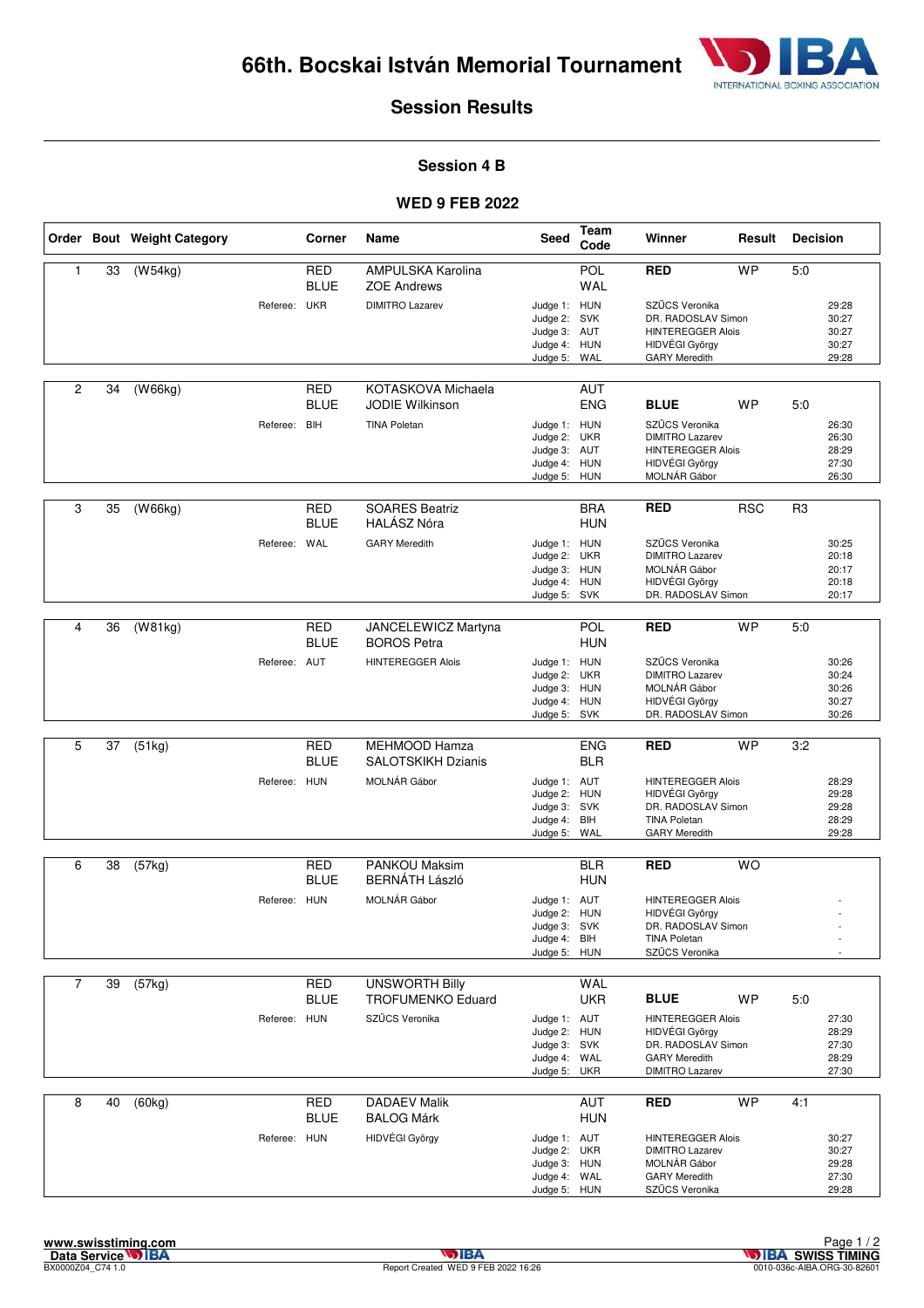

#### **Session 4 B**

|    |    | Order Bout Weight Category |              | Corner                    | Name                                       | Seed                                                                     | Team<br>Code             | Winner                                                                                                                 | Result     | <b>Decision</b> |                                           |
|----|----|----------------------------|--------------|---------------------------|--------------------------------------------|--------------------------------------------------------------------------|--------------------------|------------------------------------------------------------------------------------------------------------------------|------------|-----------------|-------------------------------------------|
| 9  | 41 | (75kg)                     |              | <b>RED</b><br><b>BLUE</b> | PEREIRA Wanderley<br><b>KHAN Haaris</b>    |                                                                          | <b>BRA</b><br><b>WAL</b> | <b>RED</b>                                                                                                             | <b>WP</b>  | 4:1             |                                           |
|    |    |                            | Referee:     | SVK                       | DR. RADOSLAV Simon                         | Judge 1: BIH<br>Judge 2: HUN<br>Judge 3: HUN<br>Judge 4: WAL<br>Judge 5: | HUN                      | <b>TINA Poletan</b><br>HIDVÉGI György<br>MOLNÁR Gábor<br><b>GARY Meredith</b><br><b>BABAI</b> Sándor                   |            |                 | 29:28<br>30:27<br>30:27<br>28:29<br>30:27 |
| 10 | 42 | (80kg)                     |              | <b>RED</b><br><b>BLUE</b> | <b>PAPAKIN Ivan</b><br><b>FILHO</b> Isaias |                                                                          | <b>UKR</b><br><b>BRA</b> | <b>BLUE</b>                                                                                                            | <b>WO</b>  |                 |                                           |
|    |    |                            | Referee: HUN |                           | SZŰCS Veronika                             | Judge 1:<br>Judge 2: SVK<br>Judge 3: HUN<br>Judge 4: AUT<br>Judge 5: UKR | <b>BIH</b>               | <b>TINA Poletan</b><br>DR. RADOSLAV Simon<br><b>BABAI Sándor</b><br><b>HINTEREGGER Alois</b><br><b>DIMITRO Lazarev</b> |            |                 |                                           |
| 11 | 43 | (80kg)                     |              | <b>RED</b><br><b>BLUE</b> | KOVÁCS Pál<br><b>BALLA András</b>          |                                                                          | <b>HUN</b><br><b>HUN</b> | <b>RED</b>                                                                                                             | <b>ABD</b> | R <sub>2</sub>  |                                           |
|    |    |                            | Referee:     | <b>UKR</b>                | <b>DIMITRO Lazarev</b>                     | Judge 1:<br>Judge 2: SVK<br>Judge 3: HUN<br>Judge 4: HUN<br>Judge 5: AUT | BIH                      | <b>TINA Poletan</b><br>DR. RADOSLAV Simon<br>MOLNÁR Gábor<br>SZŰCS Veronika<br><b>HINTEREGGER Alois</b>                |            |                 | 10:9<br>10:9<br>10:8<br>10:8<br>10:9      |
| 12 | 44 | (86kg)                     |              | <b>RED</b>                | <b>ANDRIII Isakov</b>                      |                                                                          | <b>UKR</b>               | <b>RED</b>                                                                                                             | RSC-I      | R <sub>2</sub>  |                                           |
|    |    |                            |              | <b>BLUE</b>               | KOMJÁTHI András                            |                                                                          | <b>HUN</b>               |                                                                                                                        |            |                 |                                           |
|    |    |                            | Referee:     | HUN                       | <b>BABAI Sándor</b>                        | Judge 1:<br>Judge 2: SVK<br>Judge 3: UKR<br>Judge 4:<br>Judge 5: HUN     | WAL<br><b>HUN</b>        | <b>GARY Meredith</b><br>DR. RADOSLAV Simon<br><b>DIMITRO Lazarev</b><br>SZŰCS Veronika<br>HIDVÉGI György               |            |                 | 10:9<br>10:8<br>10:9<br>10:8<br>10:8      |

| <b>LEGEND</b> |          |    |               |            |                       |              |                                |
|---------------|----------|----|---------------|------------|-----------------------|--------------|--------------------------------|
| <b>ABD</b>    | Abandon  | Rn | Round number  | <b>RSC</b> | Referee Stops Contest | <b>RSC-I</b> | Referee Stops Contest - Injury |
| <b>WO</b>     | Walkover | WP | Win on points |            |                       |              |                                |
|               |          |    |               |            |                       |              |                                |

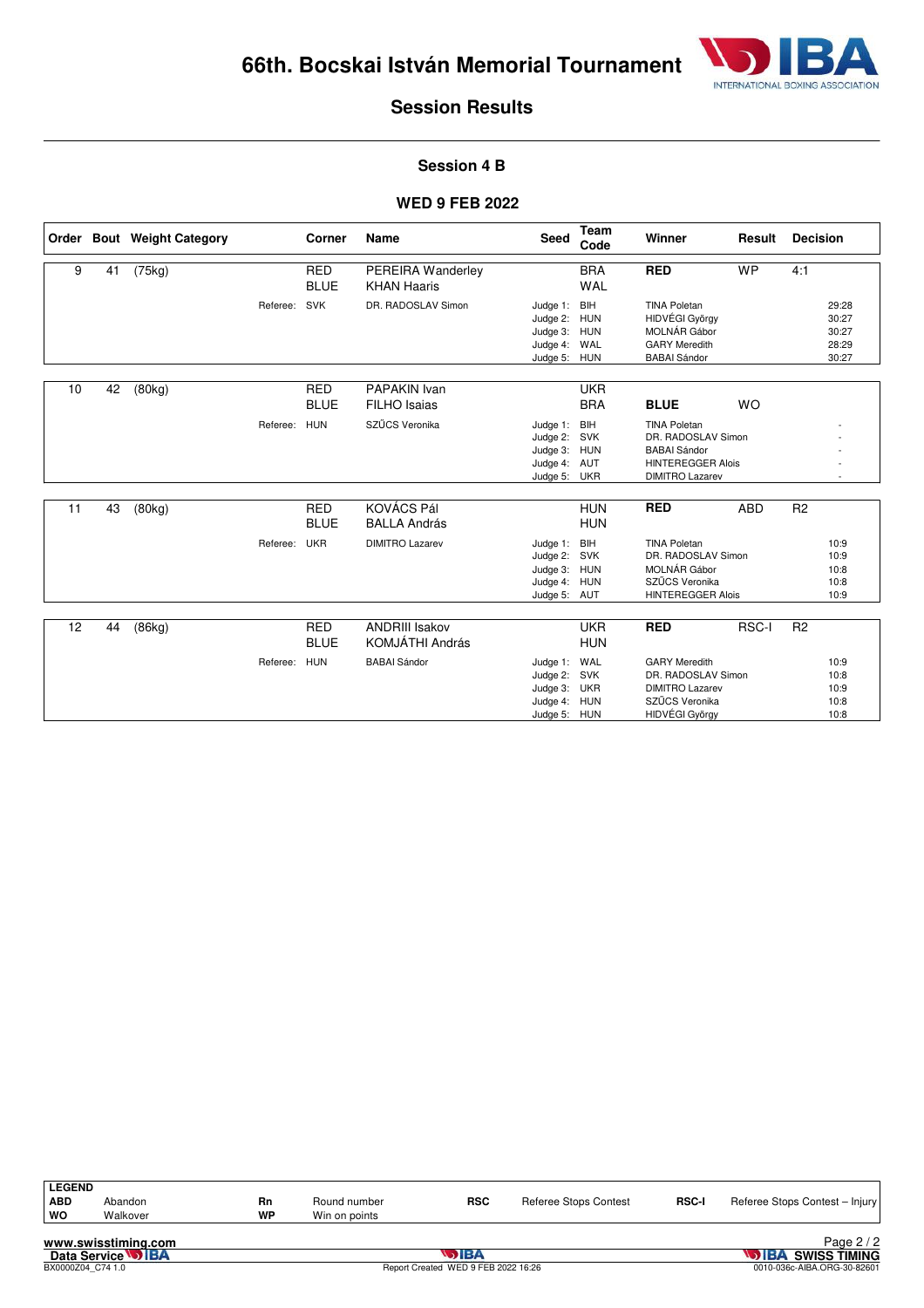

#### **Session 5 A**

#### **THU 10 FEB 2022**

|                |    | Order Bout Weight Category |              | Corner                    | Name                                                         | <b>Seed</b>                                                                  | Team<br>Code             | Winner                                                                                                   | Result     | <b>Decision</b> |                                           |
|----------------|----|----------------------------|--------------|---------------------------|--------------------------------------------------------------|------------------------------------------------------------------------------|--------------------------|----------------------------------------------------------------------------------------------------------|------------|-----------------|-------------------------------------------|
| $\mathbf{1}$   | 45 | (W48kg)                    | Referee: UKR | <b>RED</b><br><b>BLUE</b> | <b>MEZEI Petra</b><br>SILJKOVIC Snezana<br>MIKHAILOV Valerii | Judge 1: SRB                                                                 | <b>HUN</b><br><b>SRB</b> | <b>BLUE</b><br><b>MARIA Raznatovic</b>                                                                   | <b>RSC</b> | R1              |                                           |
|                |    |                            |              |                           |                                                              | Judge 2: HUN<br>Judge 3:<br>Judge 4: SCO<br>Judge 5:                         | <b>HUN</b><br>CZE        | SZABÓ Egon<br>TÓTH Imre<br>RAVI Rai<br><b>ANTONIN Gaspar</b>                                             |            |                 |                                           |
| $\overline{2}$ | 46 | (W52kg)                    |              | <b>RED</b><br><b>BLUE</b> | <b>DUDEK Beáta</b><br>NIKOLINA Cacic                         |                                                                              | <b>HUN</b><br>CRO        | <b>BLUE</b>                                                                                              | <b>WP</b>  | 5:0             |                                           |
|                |    |                            | Referee: SRB |                           | <b>MARIA Raznatovic</b>                                      | Judge 1: HUN<br>Judge 2: HUN<br>Judge 3: HUN<br>Judge 4: SCO<br>Judge 5: CZE |                          | DOLMÁNYOS József<br>SZABÓ Egon<br>TÓTH Imre<br>RAVI Rai<br><b>ANTONIN Gaspar</b>                         |            |                 | 27:30<br>28:29<br>27:30<br>27:30<br>28:29 |
| 3              | 47 | (W54kg)                    |              | <b>RED</b><br><b>BLUE</b> | LAKOTÁR Hanna<br>ROGALINSKA Wiktoria                         |                                                                              | <b>HUN</b><br><b>POL</b> | <b>BLUE</b>                                                                                              | WP         | 5:0             |                                           |
|                |    |                            | Referee: HUN |                           | DR. BÉKI Piroska                                             | Judge 1: HUN<br>Judge 2:<br>Judge 3: HUN<br>Judge 4: UKR<br>Judge 5: SRB     | HUN                      | DOLMÁNYOS József<br>SZABÓ Egon<br>TÓTH Imre<br>MIKHAILOV Valerii<br><b>MARIA Raznatovic</b>              |            |                 | 28:29<br>28:29<br>28:29<br>28:29<br>28:29 |
| 4              | 48 | (W57kg)                    |              | <b>RED</b>                | SZŰCS Szabina                                                |                                                                              | <b>HUN</b>               |                                                                                                          |            |                 |                                           |
|                |    |                            |              | <b>BLUE</b>               | ROMEU Jucielen                                               |                                                                              | <b>BRA</b>               | <b>BLUE</b>                                                                                              | <b>WP</b>  | 5:0             |                                           |
|                |    |                            | Referee: SCO |                           | RAVI Rai                                                     | Judge 1: HUN<br>Judge 2: HUN<br>Judge 3: HUN<br>Judge 4: UKR<br>Judge 5:     | CZE                      | DOLMÁNYOS József<br>SZABÓ Egon<br><b>TÓTH Imre</b><br>MIKHAILOV Valerii<br><b>ANTONIN Gaspar</b>         |            |                 | 27:30<br>27:30<br>27:30<br>28:29<br>27:30 |
| 5              | 49 | (W60kg)                    |              | <b>RED</b>                | STARADUB Ala                                                 |                                                                              | <b>BLR</b>               |                                                                                                          |            |                 |                                           |
|                |    |                            |              | <b>BLUE</b>               | <b>SHONA Whitewell</b>                                       |                                                                              | <b>ENG</b>               | <b>BLUE</b>                                                                                              | <b>WP</b>  | 3:2             |                                           |
|                |    |                            | Referee: SRB |                           | <b>MARIA Raznatovic</b>                                      | Judge 1: HUN<br>Judge 2: HUN<br>Judge 3: HUN<br>Judge 4: UKR<br>Judge 5:     | CZE                      | DOLMÁNYOS József<br>SZABÓ Egon<br>DR. BÉKI Piroska<br>MIKHAILOV Valerii<br><b>ANTONIN Gaspar</b>         |            |                 | 28:29<br>30:27<br>29:28<br>28:29<br>28:29 |
| 6              | 50 | (W63kg)                    |              | <b>RED</b>                | JANICIJEVIC Jelena                                           |                                                                              | <b>SRB</b>               | <b>RED</b>                                                                                               | <b>RSC</b> | R <sub>2</sub>  |                                           |
|                |    |                            |              | <b>BLUE</b>               | STOLARCZYK Oliwia                                            |                                                                              | <b>POL</b>               |                                                                                                          |            |                 |                                           |
|                |    |                            | Referee: UKR |                           | MIKHAILOV Valerii                                            | Judge 1: SRB<br>Judge 2:<br>Judge 3: HUN<br>Judge 4: HUN<br>Judge 5: CZE     | SCO                      | <b>MARIA Raznatovic</b><br>RAVI Rai<br>DR. BÉKI Piroska<br>TÓTH Imre<br><b>ANTONIN Gaspar</b>            |            |                 | 10:9<br>10:9<br>10:9<br>10:9<br>10:9      |
| $\overline{7}$ | 51 | (W66kg)                    |              | <b>RED</b>                | <b>BUDAI Vivien</b>                                          |                                                                              | <b>HUN</b>               |                                                                                                          |            |                 |                                           |
|                |    |                            |              | <b>BLUE</b>               | <b>GAJIC Nikolina</b>                                        |                                                                              | <b>SRB</b>               | <b>BLUE</b>                                                                                              | <b>WP</b>  | 4:1             |                                           |
|                |    |                            | Referee: UKR |                           | MIKHAILOV Valerii                                            | Judge 1: SRB<br>Judge 2: SCO<br>Judge 3: HUN<br>Judge 4: HUN<br>Judge 5: HUN |                          | <b>MARIA Raznatovic</b><br>RAVI Rai<br>SZABÓ Egon<br>TÓTH Imre<br>DOLMÁNYOS József                       |            |                 | 27:30<br>27:30<br>29:28<br>27:30<br>27:30 |
| 8              | 52 | (W70kg)                    |              | <b>RED</b>                | NAGY Bianka                                                  |                                                                              | <b>HUN</b>               |                                                                                                          |            |                 |                                           |
|                |    |                            | Referee: HUN | BLUE                      | <b>BARBARA Santos</b><br>DR. BÉKI Piroska                    | Judge 1: SRB<br>Judge 2: SCO<br>Judge 3: HUN<br>Judge 4: HUN<br>Judge 5: UKR | <b>BRA</b>               | <b>BLUE</b><br><b>MARIA Raznatovic</b><br>RAVI Rai<br>TÓTH Imre<br>DOLMÁNYOS József<br>MIKHAILOV Valerii | <b>WP</b>  | 5:0             | 27:30<br>25:30<br>27:30<br>27:30<br>27:30 |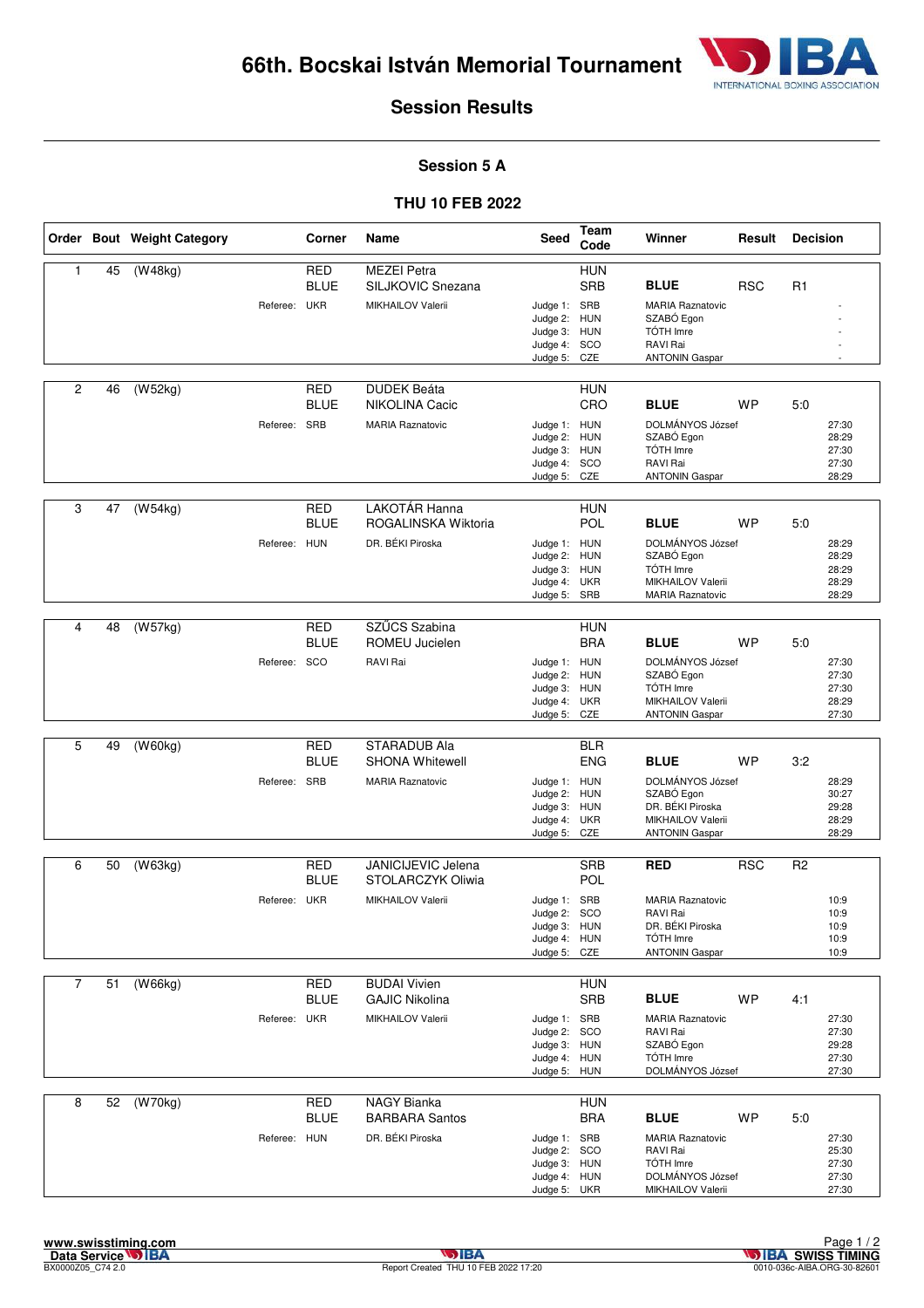

#### **Session 5 A**

#### **THU 10 FEB 2022**

|    |    | Order Bout Weight Category |              | Corner                    | Name                                            | <b>Seed</b>                                                                  | Team<br>Code             | Winner                                                                                                        | Result    | <b>Decision</b> |                                           |
|----|----|----------------------------|--------------|---------------------------|-------------------------------------------------|------------------------------------------------------------------------------|--------------------------|---------------------------------------------------------------------------------------------------------------|-----------|-----------------|-------------------------------------------|
| 9  | 53 | (W75kg)                    |              | <b>RED</b><br><b>BLUE</b> | <b>KERRY Davis</b><br><b>PEREIRA Viviane</b>    |                                                                              | <b>ENG</b><br><b>BRA</b> | <b>RED</b>                                                                                                    | <b>WP</b> | 4:1             |                                           |
|    |    |                            | Referee: HUN |                           | SZABÓ Egon                                      | Judge 1: SRB<br>Judge 2: HUN<br>Judge 3: CZE<br>Judge 4: HUN<br>Judge 5: UKR |                          | <b>MARIA Raznatovic</b><br>DR. BÉKI Piroska<br><b>ANTONIN Gaspar</b><br>DOLMÁNYOS József<br>MIKHAILOV Valerii |           |                 | 28:29<br>29:28<br>29:28<br>29:28<br>29:28 |
| 10 | 54 | $\sqrt{(54kg)}$            |              | <b>RED</b><br><b>BLUE</b> | VIRBÁN Gábor<br>SHAKH Nikalai                   |                                                                              | <b>HUN</b><br><b>BLR</b> | <b>RED</b>                                                                                                    | <b>WP</b> | 3:2             |                                           |
|    |    |                            | Referee:     | CZE                       | <b>ANTONIN Gaspar</b>                           | Judge 1: UKR<br>Judge 2: SCO<br>Judge 3: HUN<br>Judge 4: HUN<br>Judge 5: HUN |                          | MIKHAILOV Valerii<br>RAVI Rai<br>DOLMÁNYOS József<br>TÓTH Imre<br>SZABÓ Egon                                  |           |                 | 28:29<br>28:29<br>29:28<br>29:28<br>29:28 |
| 11 | 55 | (60kg)                     |              | <b>RED</b><br><b>BLUE</b> | <b>VERES Roland</b><br><b>USTUROI Vasile</b>    |                                                                              | <b>HUN</b><br><b>BEL</b> | <b>RED</b>                                                                                                    | <b>WP</b> | 4:1             |                                           |
|    |    |                            | Referee: HUN |                           | TÓTH Imre                                       | Judge 1: SRB<br>Judge 2: CZE<br>Judge 3: UKR<br>Judge 4: HUN<br>Judge 5: HUN |                          | <b>MARIA Raznatovic</b><br><b>ANTONIN Gaspar</b><br>MIKHAILOV Valerii<br>SZABÓ Egon<br>DR. BÉKI Piroska       |           |                 | 29:28<br>27:30<br>29:28<br>29:28<br>29:28 |
| 12 | 56 | (71kg)                     |              | <b>RED</b><br><b>BLUE</b> | KOZÁK László<br>SOARES Jhonatan                 |                                                                              | <b>HUN</b><br><b>BRA</b> | <b>RED</b>                                                                                                    | <b>WP</b> | 4:1             |                                           |
|    |    |                            | Referee: SCO |                           | RAVI Rai                                        | Judge 1: UKR<br>Judge 2: CZE<br>Judge 3: HUN<br>Judge 4: HUN<br>Judge 5: HUN |                          | MIKHAILOV Valerii<br><b>ANTONIN Gaspar</b><br>DOLMÁNYOS József<br>SZABÓ Egon<br>DR. BÉKI Piroska              |           |                 | 27:30<br>29:28<br>29:28<br>29:28<br>29:28 |
| 13 | 57 | (80kg)                     |              | <b>RED</b><br><b>BLUE</b> | <b>BOGDAN Tolmachov</b><br>RAZHBA Matvey        |                                                                              | <b>UKR</b><br><b>UKR</b> | <b>RED</b>                                                                                                    | <b>WP</b> | 5.0             |                                           |
|    |    |                            | Referee: HUN |                           | DOLMÁNYOS József                                | Judge 1: SRB<br>Judge 2: HUN<br>Judge 3: UKR<br>Judge 4:<br>Judge 5: HUN     | <b>HUN</b>               | <b>MARIA Raznatovic</b><br>DR. BÉKI Piroska<br>MIKHAILOV Valerii<br>TÓTH Imre<br>SZABÓ Egon                   |           |                 | 20:18<br>20:18<br>20:18<br>20:18<br>20:18 |
| 14 | 58 | (92kg)                     |              | <b>RED</b><br><b>BLUE</b> | <b>WILLIAMS Lewis</b><br><b>KARTSAN Arkadii</b> |                                                                              | <b>ENG</b><br><b>UKR</b> | <b>BLUE</b>                                                                                                   | <b>WO</b> |                 |                                           |
|    |    |                            | Referee: HUN |                           | SZABÓ Egon                                      | Judge 1: SRB<br>Judge 2: CZE<br>Judge 3:<br>Judge 4: HUN<br>Judge 5: HUN     | <b>UKR</b>               | <b>MARIA Raznatovic</b><br><b>ANTONIN Gaspar</b><br>MIKHAILOV Valerii<br>TÓTH Imre<br>DR. BÉKI Piroska        |           |                 |                                           |

| <b>LEGEND</b> |                     |            |                              |    |          |    |               |          |
|---------------|---------------------|------------|------------------------------|----|----------|----|---------------|----------|
| Rn            | Round number        | <b>RSC</b> | <b>Referee Stops Contest</b> | WO | Walkover | WP | Win on points |          |
|               |                     |            |                              |    |          |    |               |          |
|               | www.swisstiming.com |            |                              |    |          |    |               | Page 2 / |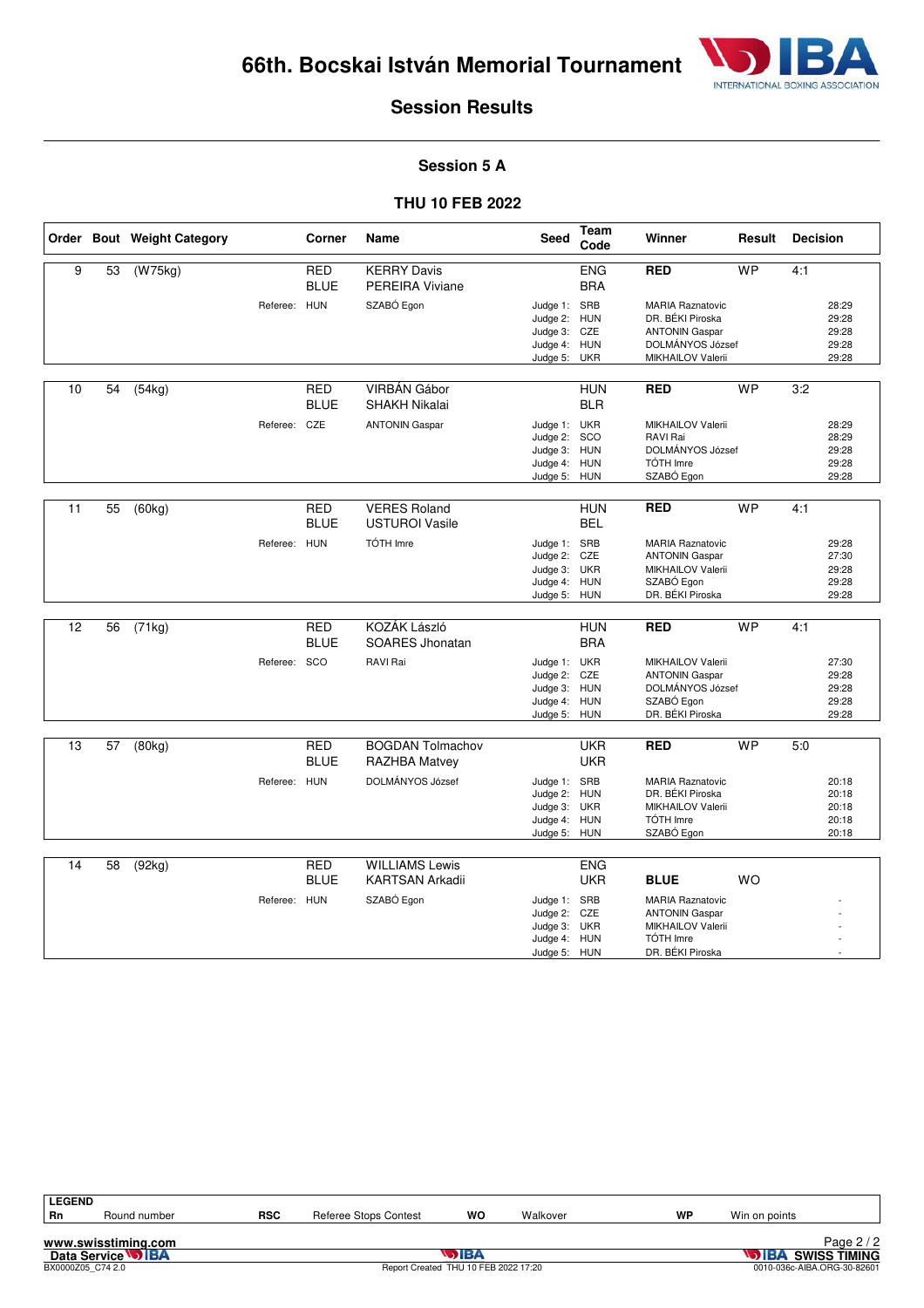

#### **Session 6 B**

#### **THU 10 FEB 2022**

|                |    | Order Bout Weight Category |              | Corner                    | Name                                          | <b>Seed</b>                                                                  | Team<br>Code             | Winner                                                                                                               | Result     | <b>Decision</b> |                                           |
|----------------|----|----------------------------|--------------|---------------------------|-----------------------------------------------|------------------------------------------------------------------------------|--------------------------|----------------------------------------------------------------------------------------------------------------------|------------|-----------------|-------------------------------------------|
| 1              | 59 | (W48kg)                    |              | <b>RED</b><br><b>BLUE</b> | SZELECZKI Lilla<br><b>KUCZEWSKA Natalia</b>   |                                                                              | <b>HUN</b><br>POL        | <b>BLUE</b>                                                                                                          | <b>WP</b>  | 5:0             |                                           |
|                |    |                            | Referee: BIH |                           | <b>TINA Poletan</b>                           | Judge 1: UKR<br>Judge 2: SVK<br>Judge 3: AUT<br>Judge 4: HUN<br>Judge 5: HUN |                          | <b>DIMITRO Lazarev</b><br>DR. RADOSLAV Simon<br><b>HINTEREGGER Alois</b><br>HIDVÉGI György<br><b>BABAI Sándor</b>    |            |                 | 27:30<br>27:30<br>27:30<br>28:29<br>27:30 |
| $\overline{2}$ | 60 | (W52kg)                    |              | RED<br><b>BLUE</b>        | de ALMEIDA Caroline<br>RADOVANOVIC Nina       |                                                                              | <b>BRA</b><br><b>SRB</b> | <b>BLUE</b>                                                                                                          | <b>WP</b>  | 5:0             |                                           |
|                |    |                            | Referee: HUN |                           | SZŰCS Veronika                                | Judge 1: UKR<br>Judge 2: SVK<br>Judge 3: AUT<br>Judge 4: HUN<br>Judge 5: HUN |                          | <b>DIMITRO Lazarev</b><br>DR. RADOSLAV Simon<br><b>HINTEREGGER Alois</b><br>HIDVÉGI György<br><b>BABAI Sándor</b>    |            |                 | 28:29<br>28:29<br>27:30<br>27:30<br>28:29 |
| 3              | 61 | (W54kg)                    |              | <b>RED</b><br><b>BLUE</b> | <b>VARGA Beáta</b><br>AMPULSKA Karolina       |                                                                              | <b>HUN</b><br>POL        | <b>RED</b>                                                                                                           | <b>WP</b>  | 3:2             |                                           |
|                |    |                            | Referee: WAL |                           | <b>GARY Meredith</b>                          | Judge 1: HUN<br>Judge 2: BIH<br>Judge 3: AUT<br>Judge 4: HUN<br>Judge 5: HUN |                          | MOLNÁR Gábor<br><b>TINA Poletan</b><br><b>HINTEREGGER Alois</b><br>HIDVÉGI György<br><b>BABAI Sándor</b>             |            |                 | 29:28<br>27:30<br>27:30<br>29:28<br>29:28 |
|                |    |                            |              |                           |                                               |                                                                              | POL                      |                                                                                                                      |            |                 |                                           |
| 4              | 62 | (W57kg)                    |              | <b>RED</b><br><b>BLUE</b> | <b>SZEREMETA Julia</b><br><b>ZEKIC Jelena</b> |                                                                              | <b>SRB</b>               | <b>BLUE</b>                                                                                                          | <b>WP</b>  | 3:2             |                                           |
|                |    |                            | Referee: SVK |                           | DR. RADOSLAV Simon                            | Judge 1: HUN<br>Judge 2: WAL<br>Judge 3: HUN<br>Judge 4: UKR<br>Judge 5: HUN |                          | MOLNÁR Gábor<br><b>GARY Meredith</b><br>SZŰCS Veronika<br><b>DIMITRO Lazarev</b><br><b>BABAI Sándor</b>              |            |                 | 30:26<br>29:28<br>28:29<br>28:29<br>28:29 |
|                |    |                            |              |                           |                                               |                                                                              |                          |                                                                                                                      |            |                 |                                           |
| 5              | 63 | (W60kg)                    |              | <b>RED</b><br><b>BLUE</b> | CIFRA Diana<br>SANTOS de LIMA Rebeca          |                                                                              | <b>HUN</b><br><b>BRA</b> | <b>BLUE</b>                                                                                                          | WP         | 5:0             |                                           |
|                |    |                            | Referee: AUT |                           | <b>HINTEREGGER Alois</b>                      | Judge 1: HUN<br>Judge 2: WAL<br>Judge 3: HUN<br>Judge 4: UKR<br>Judge 5:     | BIH                      | MOLNÁR Gábor<br><b>GARY Meredith</b><br>SZŰCS Veronika<br><b>DIMITRO Lazarev</b><br><b>TINA Poletan</b>              |            |                 | 26:30<br>27:30<br>25:30<br>25:30<br>26:30 |
|                |    |                            |              |                           | <b>FERREIRA Beatriz</b>                       |                                                                              |                          |                                                                                                                      |            |                 |                                           |
| 6              | 64 | (W63kg)                    |              | <b>RED</b><br><b>BLUE</b> | DR. GYŐRFI Anna                               |                                                                              | <b>BRA</b><br><b>HUN</b> | <b>RED</b>                                                                                                           | <b>RSC</b> | R1              |                                           |
|                |    |                            | Referee: HUN |                           | <b>BABAI Sándor</b>                           | Judge 1: SVK<br>Judge 2: AUT<br>Judge 3: HUN<br>Judge 4: UKR<br>Judge 5: BIH |                          | DR. RADOSLAV Simon<br><b>HINTEREGGER Alois</b><br>SZŰCS Veronika<br><b>DIMITRO Lazarev</b><br><b>TINA Poletan</b>    |            |                 |                                           |
| $\overline{7}$ | 65 | (W66kg)                    |              | <b>RED</b>                | <b>JODIE Wilkinson</b>                        |                                                                              | <b>ENG</b>               |                                                                                                                      |            |                 |                                           |
|                |    |                            |              | <b>BLUE</b>               | <b>SOARES Beatriz</b>                         |                                                                              | <b>BRA</b>               | <b>BLUE</b>                                                                                                          | <b>WP</b>  | 3:2             |                                           |
|                |    |                            | Referee: BIH |                           | <b>TINA Poletan</b>                           | Judge 1: SVK<br>Judge 2: AUT<br>Judge 3: HUN<br>Judge 4: HUN<br>Judge 5: HUN |                          | DR. RADOSLAV Simon<br><b>HINTEREGGER Alois</b><br>MOLNÁR Gábor<br>HIDVÉGI György<br><b>BABAI Sándor</b>              |            |                 | 30:27<br>27:30<br>28:29<br>28:29<br>29:28 |
| 8              | 66 | (W70kg)                    |              | <b>RED</b>                | PARADA Daria                                  |                                                                              | <b>POL</b>               |                                                                                                                      |            |                 |                                           |
|                |    |                            | Referee: HUN | <b>BLUE</b>               | SÜRMENELI Busenaz<br>HIDVÉGI György           | Judge 1: SVK<br>Judge 2: HUN<br>Judge 3: UKR<br>Judge 4: HUN<br>Judge 5: HUN | <b>TUR</b>               | <b>BLUE</b><br>DR. RADOSLAV Simon<br>SZŰCS Veronika<br><b>DIMITRO Lazarev</b><br>MOLNÁR Gábor<br><b>BABAI Sándor</b> | <b>WP</b>  | 5:0             | 25:30<br>25:30<br>24:30<br>24:30<br>26:30 |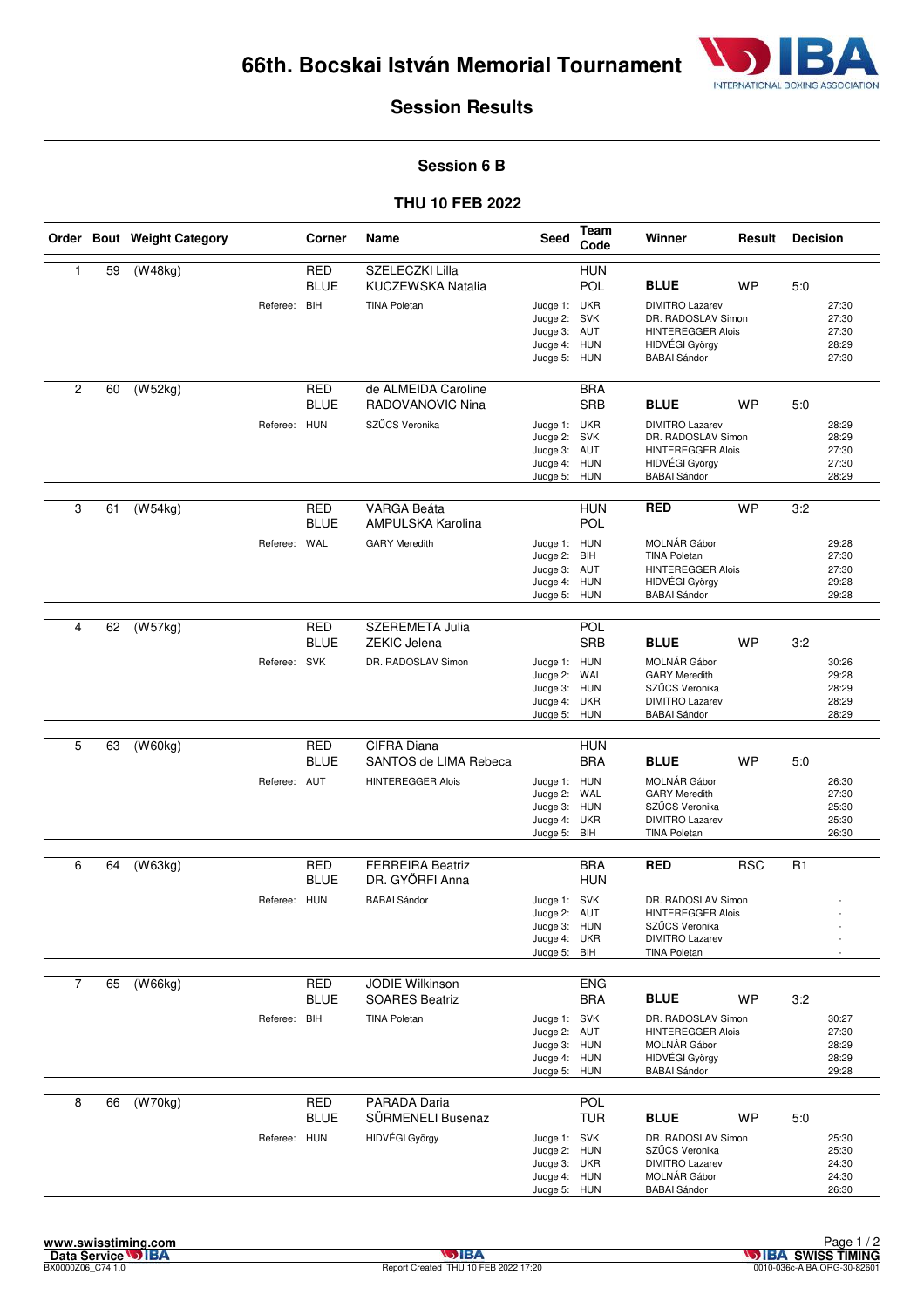

#### **Session 6 B**

#### **THU 10 FEB 2022**

|    |    | Order Bout Weight Category |              | Corner                    | Name                                            | Seed                                                                         | Team<br>Code             | Winner                                                                                                         | Result    | <b>Decision</b> |                                           |
|----|----|----------------------------|--------------|---------------------------|-------------------------------------------------|------------------------------------------------------------------------------|--------------------------|----------------------------------------------------------------------------------------------------------------|-----------|-----------------|-------------------------------------------|
| 9  | 67 | $\overline{(W75kg)}$       |              | <b>RED</b><br><b>BLUE</b> | <b>GRAMANE RADY Adosinda</b><br>LAKOS Regina    |                                                                              | <b>MOZ</b><br><b>HUN</b> | <b>RED</b>                                                                                                     | <b>WP</b> | 5:0             |                                           |
|    |    |                            | Referee: WAL |                           | <b>GARY Meredith</b>                            | Judge 1: HUN<br>Judge 2:<br>Judge 3:<br>Judge 4: HUN<br>Judge 5:             | <b>BIH</b><br>UKR<br>HUN | MOLNÁR Gábor<br><b>TINA Poletan</b><br><b>DIMITRO Lazarev</b><br>HIDVÉGI György<br><b>BABAI</b> Sándor         |           |                 | 30:27<br>30:27<br>30:27<br>30:27<br>30:27 |
|    |    |                            |              |                           |                                                 |                                                                              |                          |                                                                                                                |           |                 |                                           |
| 10 | 68 | (54kg)                     |              | <b>RED</b><br><b>BLUE</b> | <b>BERNÁTH László</b><br><b>RIBEIRO Ronald</b>  |                                                                              | <b>HUN</b><br><b>BRA</b> | <b>BLUE</b>                                                                                                    | <b>WP</b> | 5:0             |                                           |
|    |    |                            | Referee: HUN |                           | SZŰCS Veronika                                  | Judge 1: HUN<br>Judge 2: BIH<br>Judge 3: SVK<br>Judge 4: AUT<br>Judge 5: HUN |                          | MOLNÁR Gábor<br><b>TINA Poletan</b><br>DR. RADOSLAV Simon<br><b>HINTEREGGER Alois</b><br><b>BABAI Sándor</b>   |           |                 | 27:30<br>28:29<br>26:30<br>27:29<br>28:29 |
| 11 | 69 | (60kg)                     |              | RED<br><b>BLUE</b>        | VILIAM Tankó<br><b>DADAEV Malik</b>             |                                                                              | <b>SVK</b><br><b>AUT</b> | <b>RED</b>                                                                                                     | <b>WP</b> | 5:0             |                                           |
|    |    |                            | Referee:     | UKR                       | <b>DIMITRO Lazarev</b>                          | Judge 1: HUN<br>Judge 2: HUN<br>Judge 3: SVK<br>Judge 4: AUT<br>Judge 5:     | WAL                      | SZŰCS Veronika<br>HIDVÉGI György<br>DR. RADOSLAV Simon<br><b>HINTEREGGER Alois</b><br><b>GARY Meredith</b>     |           |                 | 30:27<br>30:27<br>30:27<br>29:28<br>30:27 |
| 12 | 70 | (71kg)                     |              | <b>RED</b><br><b>BLUE</b> | de OLIVEIRA Wanderson<br><b>ZAKHARIEV Yurii</b> |                                                                              | <b>BRA</b><br><b>UKR</b> | <b>BLUE</b>                                                                                                    | <b>WP</b> | 5:0             |                                           |
|    |    |                            | Referee: HUN |                           | <b>BABAI Sándor</b>                             | Judge 1: HUN<br>Judge 2:<br>Judge 3: HUN<br>Judge 4: HUN<br>Judge 5: WAL     | BIH                      | SZŰCS Veronika<br><b>TINA Poletan</b><br>HIDVÉGI György<br>MOLNÁR Gábor<br><b>GARY Meredith</b>                |           |                 | 27:30<br>28:29<br>27:30<br>28:29<br>27:30 |
| 13 | 71 | (80kg)                     |              | <b>RED</b><br><b>BLUE</b> | <b>FILHO</b> Isaias<br>KOVÁCS Pál               |                                                                              | <b>BRA</b><br><b>HUN</b> | <b>RED</b>                                                                                                     | <b>WP</b> | 3:2             |                                           |
|    |    |                            | Referee: SVK |                           | DR. RADOSLAV Simon                              | Judge 1: HUN<br>Judge 2:<br>Judge 3: HUN<br>Judge 4:<br>Judge 5:             | BIH<br><b>HUN</b><br>WAL | SZŰCS Veronika<br><b>TINA Poletan</b><br>HIDVÉGI György<br>MOLNÁR Gábor<br><b>GARY Meredith</b>                |           |                 | 28:29<br>29:28<br>28:29<br>29:28<br>29:28 |
| 14 | 72 | (92kg)                     |              | <b>RED</b><br><b>BLUE</b> | PAVLOVSKIY Evgeniy<br>SOUZA Ramon               |                                                                              | <b>UKR</b><br><b>BRA</b> | <b>RED</b>                                                                                                     | <b>WP</b> | 3:2             |                                           |
|    |    |                            | Referee: HUN |                           | MOLNÁR Gábor                                    | Judge 1: HUN<br>Judge 2:<br>Judge 3: HUN<br>Judge 4:<br>Judge 5: AUT         | BIH<br>SVK               | HIDVÉGI György<br><b>TINA Poletan</b><br><b>BABAI Sándor</b><br>DR. RADOSLAV Simon<br><b>HINTEREGGER Alois</b> |           |                 | 29:28<br>28:29<br>28:29<br>29:28<br>30:26 |

**www.swisstiming.com**<br>Data Service **DIBA**<br>BX0000206\_C74 1.0

Round number **RSC** Referee Stops Contest **WP** Win on points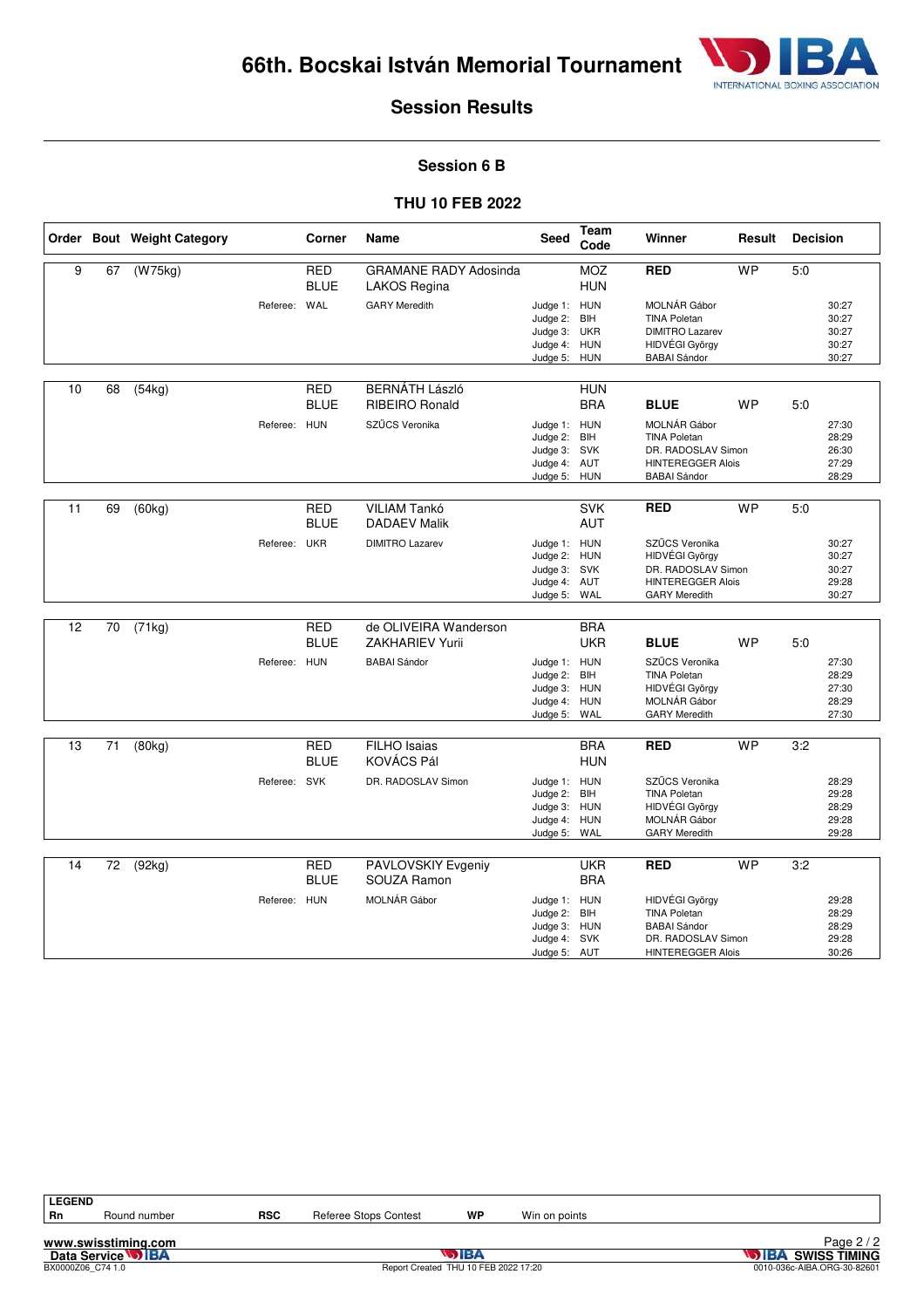

#### **Session 7 A**

#### **FRI 11 FEB 2022 13:00**

|                |    | Order Bout Weight Category |              | Corner                    | <b>Name</b>                                      | <b>Seed</b>                                                                  | Team<br>Code             | Winner                                                                                                                         | Result     | <b>Decision</b> |                                           |
|----------------|----|----------------------------|--------------|---------------------------|--------------------------------------------------|------------------------------------------------------------------------------|--------------------------|--------------------------------------------------------------------------------------------------------------------------------|------------|-----------------|-------------------------------------------|
| $\mathbf{1}$   | 85 | (57kg)                     |              | <b>RED</b><br><b>BLUE</b> | <b>BUNDOVICS István</b><br><b>TSIKALO Ruslan</b> |                                                                              | <b>HUN</b><br><b>UKR</b> | <b>RED</b>                                                                                                                     | <b>WO</b>  |                 |                                           |
|                |    |                            | Referee: UKR |                           | MIKHAILOV Valerii                                | Judge 1: HUN<br>Judge 2: BIH<br>Judge 3: UKR<br>Judge 4: SVK<br>Judge 5: WAL |                          | DR. BÉKI Piroska<br><b>TINA Poletan</b><br><b>DIMITRO Lazarev</b><br>DR. RADOSLAV Simon<br><b>GARY Meredith</b>                |            |                 |                                           |
| $\overline{c}$ | 86 | (57kg)                     |              | <b>RED</b><br><b>BLUE</b> | <b>PANKOU Maksim</b><br><b>TROFUMENKO Eduard</b> |                                                                              | <b>BLR</b><br><b>UKR</b> | <b>RED</b>                                                                                                                     | <b>WP</b>  | 5:0             |                                           |
|                |    |                            | Referee: SRB |                           | <b>MARIA Raznatovic</b>                          | Judge 1: HUN<br>Judge 2: HUN<br>Judge 3: HUN<br>Judge 4: HUN<br>Judge 5: HUN |                          | DR. BÉKI Piroska<br>TÓTH Imre<br>DOLMÁNYOS József<br>SZŰCS Veronika<br>HIDVÉGI György                                          |            |                 | 30:27<br>29:28<br>29:28<br>29:28<br>30:27 |
| 3              | 87 | (63, 5kg)                  |              | <b>RED</b><br><b>BLUE</b> | <b>REIS Kaian</b><br><b>OLEXANDR Melenyuk</b>    |                                                                              | <b>BRA</b><br><b>UKR</b> | <b>BLUE</b>                                                                                                                    | <b>RSC</b> | R1              |                                           |
|                |    |                            | Referee: HUN |                           | MOLNÁR Gábor                                     | Judge 1: HUN<br>Judge 2: HUN<br>Judge 3: SCO<br>Judge 4: CZE<br>Judge 5: HUN |                          | <b>BABAI</b> Sándor<br>HIDVÉGI György<br><b>RAVI Rai</b><br><b>ANTONIN Gaspar</b><br>TÓTH Imre                                 |            |                 |                                           |
|                |    |                            |              |                           |                                                  |                                                                              |                          |                                                                                                                                |            |                 |                                           |
| 4              | 88 | (63, 5kg)                  |              | <b>RED</b><br><b>BLUE</b> | <b>DANYI Dániel</b><br><b>COSTA Romeo</b>        |                                                                              | <b>HUN</b><br><b>WAL</b> | <b>BLUE</b>                                                                                                                    | <b>WP</b>  | 4:1             |                                           |
|                |    |                            | Referee: UKR |                           | <b>DIMITRO Lazarev</b>                           | Judge 1: WAL<br>Judge 2: HUN<br>Judge 3: BIH<br>Judge 4: AUT<br>Judge 5: UKR |                          | <b>GARY Meredith</b><br>SZŰCS Veronika<br><b>TINA Poletan</b><br><b>HINTEREGGER Alois</b><br>MIKHAILOV Valerii                 |            |                 | 27:30<br>28:29<br>29:28<br>28:29<br>28:29 |
|                |    |                            |              |                           |                                                  |                                                                              |                          |                                                                                                                                |            |                 |                                           |
| 5              | 89 | (75kg)                     |              | <b>RED</b><br><b>BLUE</b> | <b>HEGYI Barnabás</b><br><b>LUKAS Ferneza</b>    |                                                                              | <b>HUN</b><br><b>SVK</b> | <b>RED</b>                                                                                                                     | <b>WO</b>  |                 |                                           |
|                |    |                            | Referee: CZE |                           | <b>ANTONIN Gaspar</b>                            | Judge 1: SVK<br>Judge 2: HUN<br>Judge 3: SRB<br>Judge 4: SCO<br>Judge 5:     | BIH                      | DR. RADOSLAV Simon<br>SZABÓ Egon<br><b>MARIA Raznatovic</b><br><b>RAVI Rai</b><br><b>TINA Poletan</b>                          |            |                 |                                           |
| 6              |    |                            |              |                           |                                                  |                                                                              |                          |                                                                                                                                |            |                 |                                           |
|                | 90 | (75kg)                     |              | RED<br><b>BLUE</b>        | KULYA Dmytro<br>PEREIRA Wanderley                |                                                                              | <b>UKR</b><br><b>BRA</b> | <b>BLUE</b>                                                                                                                    | <b>WP</b>  | 5:0             |                                           |
|                |    |                            | Referee: HUN |                           | SZABÓ Egon                                       | Judge 1: HUN<br>Judge 2: HUN<br>Judge 3: HUN<br>Judge 4: HUN<br>Judge 5: HUN |                          | DR. BÉKI Piroska<br>TÓTH Imre<br>DOLMÁNYOS József<br><b>BABAI Sándor</b><br>MOLNÁR Gábor                                       |            |                 | 28:29<br>28:29<br>28:29<br>28:29<br>28:29 |
| $\overline{7}$ | 91 | (86kg)                     |              | RED                       | <b>TALLÓSI Péter</b>                             |                                                                              | <b>HUN</b>               |                                                                                                                                |            |                 |                                           |
|                |    |                            |              | <b>BLUE</b>               | MACHADO Keno                                     |                                                                              | <b>BRA</b>               | <b>BLUE</b>                                                                                                                    | <b>WP</b>  | 5:0             |                                           |
|                |    |                            | Referee: SCO |                           | RAVI Rai                                         | Judge 1: UKR<br>Judge 2: CZE<br>Judge 3: UKR<br>Judge 4: BIH<br>Judge 5: AUT |                          | <b>MIKHAILOV Valerii</b><br><b>ANTONIN Gaspar</b><br><b>DIMITRO Lazarev</b><br><b>TINA Poletan</b><br><b>HINTEREGGER Alois</b> |            |                 | 26:30<br>26:30<br>26:30<br>26:30<br>25:30 |
| 8              | 92 | (86kg)                     |              | <b>RED</b>                | <b>LIJESEVIC Petar</b>                           |                                                                              | <b>MNE</b>               |                                                                                                                                |            |                 |                                           |
|                |    |                            |              | <b>BLUE</b>               | <b>ANDRIII Isakov</b>                            |                                                                              | <b>UKR</b>               | <b>BLUE</b>                                                                                                                    | <b>WP</b>  | 5:0             |                                           |
|                |    |                            | Referee: HUN |                           | HIDVÉGI György                                   | Judge 1: HUN<br>Judge 2: HUN<br>Judge 3: HUN<br>Judge 4: WAL<br>Judge 5: HUN |                          | SZABÓ Egon<br>DOLMÁNYOS József<br>SZŰCS Veronika<br><b>GARY Meredith</b><br>MOLNÁR Gábor                                       |            |                 | 27:30<br>27:30<br>26:30<br>27:30<br>26:30 |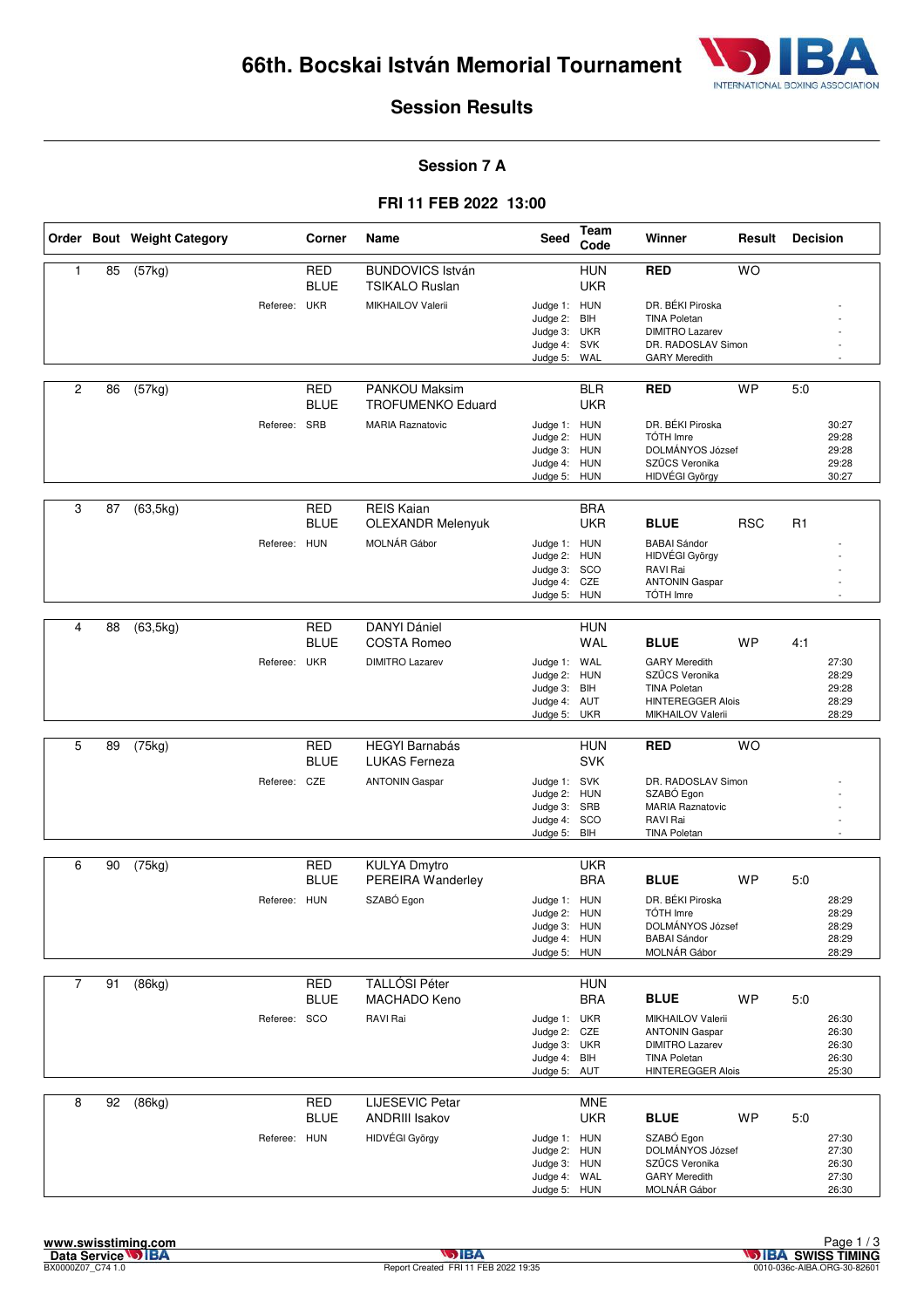

#### **Session 7 A**

#### **FRI 11 FEB 2022 13:00**

|    |    | Order Bout Weight Category |              | Corner                    | Name                                                         | Seed                                                                         | Team<br>Code             | Winner                                                                                                              | Result    | <b>Decision</b> |                                           |
|----|----|----------------------------|--------------|---------------------------|--------------------------------------------------------------|------------------------------------------------------------------------------|--------------------------|---------------------------------------------------------------------------------------------------------------------|-----------|-----------------|-------------------------------------------|
| 9  | 93 | $(+92kg)$                  | Referee: SVK | <b>RED</b><br><b>BLUE</b> | FELFÖLDI László<br><b>JUNIOR Abner</b><br>DR. RADOSLAV Simon | Judge 1: BIH<br>Judge 2: SCO                                                 | <b>HUN</b><br><b>BRA</b> | <b>BLUE</b><br><b>TINA Poletan</b><br>RAVI Rai                                                                      | <b>WP</b> | 5:0             | 27:30<br>24:30                            |
|    |    |                            |              |                           |                                                              | Judge 3: AUT<br>Judge 4: CZE<br>Judge 5:                                     | UKR                      | <b>HINTEREGGER Alois</b><br><b>ANTONIN Gaspar</b><br>MIKHAILOV Valerii                                              |           |                 | 25:30<br>24:30<br>26:30                   |
| 10 | 94 | $(+92kg)$                  |              | <b>RED</b><br><b>BLUE</b> | <b>MARKO Milun</b><br><b>HAGAG Ahmed</b>                     |                                                                              | CRO<br><b>AUT</b>        | <b>BLUE</b>                                                                                                         | <b>WP</b> | 5:0             |                                           |
|    |    |                            | Referee: HUN |                           | <b>BABAI</b> Sándor                                          | Judge 1: HUN<br>Judge 2:<br>Judge 3: HUN<br>Judge 4: HUN<br>Judge 5: HUN     | <b>HUN</b>               | DR. BÉKI Piroska<br>SZABÓ Egon<br>TÓTH Imre<br>HIDVÉGI György<br>MOLNÁR Gábor                                       |           |                 | 28:29<br>28:29<br>28:29<br>27:30<br>28:29 |
| 11 | 73 | (W48kg)                    |              | RED<br><b>BLUE</b>        | SILJKOVIC Snezana<br>KUCZEWSKA Natalia                       |                                                                              | <b>SRB</b><br>POL        | <b>RED</b>                                                                                                          | <b>WP</b> | 5:0             |                                           |
|    |    |                            | Referee: HUN |                           | DR. BÉKI Piroska                                             | Judge 1: HUN<br>Judge 2:<br>Judge 3: HUN<br>Judge 4:<br>Judge 5: HUN         | HUN<br>HUN               | SZABÓ Egon<br>TÓTH Imre<br>DOLMÁNYOS József<br>SZŰCS Veronika<br>HIDVÉGI György                                     |           |                 | 29:28<br>29:27<br>29:28<br>30:27<br>30:27 |
| 12 | 74 | (W50kg)                    |              | <b>RED</b><br><b>BLUE</b> | PÁLFI Viktória<br>YAROSLAVA Mazynechuk                       |                                                                              | <b>HUN</b><br><b>UKR</b> | <b>BLUE</b>                                                                                                         | <b>WO</b> |                 |                                           |
|    |    |                            | Referee: SRB |                           | <b>MARIA Raznatovic</b>                                      | Judge 1: UKR<br>Judge 2:<br>Judge 3: HUN<br>Judge 4: SVK<br>Judge 5:         | SCO<br>CZE               | MIKHAILOV Valerii<br>RAVI Rai<br>DOLMÁNYOS József<br>DR. RADOSLAV Simon<br><b>ANTONIN Gaspar</b>                    |           |                 |                                           |
|    |    |                            |              |                           |                                                              |                                                                              |                          |                                                                                                                     |           |                 |                                           |
| 13 | 75 | (W52kg)                    |              | <b>RED</b><br><b>BLUE</b> | NIKOLINA Cacic<br>RADOVANOVIC Nina                           |                                                                              | CRO<br><b>SRB</b>        | <b>BLUE</b>                                                                                                         | <b>WP</b> | 4:1             |                                           |
|    |    |                            | Referee: CZE |                           | <b>ANTONIN Gaspar</b>                                        | Judge 1: HUN<br>Judge 2: SRB<br>Judge 3: HUN<br>Judge 4: HUN<br>Judge 5:     | <b>HUN</b>               | MOLNÁR Gábor<br><b>MARIA Raznatovic</b><br>HIDVÉGI György<br>TÓTH Imre<br>SZABÓ Egon                                |           |                 | 29:28<br>27:30<br>27:30<br>27:30<br>27:30 |
| 14 | 76 | (W54kg)                    |              | RED                       | ROGALINSKA Wiktoria                                          |                                                                              | POL                      | <b>RED</b>                                                                                                          | <b>WP</b> | 4:1             |                                           |
|    |    |                            |              | <b>BLUE</b>               | VARGA Beáta                                                  |                                                                              | <b>HUN</b>               |                                                                                                                     |           |                 |                                           |
|    |    |                            | Referee: BIH |                           | <b>TINA Poletan</b>                                          | Judge 1: UKR<br>Judge 2: SRB<br>Judge 3: SVK<br>Judge 4: WAL<br>Judge 5: CZE |                          | MIKHAILOV Valerii<br><b>MARIA Raznatovic</b><br>DR. RADOSLAV Simon<br><b>GARY Meredith</b><br><b>ANTONIN Gaspar</b> |           |                 | 30:27<br>28:29<br>29:28<br>30:27<br>30:27 |
| 15 | 77 | (W57kg)                    |              | <b>RED</b>                | ROMEU Jucielen                                               |                                                                              | <b>BRA</b>               | <b>RED</b>                                                                                                          | <b>WP</b> | 5:0             |                                           |
|    |    |                            |              | <b>BLUE</b>               | <b>ZEKIC Jelena</b>                                          |                                                                              | <b>SRB</b>               |                                                                                                                     |           |                 |                                           |
|    |    |                            | Referee: WAL |                           | <b>GARY Meredith</b>                                         | Judge 1: HUN<br>Judge 2: HUN<br>Judge 3: HUN<br>Judge 4: HUN<br>Judge 5: HUN |                          | DR. BÉKI Piroska<br>SZŰCS Veronika<br>TÓTH Imre<br>DOLMÁNYOS József<br>MOLNÁR Gábor                                 |           |                 | 30:27<br>29:28<br>30:27<br>30:27<br>30:27 |
| 16 | 78 | (W60kg)                    |              | <b>RED</b><br><b>BLUE</b> | <b>SHONA Whitewell</b><br>SANTOS de LIMA Rebeca              |                                                                              | <b>ENG</b><br><b>BRA</b> | <b>RED</b>                                                                                                          | <b>WP</b> | 5:0             |                                           |
|    |    |                            | Referee: UKR |                           | MIKHAILOV Valerii                                            | Judge 1: UKR<br>Judge 2: HUN<br>Judge 3: SRB<br>Judge 4: BIH<br>Judge 5: HUN |                          | <b>DIMITRO Lazarev</b><br>SZABÓ Egon<br><b>MARIA Raznatovic</b><br><b>TINA Poletan</b><br><b>BABAI Sándor</b>       |           |                 | 30:27<br>30:27<br>29:28<br>29:28<br>29:28 |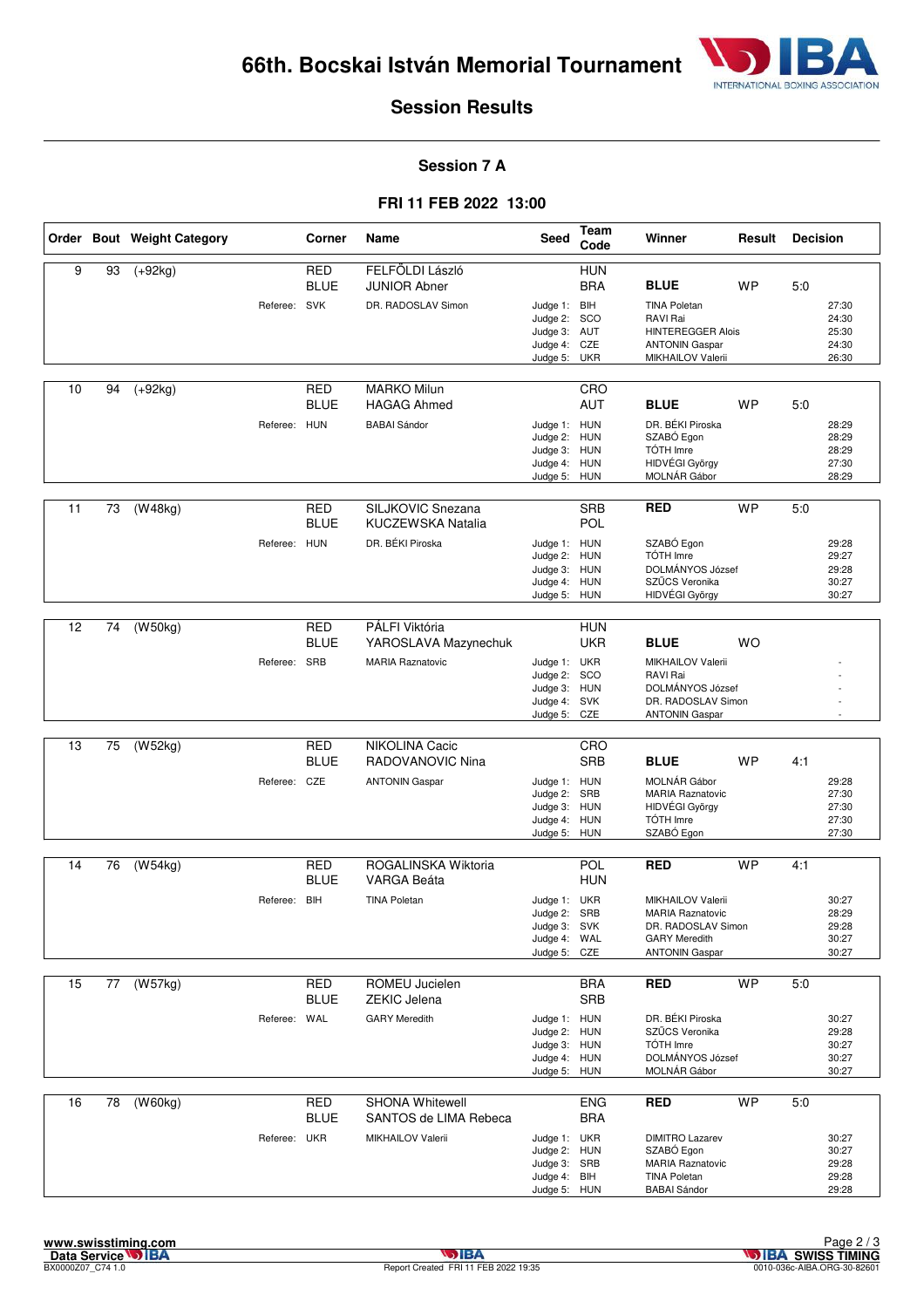

#### **Session 7 A**

#### **FRI 11 FEB 2022 13:00**

|    |    | Order Bout Weight Category |              | Corner                    | Name                                                 | <b>Seed</b>                                                                  | Team<br>Code             | Winner                                                                                                              | Result     | <b>Decision</b> |                                           |
|----|----|----------------------------|--------------|---------------------------|------------------------------------------------------|------------------------------------------------------------------------------|--------------------------|---------------------------------------------------------------------------------------------------------------------|------------|-----------------|-------------------------------------------|
| 17 | 79 | (W63kg)                    |              | <b>RED</b><br><b>BLUE</b> | <b>JANICIJEVIC Jelena</b><br><b>FERREIRA Beatriz</b> |                                                                              | <b>SRB</b><br><b>BRA</b> | <b>BLUE</b>                                                                                                         | <b>WP</b>  | 5:0             |                                           |
|    |    |                            | Referee: AUT |                           | <b>HINTEREGGER Alois</b>                             | Judge 1: WAL<br>Judge 2: HUN<br>Judge 3: SVK<br>Judge 4: SCO<br>Judge 5:     | <b>HUN</b>               | <b>GARY Meredith</b><br>HIDVÉGI György<br>DR. RADOSLAV Simon<br>RAVI Rai<br>SZŰCS Veronika                          |            |                 | 26:30<br>25:30<br>26:30<br>25:30<br>25:30 |
| 18 | 80 | (W66kg)                    |              | <b>RED</b><br><b>BLUE</b> | <b>GAJIC Nikolina</b><br><b>SOARES Beatriz</b>       |                                                                              | <b>SRB</b><br><b>BRA</b> | <b>BLUE</b>                                                                                                         | <b>WO</b>  |                 |                                           |
|    |    |                            | Referee: HUN |                           | DR. BÉKI Piroska                                     | Judge 1: CZE<br>Judge 2: HUN<br>Judge 3: BIH<br>Judge 4: HUN<br>Judge 5: HUN |                          | <b>ANTONIN Gaspar</b><br>DOLMÁNYOS József<br><b>TINA Poletan</b><br><b>BABAI</b> Sándor<br>MOLNÁR Gábor             |            |                 |                                           |
| 19 | 81 | (W70kg)                    |              | <b>RED</b><br><b>BLUE</b> | <b>BARBARA Santos</b><br>SÜRMENELI Busenaz           |                                                                              | <b>BRA</b><br><b>TUR</b> | <b>RED</b>                                                                                                          | <b>WP</b>  | 3:2             |                                           |
|    |    |                            | Referee: HUN |                           | <b>TÓTH Imre</b>                                     | Judge 1: HUN<br>Judge 2: SCO<br>Judge 3: UKR<br>Judge 4: AUT<br>Judge 5: WAL |                          | SZABÓ Egon<br>RAVI Rai<br><b>DIMITRO Lazarev</b><br><b>HINTEREGGER Alois</b><br><b>GARY Meredith</b>                |            |                 | 29:28<br>29:28<br>27:30<br>27:29<br>29:28 |
| 20 | 82 | (W75kg)                    |              | <b>RED</b><br><b>BLUE</b> | <b>KERRY Davis</b><br><b>GRAMANE RADY Adosinda</b>   |                                                                              | <b>ENG</b><br><b>MOZ</b> | <b>RED</b>                                                                                                          | <b>WP</b>  | 3:2             |                                           |
|    |    |                            | Referee: HUN |                           | SZŰCS Veronika                                       | Judge 1: HUN<br>Judge 2: AUT<br>Judge 3: CZE<br>Judge 4:<br>Judge 5: HUN     | <b>UKR</b>               | <b>BABAI Sándor</b><br><b>HINTEREGGER Alois</b><br><b>ANTONIN Gaspar</b><br>MIKHAILOV Valerii<br>DR. BÉKI Piroska   |            |                 | 30:27<br>27:30<br>28:29<br>30:27<br>30:27 |
| 21 | 83 | (W81kg)                    |              | RED<br><b>BLUE</b>        | <b>NAGY Tímea</b><br>JANCELEWICZ Martyna             |                                                                              | <b>HUN</b><br><b>POL</b> | <b>RED</b>                                                                                                          | WO         |                 |                                           |
|    |    |                            | Referee: BIH |                           | <b>TINA Poletan</b>                                  | Judge 1: SVK<br>Judge 2:<br>Judge 3: CZE<br>Judge 4:<br>Judge 5: SCO         | SRB<br><b>UKR</b>        | DR. RADOSLAV Simon<br><b>MARIA Raznatovic</b><br><b>ANTONIN Gaspar</b><br>MIKHAILOV Valerii<br>RAVI Rai             |            |                 |                                           |
| 22 | 84 | $(W+81kg)$                 |              | <b>RED</b><br><b>BLUE</b> | <b>HOFFMANN Réka</b><br><b>DEMIR Sennur</b>          |                                                                              | <b>HUN</b><br><b>TUR</b> | <b>BLUE</b>                                                                                                         | <b>ABD</b> | R <sub>2</sub>  |                                           |
|    |    |                            | Referee: HUN |                           | DOLMÁNYOS József                                     | Judge 1: AUT<br>Judge 2: WAL<br>Judge 3: UKR<br>Judge 4: SRB<br>Judge 5: SCO |                          | <b>HINTEREGGER Alois</b><br><b>GARY Meredith</b><br><b>MIKHAILOV Valerii</b><br><b>MARIA Raznatovic</b><br>RAVI Rai |            |                 | 8:10<br>9:10<br>8:10<br>9:10<br>8:10      |

| <b>LEGEND</b><br><b>ABD</b><br>WP | Abandon<br>Win on points | Rn | Round number | <b>RSC</b>                                          | <b>Referee Stops Contest</b> | <b>WO</b> | Walkover |                                                          |
|-----------------------------------|--------------------------|----|--------------|-----------------------------------------------------|------------------------------|-----------|----------|----------------------------------------------------------|
|                                   | www.swisstiming.com      |    |              |                                                     |                              |           |          | Page $3/3$                                               |
| BX0000Z07 C74 1.0                 | Data Service <b>WIBA</b> |    |              | <b>WIBA</b><br>Report Created FRI 11 FEB 2022 19:35 |                              |           |          | <b>STIBA SWISS TIMING</b><br>0010-036c-AIBA.ORG-30-82601 |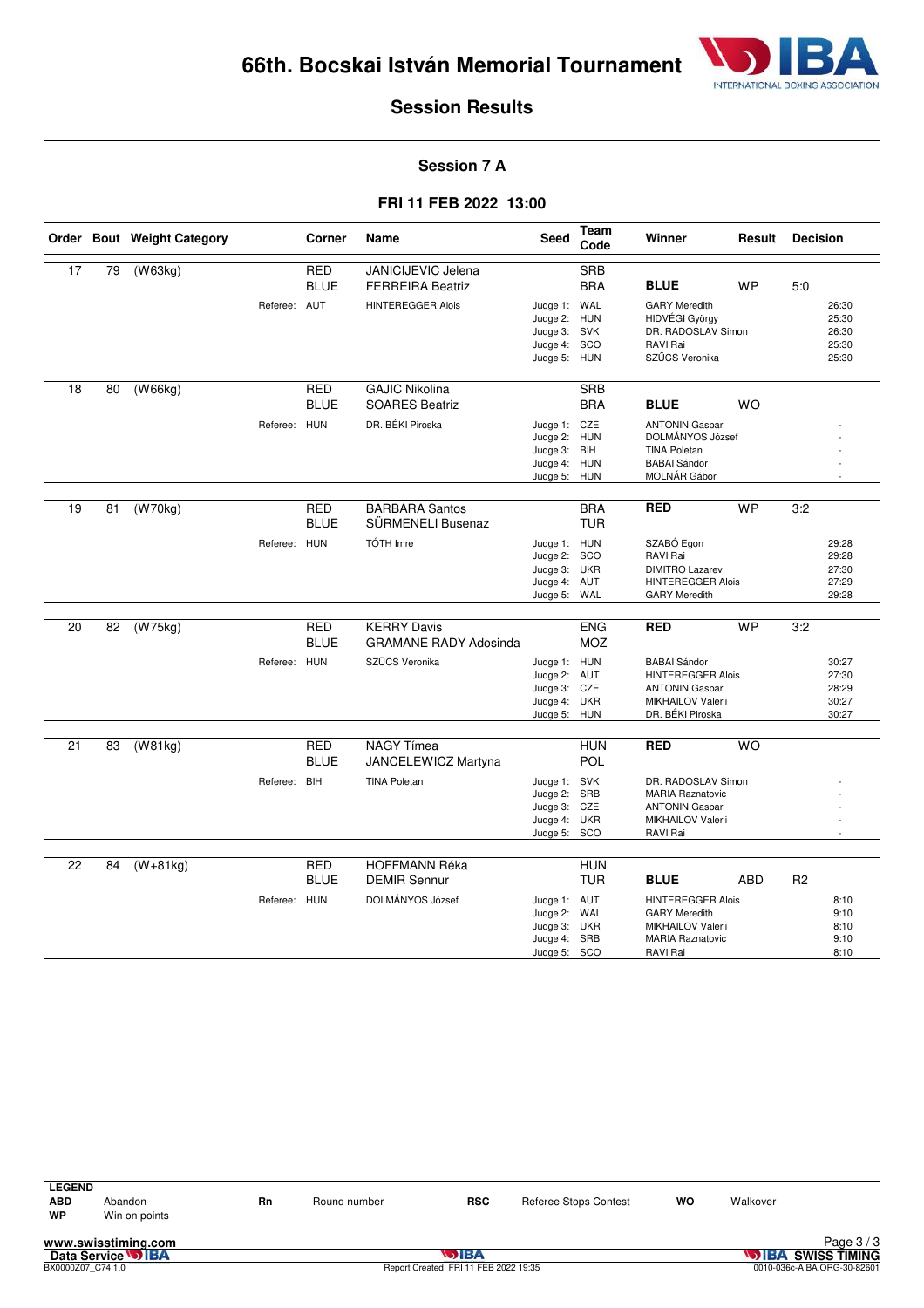

#### **Session 8 A**

### **SAT 12 FEB 2022**

|   |     | Order Bout Weight Category |              | Corner                    | Name                                            | Seed                                                                         | Team<br>Code             | Winner                                                                                                                   | Result     | <b>Decision</b> |                                           |
|---|-----|----------------------------|--------------|---------------------------|-------------------------------------------------|------------------------------------------------------------------------------|--------------------------|--------------------------------------------------------------------------------------------------------------------------|------------|-----------------|-------------------------------------------|
| 1 | 95  | (51kg)                     |              | <b>RED</b><br><b>BLUE</b> | <b>BERNÁTH Attila</b><br>MEHMOOD Hamza          |                                                                              | <b>HUN</b><br><b>ENG</b> | <b>RED</b>                                                                                                               | <b>WP</b>  | 5.0             |                                           |
|   |     |                            | Referee: BIH |                           | <b>TINA Poletan</b>                             | Judge 1: UKR<br>Judge 2: SCO<br>Judge 3: CZE                                 |                          | <b>MIKHAILOV Valerii</b><br>RAVI Rai<br><b>ANTONIN Gaspar</b>                                                            |            |                 | 29:28<br>29:28<br>29:28                   |
|   |     |                            |              |                           |                                                 | Judge 4: UKR<br>Judge 5:                                                     | AUT                      | <b>DIMITRO Lazarev</b><br><b>HINTEREGGER Alois</b>                                                                       |            |                 | 29:28<br>30:27                            |
| 2 | 96  | (54kg)                     |              | <b>RED</b><br><b>BLUE</b> | VIRBÁN Gábor<br><b>RIBEIRO Ronald</b>           |                                                                              | <b>HUN</b><br><b>BRA</b> | <b>BLUE</b>                                                                                                              | <b>WP</b>  | 4:1             |                                           |
|   |     |                            | Referee: SCO |                           | RAVI Rai                                        | Judge 1: SRB<br>Judge 2: UKR<br>Judge 3: CZE<br>Judge 4: AUT<br>Judge 5: BIH |                          | <b>MARIA Raznatovic</b><br>MIKHAILOV Valerii<br><b>ANTONIN Gaspar</b><br><b>HINTEREGGER Alois</b><br><b>TINA Poletan</b> |            |                 | 28:29<br>29:28<br>27:30<br>28:29<br>27:30 |
| 3 | 97  | (57kg)                     |              | RED<br><b>BLUE</b>        | <b>BUNDOVICS István</b><br><b>PANKOU Maksim</b> |                                                                              | <b>HUN</b><br><b>BLR</b> | <b>BLUE</b>                                                                                                              | <b>WP</b>  | 5:0             |                                           |
|   |     |                            | Referee: HUN |                           | DR. BÉKI Piroska                                | Judge 1: SCO<br>Judge 2: UKR<br>Judge 3: SVK<br>Judge 4: WAL<br>Judge 5: AUT |                          | RAVI Rai<br>MIKHAILOV Valerii<br>DR. RADOSLAV Simon<br><b>GARY Meredith</b><br><b>HINTEREGGER Alois</b>                  |            |                 | 25:30<br>26:30<br>26:30<br>26:30<br>26:30 |
| 4 | 98  | (60kg)                     |              | <b>RED</b><br><b>BLUE</b> | <b>VERES Roland</b><br>VILIAM Tankó             |                                                                              | <b>HUN</b><br><b>SVK</b> | <b>BLUE</b>                                                                                                              | <b>WO</b>  |                 |                                           |
|   |     |                            | Referee: UKR |                           | <b>MIKHAILOV Valerii</b>                        | Judge 1: SCO<br>Judge 2:<br>Judge 3: AUT<br>Judge 4: CZE<br>Judge 5: WAL     | BIH                      | RAVI Rai<br><b>TINA Poletan</b><br><b>HINTEREGGER Alois</b><br><b>ANTONIN Gaspar</b><br><b>GARY Meredith</b>             |            |                 |                                           |
|   |     |                            |              |                           |                                                 |                                                                              |                          |                                                                                                                          |            |                 |                                           |
| 5 | 99  | (63, 5kg)                  |              | <b>RED</b><br><b>BLUE</b> | <b>OLEXANDR Melenyuk</b><br><b>COSTA Romeo</b>  |                                                                              | <b>UKR</b><br><b>WAL</b> | <b>RED</b>                                                                                                               | <b>WP</b>  | 3:2             |                                           |
|   |     |                            | Referee: HUN |                           | SZŰCS Veronika                                  | Judge 1: HUN<br>Judge 2: HUN<br>Judge 3: HUN<br>Judge 4: HUN                 |                          | DR. BÉKI Piroska<br>SZABÓ Egon<br>TÓTH Imre<br>DOLMÁNYOS József                                                          |            |                 | 29:28<br>27:30<br>27:30<br>29:28          |
|   |     |                            |              |                           |                                                 | Judge 5: SRB                                                                 |                          | <b>MARIA Raznatovic</b>                                                                                                  |            |                 | 29:28                                     |
| 6 | 100 | (71kg)                     |              | RED                       | KOZÁK László                                    |                                                                              | <b>HUN</b>               |                                                                                                                          |            |                 |                                           |
|   |     |                            |              | <b>BLUE</b>               | <b>ZAKHARIEV Yurii</b>                          |                                                                              | <b>UKR</b>               | <b>BLUE</b>                                                                                                              | <b>WP</b>  | 5:0             |                                           |
|   |     |                            | Referee: SVK |                           | DR. RADOSLAV Simon                              | Judge 1: UKR<br>Judge 2: HUN                                                 |                          | MIKHAILOV Valerii<br>SZŰCS Veronika                                                                                      |            |                 | 27:30<br>27:30                            |
|   |     |                            |              |                           |                                                 | Judge 3: BIH<br>Judge 4: CZE<br>Judge 5: SCO                                 |                          | <b>TINA Poletan</b><br><b>ANTONIN Gaspar</b><br>RAVI Rai                                                                 |            |                 | 27:30<br>27:30<br>27:30                   |
|   |     |                            |              |                           |                                                 |                                                                              |                          |                                                                                                                          |            |                 |                                           |
| 7 | 101 | (75kg)                     |              | <b>RED</b><br><b>BLUE</b> | <b>HEGYI Barnabás</b><br>PEREIRA Wanderley      |                                                                              | <b>HUN</b><br><b>BRA</b> | <b>BLUE</b>                                                                                                              | <b>RSC</b> | R <sub>1</sub>  |                                           |
|   |     |                            | Referee: HUN |                           | HIDVÉGI György                                  | Judge 1: UKR                                                                 |                          | MIKHAILOV Valerii                                                                                                        |            |                 |                                           |
|   |     |                            |              |                           |                                                 | Judge 2: CZE<br>Judge 3: WAL                                                 |                          | <b>ANTONIN Gaspar</b><br><b>GARY Meredith</b>                                                                            |            |                 |                                           |
|   |     |                            |              |                           |                                                 | Judge 4: AUT<br>Judge 5: SRB                                                 |                          | <b>HINTEREGGER Alois</b><br><b>MARIA Raznatovic</b>                                                                      |            |                 |                                           |
| 8 | 102 | (80kg)                     |              | <b>RED</b>                | <b>BOGDAN Tolmachov</b>                         |                                                                              | <b>UKR</b>               |                                                                                                                          |            |                 |                                           |
|   |     |                            | Referee: CZE | <b>BLUE</b>               | <b>FILHO</b> Isaias<br><b>ANTONIN Gaspar</b>    | Judge 1: HUN                                                                 | <b>BRA</b>               | <b>BLUE</b><br>TÓTH Imre                                                                                                 | <b>WO</b>  |                 |                                           |
|   |     |                            |              |                           |                                                 | Judge 2: HUN                                                                 |                          | SZABÓ Egon                                                                                                               |            |                 |                                           |
|   |     |                            |              |                           |                                                 | Judge 3: HUN<br>Judge 4: HUN                                                 |                          | HIDVÉGI György<br>MOLNÁR Gábor                                                                                           |            |                 |                                           |
|   |     |                            |              |                           |                                                 | Judge 5: HUN                                                                 |                          | DR. BÉKI Piroska                                                                                                         |            |                 |                                           |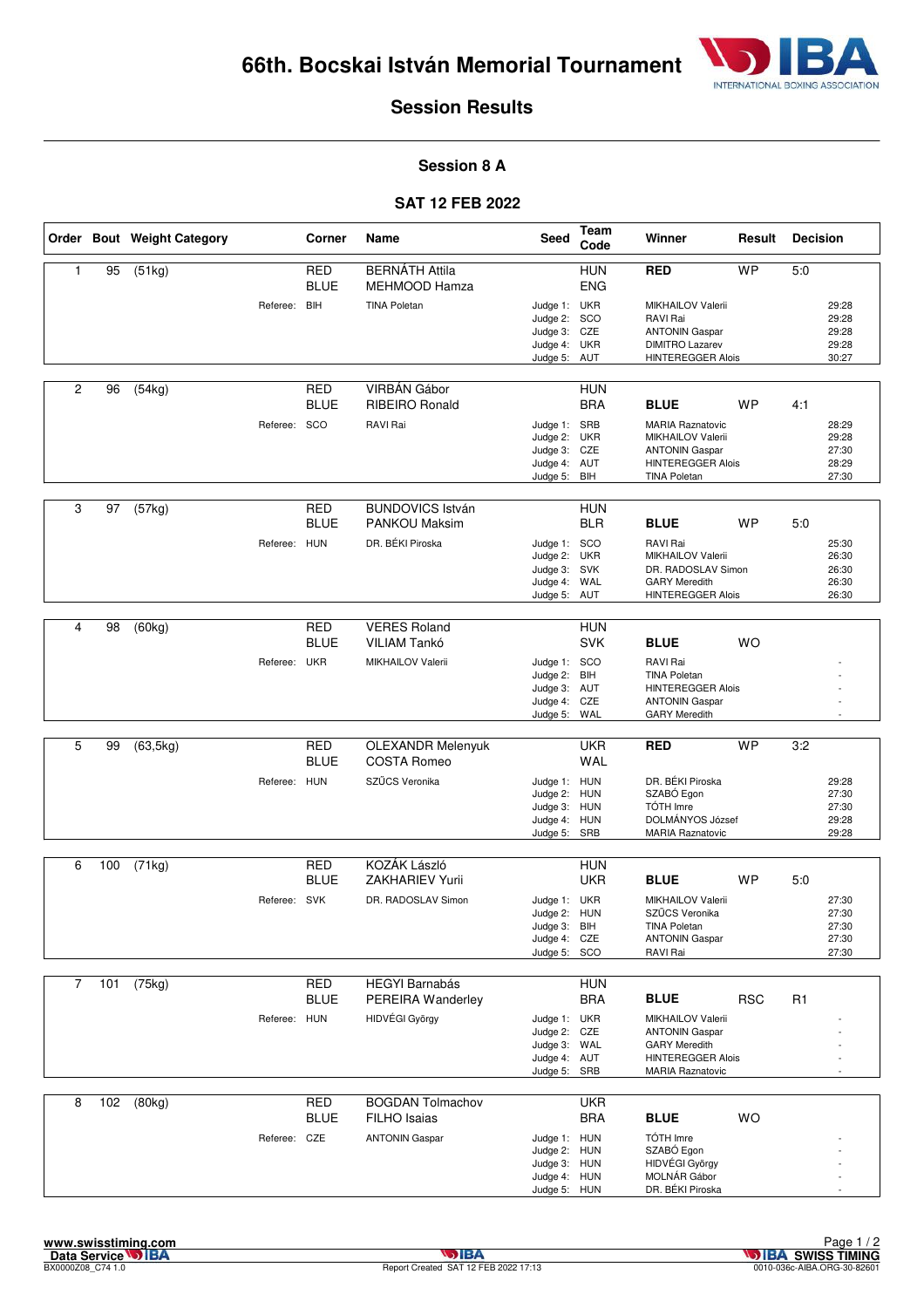

#### **Session 8 A**

#### **SAT 12 FEB 2022**

|    |     | Order Bout Weight Category |          | Corner                    | Name                                         | Seed                                                             | <b>Team</b><br>Code                                         | Winner                                                                                               | Result    | <b>Decision</b>                           |
|----|-----|----------------------------|----------|---------------------------|----------------------------------------------|------------------------------------------------------------------|-------------------------------------------------------------|------------------------------------------------------------------------------------------------------|-----------|-------------------------------------------|
| 9  | 103 | (86kg)                     |          | <b>RED</b><br><b>BLUE</b> | MACHADO Keno<br><b>ANDRIII Isakov</b>        |                                                                  | <b>BRA</b><br><b>UKR</b>                                    | <b>RED</b>                                                                                           | <b>WP</b> | 3:2                                       |
|    |     |                            | Referee: | <b>HUN</b>                | DOLMÁNYOS József                             | Judge 1:<br>Judge 2:<br>Judge 3: HUN<br>Judge 4:<br>Judge 5: HUN | <b>HUN</b><br><b>HUN</b><br><b>HUN</b>                      | TÓTH Imre<br>SZŰCS Veronika<br>HIDVÉGI György<br><b>BABAI Sándor</b><br>MOLNÁR Gábor                 |           | 28:29<br>29:28<br>29:28<br>29:28<br>28:29 |
| 10 | 104 | (92kg)                     |          | <b>RED</b><br><b>BLUE</b> | <b>KARTSAN Arkadii</b><br>PAVLOVSKIY Evgeniy |                                                                  | <b>UKR</b><br><b>UKR</b>                                    | <b>RED</b>                                                                                           | <b>WP</b> | 5:0                                       |
|    |     |                            | Referee: | <b>HUN</b>                | SZABÓ Egon                                   | Judge 1:<br>Judge 2:<br>Judge 3:<br>Judge 4:<br>Judge 5:         | SRB<br><b>HUN</b><br><b>HUN</b><br><b>HUN</b><br><b>HUN</b> | <b>MARIA Raznatovic</b><br>DR. BÉKI Piroska<br><b>BABAI Sándor</b><br>SZŰCS Veronika<br>MOLNÁR Gábor |           | 29:28<br>30:27<br>30:27<br>29:28<br>30:27 |
| 11 | 105 | $(+92kg)$                  |          | <b>RED</b><br><b>BLUE</b> | <b>JUNIOR Abner</b><br><b>HAGAG Ahmed</b>    |                                                                  | <b>BRA</b><br><b>AUT</b>                                    | <b>RED</b>                                                                                           | <b>WP</b> | 4:1                                       |
|    |     |                            | Referee: | <b>HUN</b>                | <b>BABAI Sándor</b>                          | Judge 1:<br>Judge 2:<br>Judge 3:<br>Judge 4:<br>Judge 5: AUT     | <b>HUN</b><br><b>HUN</b><br><b>HUN</b><br><b>HUN</b>        | DOLMÁNYOS József<br>TÓTH Imre<br>SZABÓ Egon<br>SZŰCS Veronika<br><b>HINTEREGGER Alois</b>            |           | 29:28<br>29:27<br>29:27<br>30:27<br>28:29 |

**www.swisstiming.com**<br>Data Service **DIBA**<br>BX0000208\_C74 1.0 **Data Service <b>SWISS TIMING**<br>BX0000Z08\_C74 1.0 **Report Created SAT 12 FEB 2022 17:13** 0010-036c-AIBA.ORG-30-82601 **LEGEND**<br>Rn **Rn** Round number **RSC** Referee Stops Contest **WO** Walkover **WP** Win on points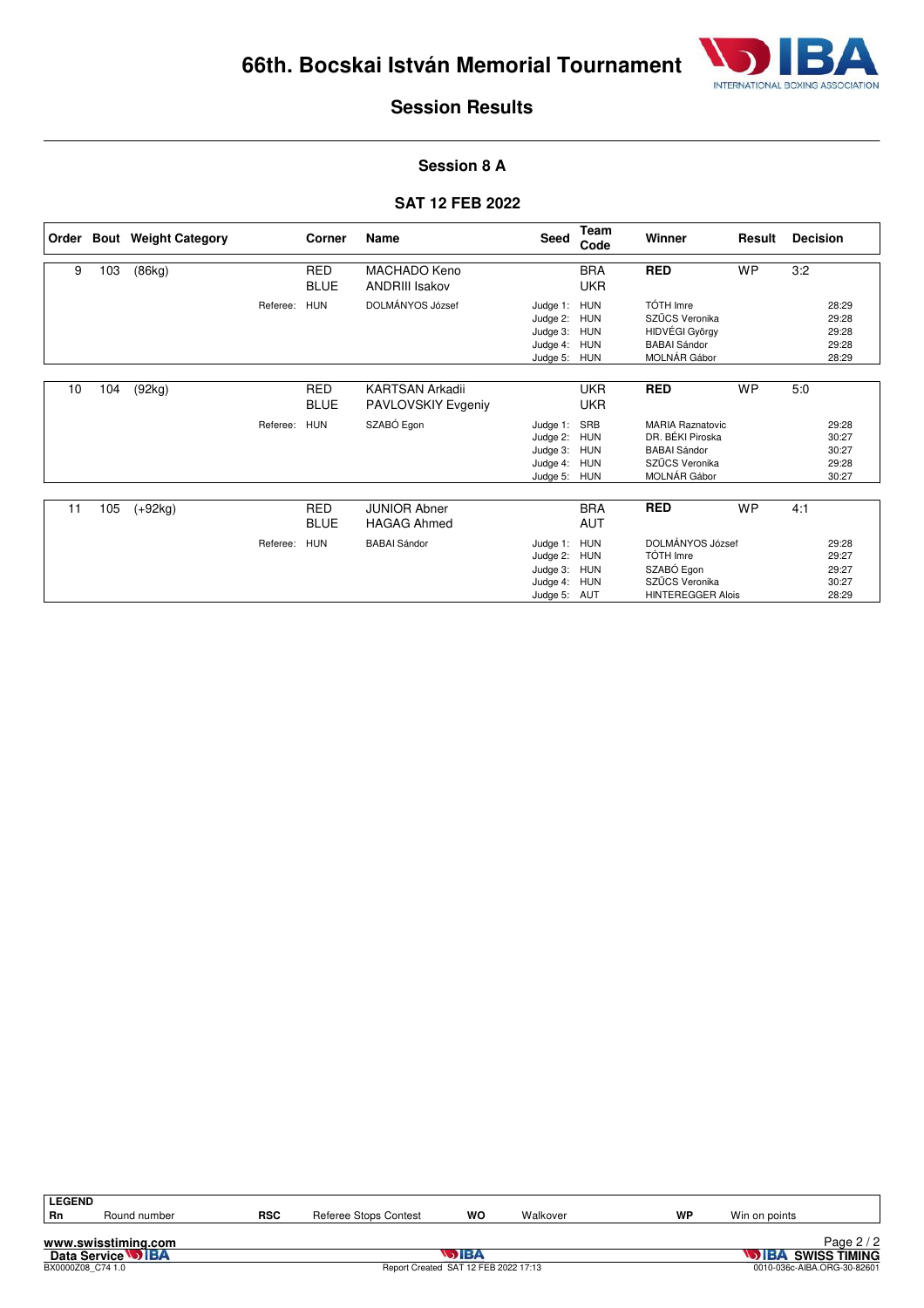

# **Medallists by Weight Category**

**As of SAT 12 FEB 2022**

#### **After 23 of 23 Events**

| (W48kg)<br>FRI 11 FEB<br>SILJKOVIC Snezana<br><b>SRB</b><br>GOLD<br>POL<br><b>SILVER</b><br>KUCZEWSKA Natalia<br><b>HUN</b><br><b>BRONZE</b><br><b>MEZEI Petra</b><br><b>HUN</b><br><b>BRONZE</b><br>SZELECZKI Lilla<br><b>UKR</b><br>FRI 11 FEB<br>(W50kg)<br>GOLD<br>YAROSLAVA Mazynechuk<br><b>HUN</b><br><b>SILVER</b><br>PÁLFI Viktória<br>TÖRÖK Szonja<br><b>HUN</b><br><b>BRONZE</b><br>SRB<br>(W52kg)<br>FRI 11 FEB<br><b>GOLD</b><br><b>RADOVANOVIC Nina</b><br>CRO<br><b>SILVER</b><br>NIKOLINA Cacic<br><b>BRONZE</b><br><b>BRA</b><br>de ALMEIDA Caroline<br><b>HUN</b><br><b>BRONZE</b><br><b>DUDEK Beáta</b><br>POL<br>FRI 11 FEB<br>(W54kg)<br><b>GOLD</b><br>ROGALINSKA Wiktoria |  |  |  |  |
|--------------------------------------------------------------------------------------------------------------------------------------------------------------------------------------------------------------------------------------------------------------------------------------------------------------------------------------------------------------------------------------------------------------------------------------------------------------------------------------------------------------------------------------------------------------------------------------------------------------------------------------------------------------------------------------------------|--|--|--|--|
|                                                                                                                                                                                                                                                                                                                                                                                                                                                                                                                                                                                                                                                                                                  |  |  |  |  |
|                                                                                                                                                                                                                                                                                                                                                                                                                                                                                                                                                                                                                                                                                                  |  |  |  |  |
|                                                                                                                                                                                                                                                                                                                                                                                                                                                                                                                                                                                                                                                                                                  |  |  |  |  |
|                                                                                                                                                                                                                                                                                                                                                                                                                                                                                                                                                                                                                                                                                                  |  |  |  |  |
|                                                                                                                                                                                                                                                                                                                                                                                                                                                                                                                                                                                                                                                                                                  |  |  |  |  |
|                                                                                                                                                                                                                                                                                                                                                                                                                                                                                                                                                                                                                                                                                                  |  |  |  |  |
|                                                                                                                                                                                                                                                                                                                                                                                                                                                                                                                                                                                                                                                                                                  |  |  |  |  |
|                                                                                                                                                                                                                                                                                                                                                                                                                                                                                                                                                                                                                                                                                                  |  |  |  |  |
|                                                                                                                                                                                                                                                                                                                                                                                                                                                                                                                                                                                                                                                                                                  |  |  |  |  |
|                                                                                                                                                                                                                                                                                                                                                                                                                                                                                                                                                                                                                                                                                                  |  |  |  |  |
|                                                                                                                                                                                                                                                                                                                                                                                                                                                                                                                                                                                                                                                                                                  |  |  |  |  |
|                                                                                                                                                                                                                                                                                                                                                                                                                                                                                                                                                                                                                                                                                                  |  |  |  |  |
| <b>HUN</b><br><b>SILVER</b><br>VARGA Beáta                                                                                                                                                                                                                                                                                                                                                                                                                                                                                                                                                                                                                                                       |  |  |  |  |
| LAKOTÁR Hanna<br><b>HUN</b><br><b>BRONZE</b>                                                                                                                                                                                                                                                                                                                                                                                                                                                                                                                                                                                                                                                     |  |  |  |  |
| POL<br><b>BRONZE</b><br>AMPULSKA Karolina                                                                                                                                                                                                                                                                                                                                                                                                                                                                                                                                                                                                                                                        |  |  |  |  |
| <b>BRA</b><br>(W57kg)<br>FRI 11 FEB<br>GOLD<br>ROMEU Jucielen                                                                                                                                                                                                                                                                                                                                                                                                                                                                                                                                                                                                                                    |  |  |  |  |
| <b>SRB</b><br><b>SILVER</b><br><b>ZEKIC Jelena</b>                                                                                                                                                                                                                                                                                                                                                                                                                                                                                                                                                                                                                                               |  |  |  |  |
| SZŰCS Szabina<br><b>HUN</b><br><b>BRONZE</b>                                                                                                                                                                                                                                                                                                                                                                                                                                                                                                                                                                                                                                                     |  |  |  |  |
| POL<br><b>BRONZE</b><br>SZEREMETA Julia                                                                                                                                                                                                                                                                                                                                                                                                                                                                                                                                                                                                                                                          |  |  |  |  |
| FRI 11 FEB<br><b>ENG</b><br><b>GOLD</b><br><b>SHONA Whitewell</b><br>(W60kg)                                                                                                                                                                                                                                                                                                                                                                                                                                                                                                                                                                                                                     |  |  |  |  |
| <b>SILVER</b><br>SANTOS de LIMA Rebeca<br><b>BRA</b>                                                                                                                                                                                                                                                                                                                                                                                                                                                                                                                                                                                                                                             |  |  |  |  |
| <b>BLR</b><br><b>BRONZE</b><br>STARADUB Ala                                                                                                                                                                                                                                                                                                                                                                                                                                                                                                                                                                                                                                                      |  |  |  |  |
| <b>HUN</b><br><b>BRONZE</b><br>CIFRA Diana                                                                                                                                                                                                                                                                                                                                                                                                                                                                                                                                                                                                                                                       |  |  |  |  |
| FRI 11 FEB<br><b>BRA</b><br>(W63kg)<br><b>GOLD</b><br><b>FERREIRA Beatriz</b>                                                                                                                                                                                                                                                                                                                                                                                                                                                                                                                                                                                                                    |  |  |  |  |
| <b>SRB</b><br><b>SILVER</b><br>JANICIJEVIC Jelena                                                                                                                                                                                                                                                                                                                                                                                                                                                                                                                                                                                                                                                |  |  |  |  |
| DR. GYŐRFI Anna<br><b>HUN</b><br><b>BRONZE</b>                                                                                                                                                                                                                                                                                                                                                                                                                                                                                                                                                                                                                                                   |  |  |  |  |
| POL<br><b>BRONZE</b><br>STOLARCZYK Oliwia                                                                                                                                                                                                                                                                                                                                                                                                                                                                                                                                                                                                                                                        |  |  |  |  |
| <b>BRA</b><br>FRI 11 FEB<br><b>GOLD</b><br><b>SOARES Beatriz</b><br>(W66kg)                                                                                                                                                                                                                                                                                                                                                                                                                                                                                                                                                                                                                      |  |  |  |  |
| <b>SRB</b><br><b>SILVER</b><br><b>GAJIC Nikolina</b>                                                                                                                                                                                                                                                                                                                                                                                                                                                                                                                                                                                                                                             |  |  |  |  |
| <b>ENG</b><br><b>BRONZE</b><br>JODIE Wilkinson                                                                                                                                                                                                                                                                                                                                                                                                                                                                                                                                                                                                                                                   |  |  |  |  |
| <b>HUN</b><br><b>BRONZE</b><br><b>BUDAI Vivien</b>                                                                                                                                                                                                                                                                                                                                                                                                                                                                                                                                                                                                                                               |  |  |  |  |
| <b>BRA</b><br>FRI 11 FEB<br>GOLD<br>(W70kg)<br><b>BARBARA Santos</b>                                                                                                                                                                                                                                                                                                                                                                                                                                                                                                                                                                                                                             |  |  |  |  |
| <b>TUR</b><br><b>SILVER</b><br><b>SURMENELI Busenaz</b>                                                                                                                                                                                                                                                                                                                                                                                                                                                                                                                                                                                                                                          |  |  |  |  |
| <b>HUN</b><br><b>BRONZE</b><br>NAGY Bianka                                                                                                                                                                                                                                                                                                                                                                                                                                                                                                                                                                                                                                                       |  |  |  |  |
| POL<br><b>BRONZE</b><br>PARADA Daria                                                                                                                                                                                                                                                                                                                                                                                                                                                                                                                                                                                                                                                             |  |  |  |  |
| (W75kg)<br>FRI 11 FEB<br><b>ENG</b><br><b>GOLD</b><br><b>KERRY Davis</b>                                                                                                                                                                                                                                                                                                                                                                                                                                                                                                                                                                                                                         |  |  |  |  |
| <b>MOZ</b><br><b>SILVER</b><br><b>GRAMANE RADY Adosinda</b>                                                                                                                                                                                                                                                                                                                                                                                                                                                                                                                                                                                                                                      |  |  |  |  |
| <b>BRONZE</b><br>PEREIRA Viviane<br><b>BRA</b>                                                                                                                                                                                                                                                                                                                                                                                                                                                                                                                                                                                                                                                   |  |  |  |  |
| <b>HUN</b><br><b>BRONZE</b><br>LAKOS Regina                                                                                                                                                                                                                                                                                                                                                                                                                                                                                                                                                                                                                                                      |  |  |  |  |
| <b>HUN</b><br>(W81kg)<br>FRI 11 FEB<br>GOLD<br>NAGY Tímea                                                                                                                                                                                                                                                                                                                                                                                                                                                                                                                                                                                                                                        |  |  |  |  |
| POL<br><b>SILVER</b><br>JANCELEWICZ Martyna                                                                                                                                                                                                                                                                                                                                                                                                                                                                                                                                                                                                                                                      |  |  |  |  |
| <b>HUN</b><br><b>BRONZE</b><br><b>BOROS Petra</b>                                                                                                                                                                                                                                                                                                                                                                                                                                                                                                                                                                                                                                                |  |  |  |  |
| <b>TUR</b><br>FRI 11 FEB<br>GOLD<br><b>DEMIR Sennur</b><br>$(W+81kg)$                                                                                                                                                                                                                                                                                                                                                                                                                                                                                                                                                                                                                            |  |  |  |  |
| SILVER<br><b>HUN</b><br><b>HOFFMANN Réka</b>                                                                                                                                                                                                                                                                                                                                                                                                                                                                                                                                                                                                                                                     |  |  |  |  |
| <b>BRONZE</b><br><b>CZUKOR Dominika</b><br><b>HUN</b>                                                                                                                                                                                                                                                                                                                                                                                                                                                                                                                                                                                                                                            |  |  |  |  |
| SAT 12 FEB<br><b>BERNÁTH Attila</b><br><b>HUN</b><br><b>GOLD</b><br>(51kg)                                                                                                                                                                                                                                                                                                                                                                                                                                                                                                                                                                                                                       |  |  |  |  |
| <b>ENG</b><br><b>SILVER</b><br>MEHMOOD Hamza                                                                                                                                                                                                                                                                                                                                                                                                                                                                                                                                                                                                                                                     |  |  |  |  |
| <b>BRONZE</b><br>SALOTSKIKH Dzianis<br><b>BLR</b>                                                                                                                                                                                                                                                                                                                                                                                                                                                                                                                                                                                                                                                |  |  |  |  |
| SAT 12 FEB<br><b>BRA</b><br>(54kg)<br><b>GOLD</b><br><b>RIBEIRO Ronald</b>                                                                                                                                                                                                                                                                                                                                                                                                                                                                                                                                                                                                                       |  |  |  |  |
| <b>SILVER</b><br>VIRBÁN Gábor<br><b>HUN</b>                                                                                                                                                                                                                                                                                                                                                                                                                                                                                                                                                                                                                                                      |  |  |  |  |
| <b>HUN</b><br><b>BRONZE</b><br><b>BERNÁTH László</b>                                                                                                                                                                                                                                                                                                                                                                                                                                                                                                                                                                                                                                             |  |  |  |  |
| <b>BRONZE</b><br>SHAKH Nikalai<br><b>BLR</b>                                                                                                                                                                                                                                                                                                                                                                                                                                                                                                                                                                                                                                                     |  |  |  |  |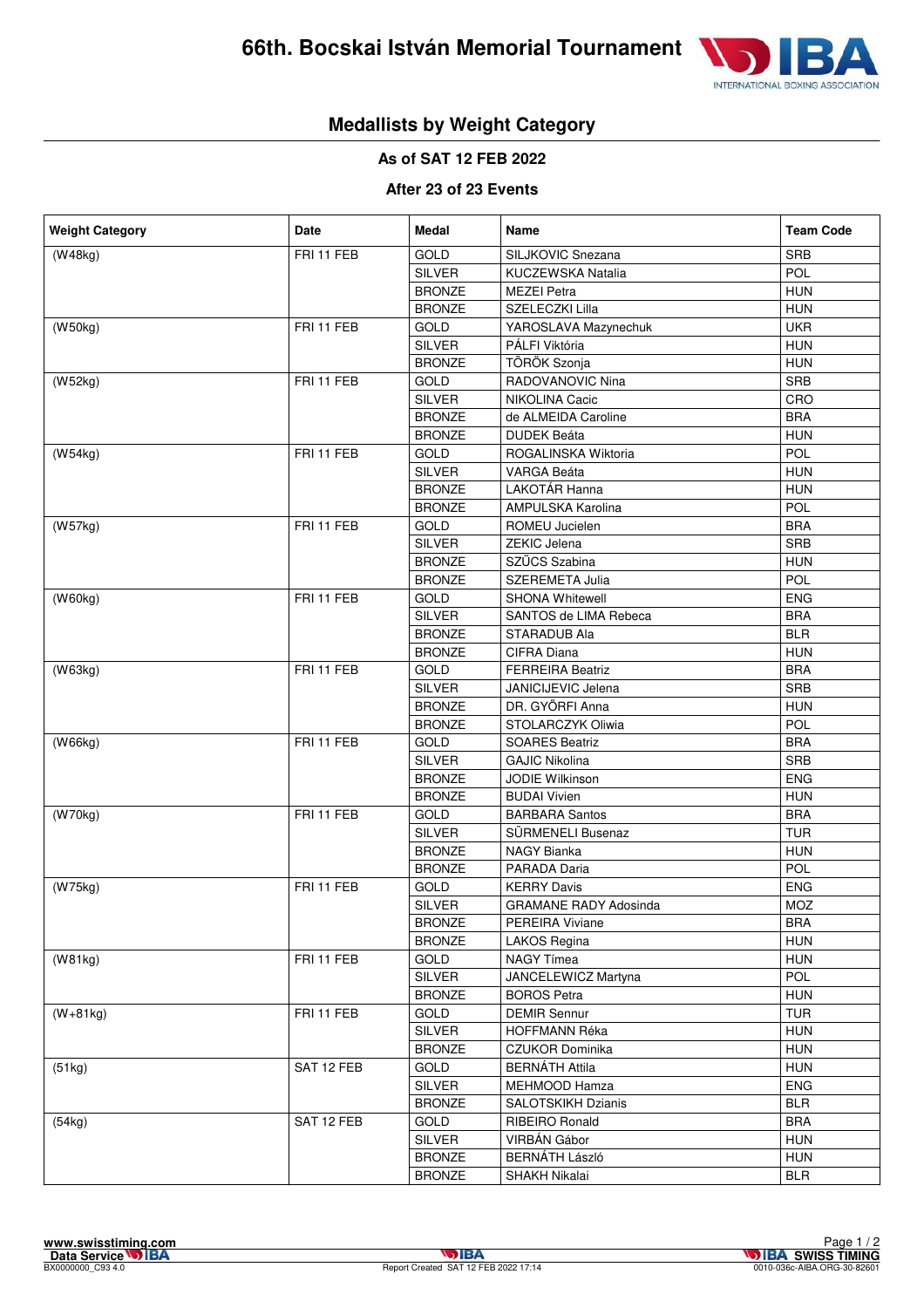

# **Medallists by Weight Category**

#### **As of SAT 12 FEB 2022**

| <b>Weight Category</b> | <b>Date</b> | <b>Medal</b>  | Name                     | <b>Team Code</b> |
|------------------------|-------------|---------------|--------------------------|------------------|
| (57kg)                 | SAT 12 FEB  | GOLD          | <b>PANKOU Maksim</b>     | <b>BLR</b>       |
|                        |             | <b>SILVER</b> | <b>BUNDOVICS István</b>  | <b>HUN</b>       |
|                        |             | <b>BRONZE</b> | <b>TROFUMENKO Eduard</b> | <b>UKR</b>       |
|                        |             | <b>BRONZE</b> | <b>TSIKALO Ruslan</b>    | <b>UKR</b>       |
| (60kg)                 | SAT 12 FEB  | <b>GOLD</b>   | <b>VILIAM Tankó</b>      | <b>SVK</b>       |
|                        |             | <b>SILVER</b> | <b>VERES Roland</b>      | <b>HUN</b>       |
|                        |             | <b>BRONZE</b> | <b>DADAEV Malik</b>      | <b>AUT</b>       |
|                        |             | <b>BRONZE</b> | <b>USTUROI Vasile</b>    | <b>BEL</b>       |
| (63, 5kg)              | SAT 12 FEB  | <b>GOLD</b>   | <b>OLEXANDR Melenyuk</b> | <b>UKR</b>       |
|                        |             | <b>SILVER</b> | <b>COSTA Romeo</b>       | <b>WAL</b>       |
|                        |             | <b>BRONZE</b> | <b>REIS Kaian</b>        | <b>BRA</b>       |
|                        |             | <b>BRONZE</b> | <b>DANYI Dániel</b>      | <b>HUN</b>       |
| (71kg)                 | SAT 12 FEB  | GOLD          | <b>ZAKHARIEV Yurii</b>   | <b>UKR</b>       |
|                        |             | <b>SILVER</b> | KOZÁK László             | <b>HUN</b>       |
|                        |             | <b>BRONZE</b> | de OLIVEIRA Wanderson    | <b>BRA</b>       |
|                        |             | <b>BRONZE</b> | <b>SOARES Jhonatan</b>   | <b>BRA</b>       |
| (75kg)                 | SAT 12 FEB  | GOLD          | PEREIRA Wanderley        | <b>BRA</b>       |
|                        |             | <b>SILVER</b> | <b>HEGYI Barnabás</b>    | <b>HUN</b>       |
|                        |             | <b>BRONZE</b> | <b>KULYA Dmytro</b>      | <b>UKR</b>       |
|                        |             | <b>BRONZE</b> | <b>LUKAS Ferneza</b>     | <b>SVK</b>       |
| (80kg)                 | SAT 12 FEB  | GOLD          | <b>FILHO</b> Isaias      | <b>BRA</b>       |
|                        |             | <b>SILVER</b> | <b>BOGDAN Tolmachov</b>  | <b>UKR</b>       |
|                        |             | <b>BRONZE</b> | KOVÁCS Pál               | <b>HUN</b>       |
|                        |             | <b>BRONZE</b> | RAZHBA Matvey            | <b>UKR</b>       |
| (86kg)                 | SAT 12 FEB  | GOLD          | <b>MACHADO Keno</b>      | <b>BRA</b>       |
|                        |             | <b>SILVER</b> | <b>ANDRIII Isakov</b>    | <b>UKR</b>       |
|                        |             | <b>BRONZE</b> | TALLÓSI Péter            | <b>HUN</b>       |
|                        |             | <b>BRONZE</b> | <b>LIJESEVIC Petar</b>   | <b>MNE</b>       |
| (92kg)                 | SAT 12 FEB  | GOLD          | <b>KARTSAN Arkadii</b>   | <b>UKR</b>       |
|                        |             | <b>SILVER</b> | PAVLOVSKIY Evgeniy       | <b>UKR</b>       |
|                        |             | <b>BRONZE</b> | <b>WILLIAMS Lewis</b>    | <b>ENG</b>       |
|                        |             | <b>BRONZE</b> | SOUZA Ramon              | <b>BRA</b>       |
| $(+92kg)$              | SAT 12 FEB  | GOLD          | <b>JUNIOR Abner</b>      | <b>BRA</b>       |
|                        |             | SILVER        | <b>HAGAG Ahmed</b>       | <b>AUT</b>       |
|                        |             | <b>BRONZE</b> | FELFÖLDI László          | <b>HUN</b>       |
|                        |             | <b>BRONZE</b> | <b>MARKO Milun</b>       | CRO              |

**NOTES**

Sorting order for ranked 3rd: from semifinals, first, loser against the gold medallist, second, loser against the silver medallist.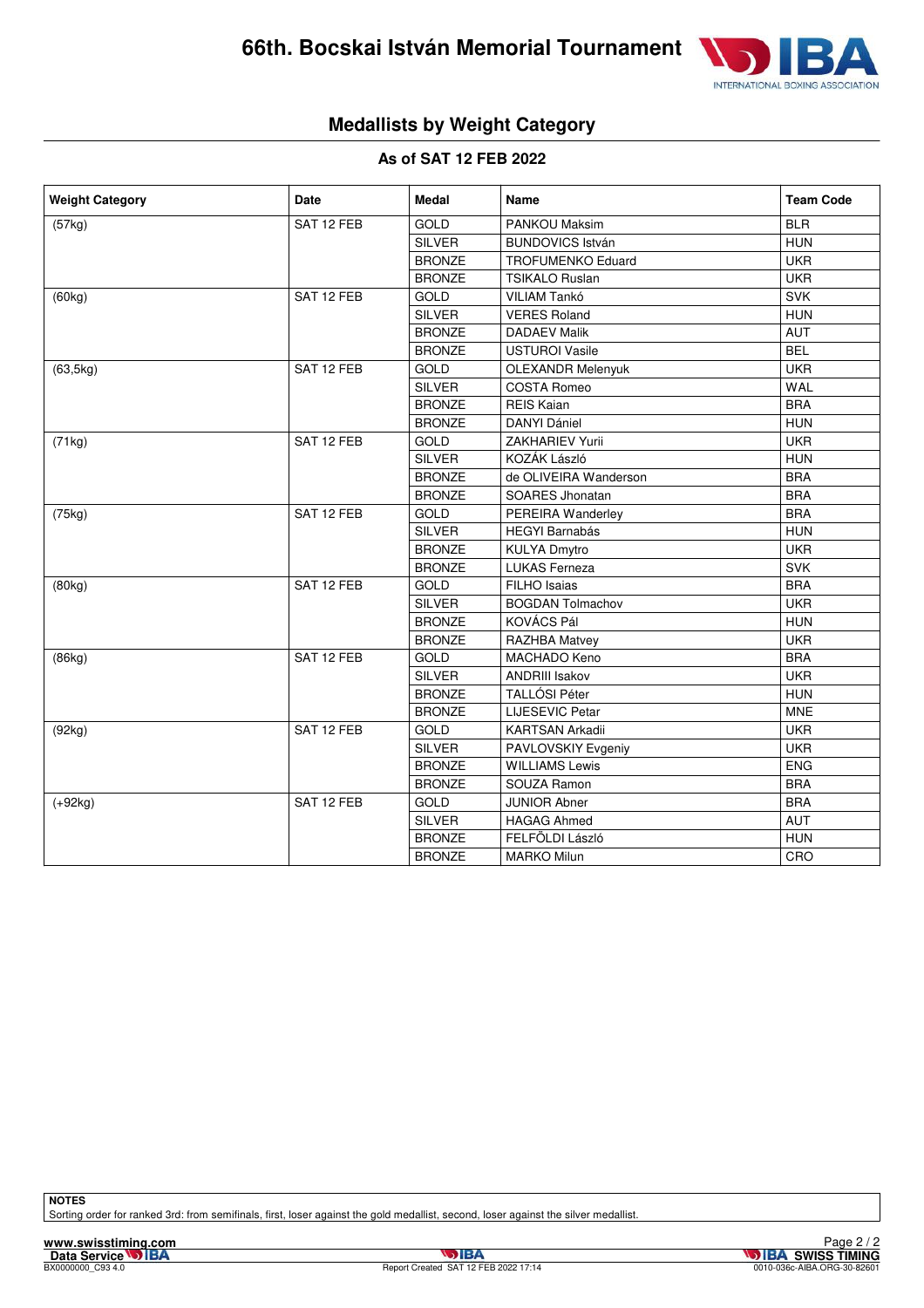

 **(W48 kg)**

# **Draw Sheet**

### **As of TUE 15 FEB 2022**



| <b>NOTES</b><br>Sorting order for ranked 3rd: from semifinals, first, loser against the gold medallist, second, loser against the silver medallist. For ranked 5th: from quarterfinals, same criteria<br>to list the first two losers and then, loser against 1st listed with ranking 3, then 2nd listed with ranking 3. |                             |            |                       |    |               |  |  |  |  |
|--------------------------------------------------------------------------------------------------------------------------------------------------------------------------------------------------------------------------------------------------------------------------------------------------------------------------|-----------------------------|------------|-----------------------|----|---------------|--|--|--|--|
| <b>LEGEND</b><br>Rn                                                                                                                                                                                                                                                                                                      | Round number                | <b>RSC</b> | Referee Stops Contest | WP | Win on points |  |  |  |  |
|                                                                                                                                                                                                                                                                                                                          | Page<br>www.swisstiming.com |            |                       |    |               |  |  |  |  |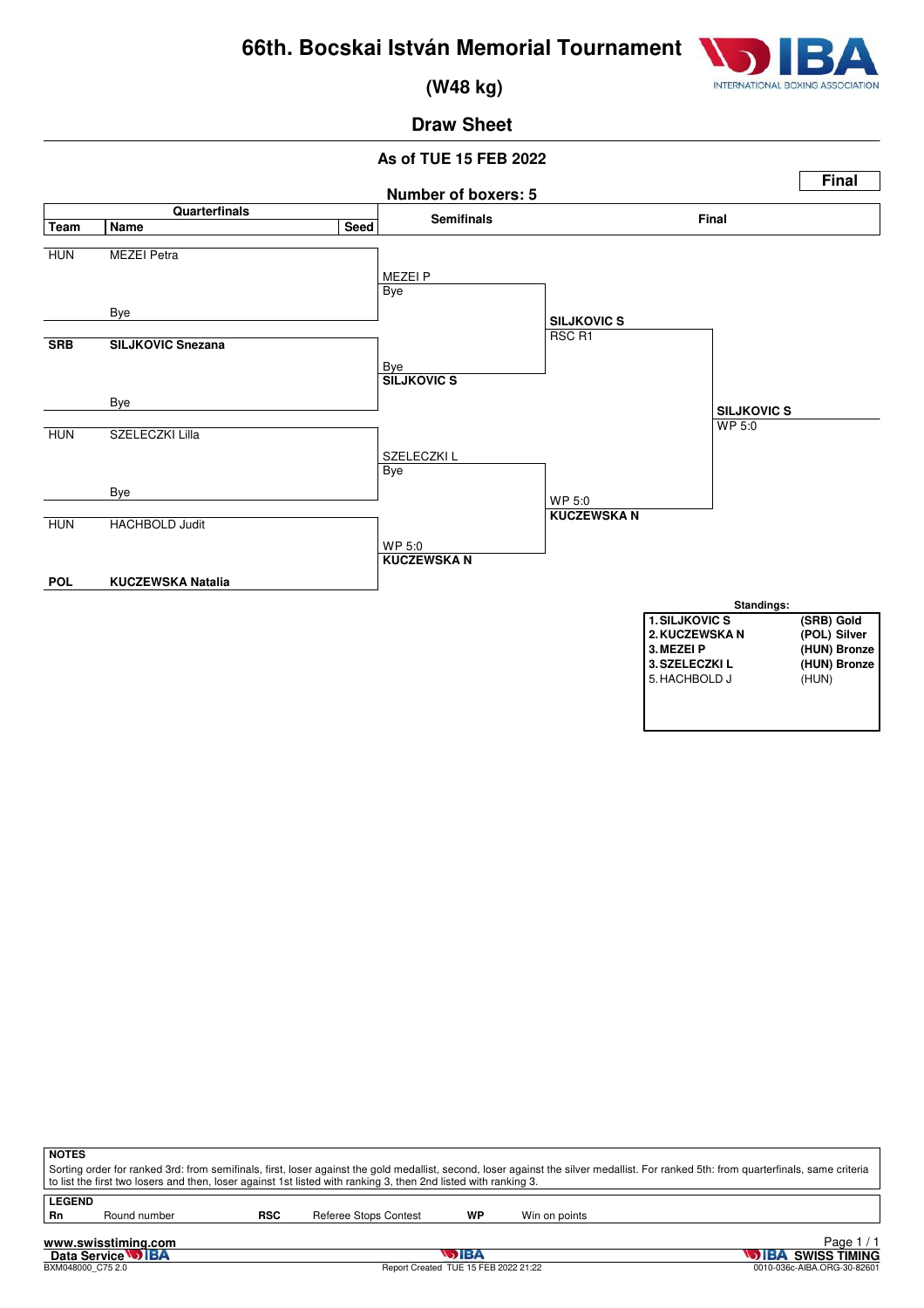

 **(W50 kg)**

### **Draw Sheet**

### **As of TUE 15 FEB 2022 Number of boxers: 3 Final Semifinals Final Team Name Seed HUN PÁLFI Viktória** Bye Bye **UKR YAROSLAVA Mazynechuk** WO HUN TÖRÖK Szonja **PÁLFI V** WO **YAROSLAVA M YAROSLAVA M Standings: 1. YAROSLAVA M** (UKR) Gold<br> **2. PÁLFI V** (HUN) Silver **2. PÁLFI V** (HUN) Silver<br> **2. TÖRÖK S** (HUN) Bronz **3.TÖRÖK S (HUN) Bronze**

**NOTES**

Sorting order for ranked 3rd: from semifinals, first, loser against the gold medallist, second, loser against the silver medallist. For ranked 5th: from quarterfinals, same criteria to list the first two losers and then, loser against 1st listed with ranking 3, then 2nd listed with ranking 3.

**LEGEND**

**WO** Walkover

**www.swisstiming.com**<br>Data Service **DIBA**<br>BXM050000\_C75 5.0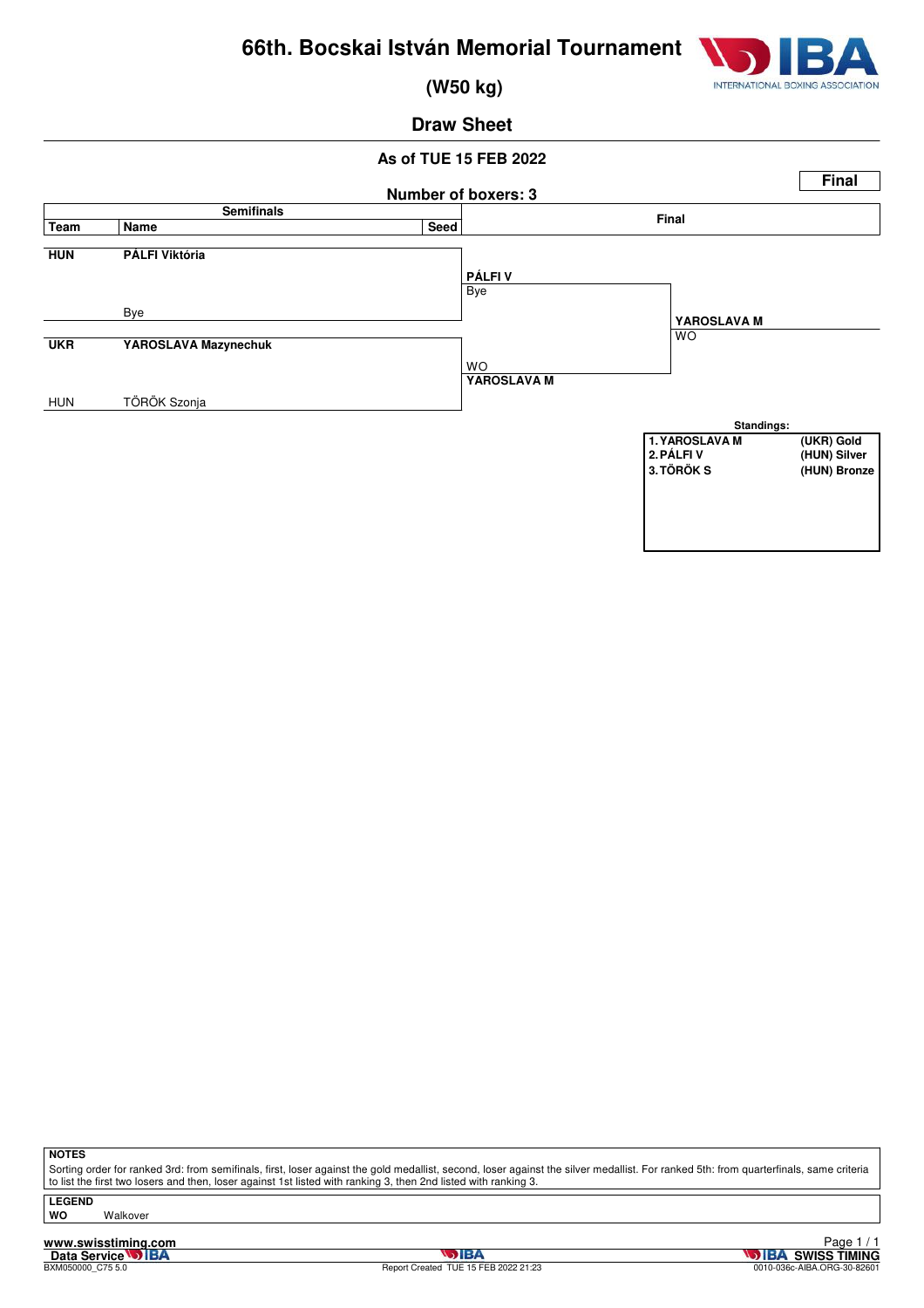

 **(W52 kg)**

# **Draw Sheet**

#### **As of TUE 15 FEB 2022**



| 5. SIPOS H       | (HUN) |
|------------------|-------|
| 5. TORI-ELLIS W  | (ENG) |
| 5. PRYMACZENKO N | (POL) |
|                  |       |

| Π.<br>×<br>۰, |  |
|---------------|--|
|               |  |

Sorting order for ranked 3rd: from semifinals, first, loser against the gold medallist, second, loser against the silver medallist. For ranked 5th: from quarterfinals, same criteria to list the first two losers and then, loser against 1st listed with ranking 3, then 2nd listed with ranking 3.

**LEGEND**

Walkover **WP** Win on points

**www.swisstiming.com**<br>Data Service **DIBA**<br>BXM052000\_C75 3.0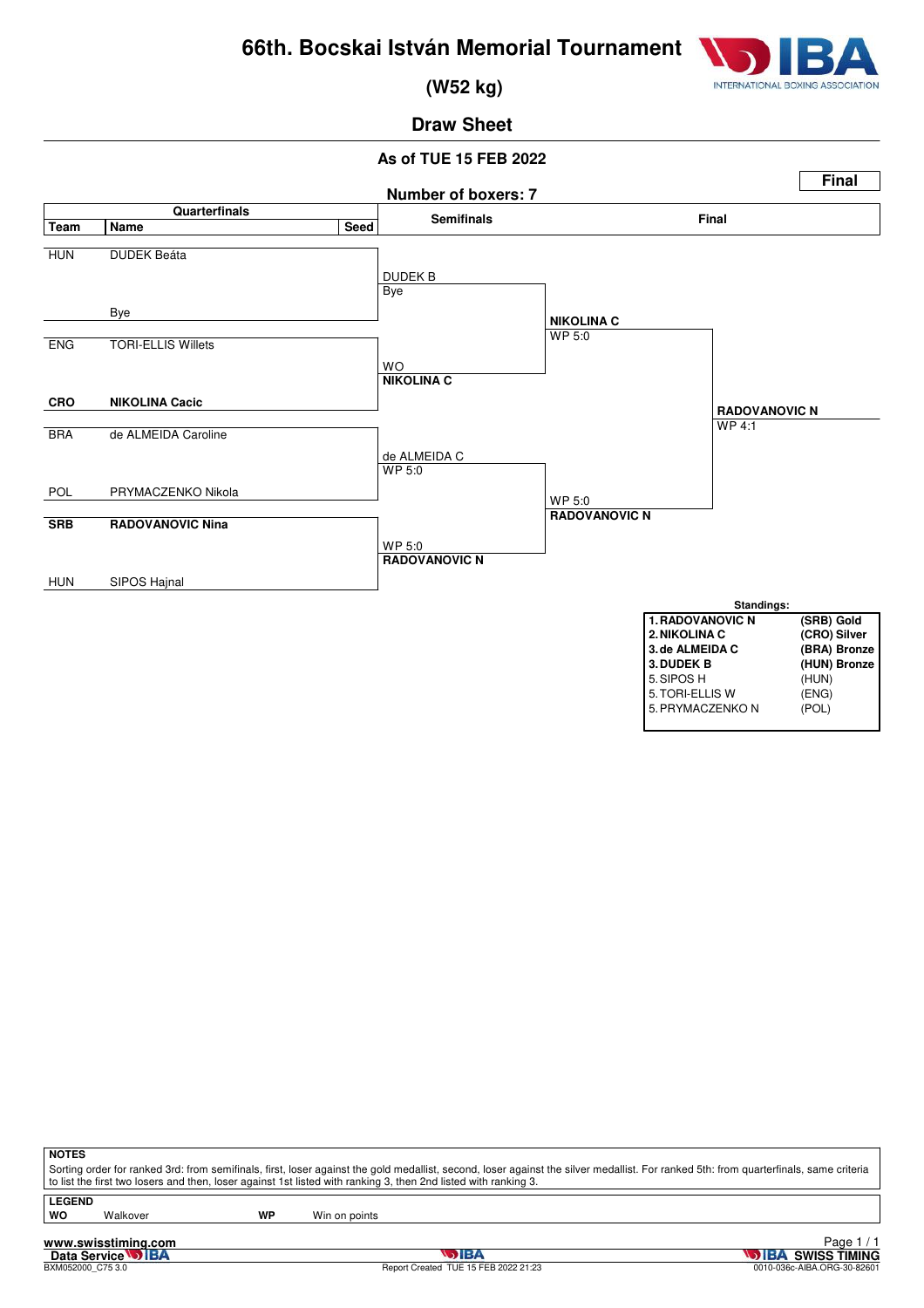

 **(W54 kg)**

# **Draw Sheet**

### **As of TUE 15 FEB 2022**



**NOTES**

Sorting order for ranked 3rd: from semifinals, first, loser against the gold medallist, second, loser against the silver medallist. For ranked 5th: from quarterfinals, same criteria to list the first two losers and then, loser against 1st listed with ranking 3, then 2nd listed with ranking 3.

**LEGEND**

**WP** Win on points

**www.swisstiming.com**<br>Data Service **DIBA**<br>BXM054000\_C75 3.0

**DIBA**<br>TUE 15 FEB 2022 21:23 0010-036c-AIBA.ORG-30-82601 Page 1 / 1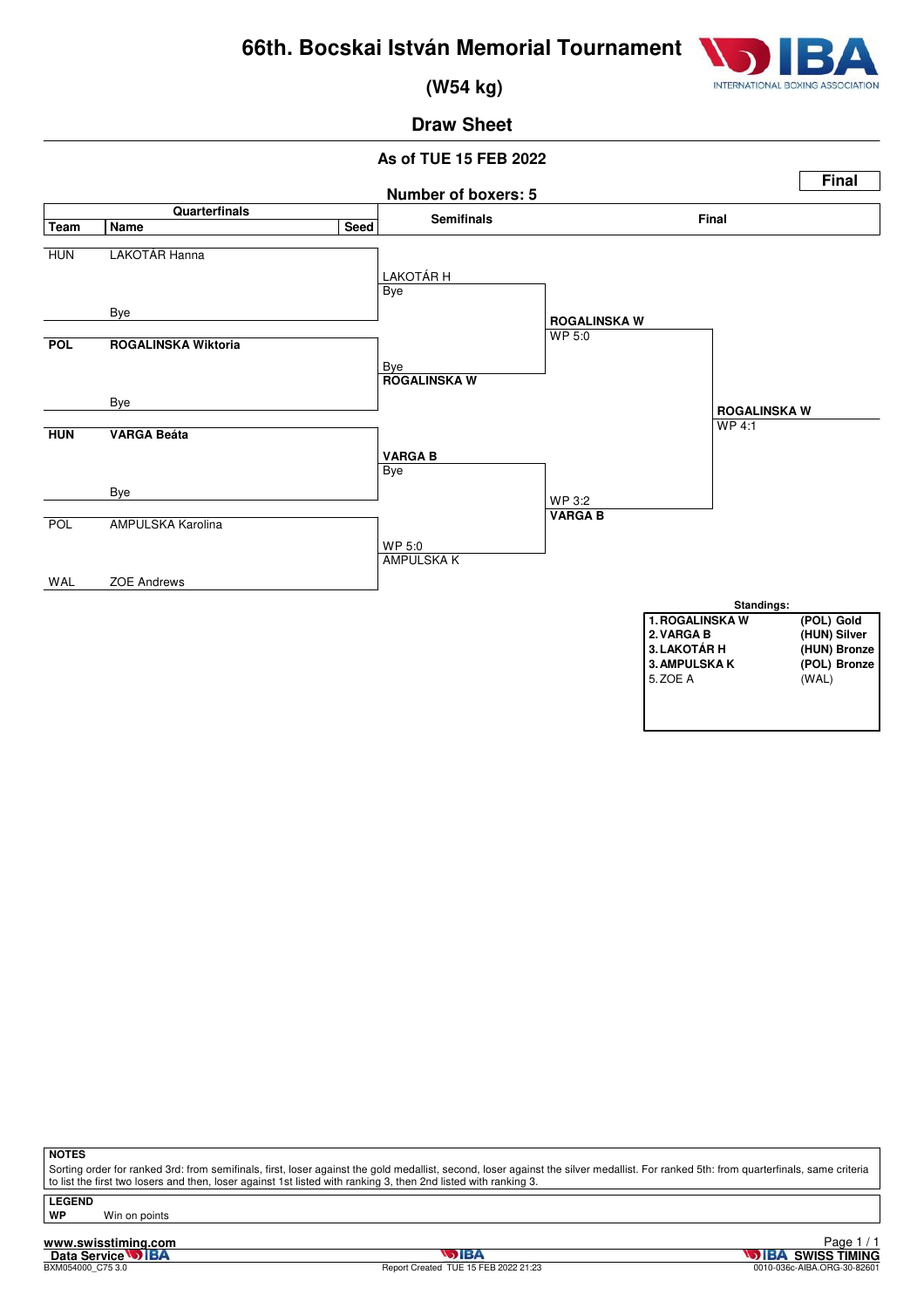

 **(W57 kg)**

# **Draw Sheet**

### **As of TUE 15 FEB 2022**



| <b>NOTES</b>                                                                                                                                                                          |                                                                                                                 |  |  |  |  |  |  |  |  |  |  |
|---------------------------------------------------------------------------------------------------------------------------------------------------------------------------------------|-----------------------------------------------------------------------------------------------------------------|--|--|--|--|--|--|--|--|--|--|
| Sorting order for ranked 3rd: from semifinals, first, loser against the gold medallist, second, loser against the silver medallist. For ranked 5th: from quarterfinals, same criteria |                                                                                                                 |  |  |  |  |  |  |  |  |  |  |
|                                                                                                                                                                                       | to list the first two losers and then, loser against 1st listed with ranking 3, then 2nd listed with ranking 3. |  |  |  |  |  |  |  |  |  |  |
| <b>LEGEND</b>                                                                                                                                                                         |                                                                                                                 |  |  |  |  |  |  |  |  |  |  |
| Rn                                                                                                                                                                                    | WP<br><b>RSC</b><br>Referee Stops Contest<br>Win on points<br>Round number                                      |  |  |  |  |  |  |  |  |  |  |
|                                                                                                                                                                                       |                                                                                                                 |  |  |  |  |  |  |  |  |  |  |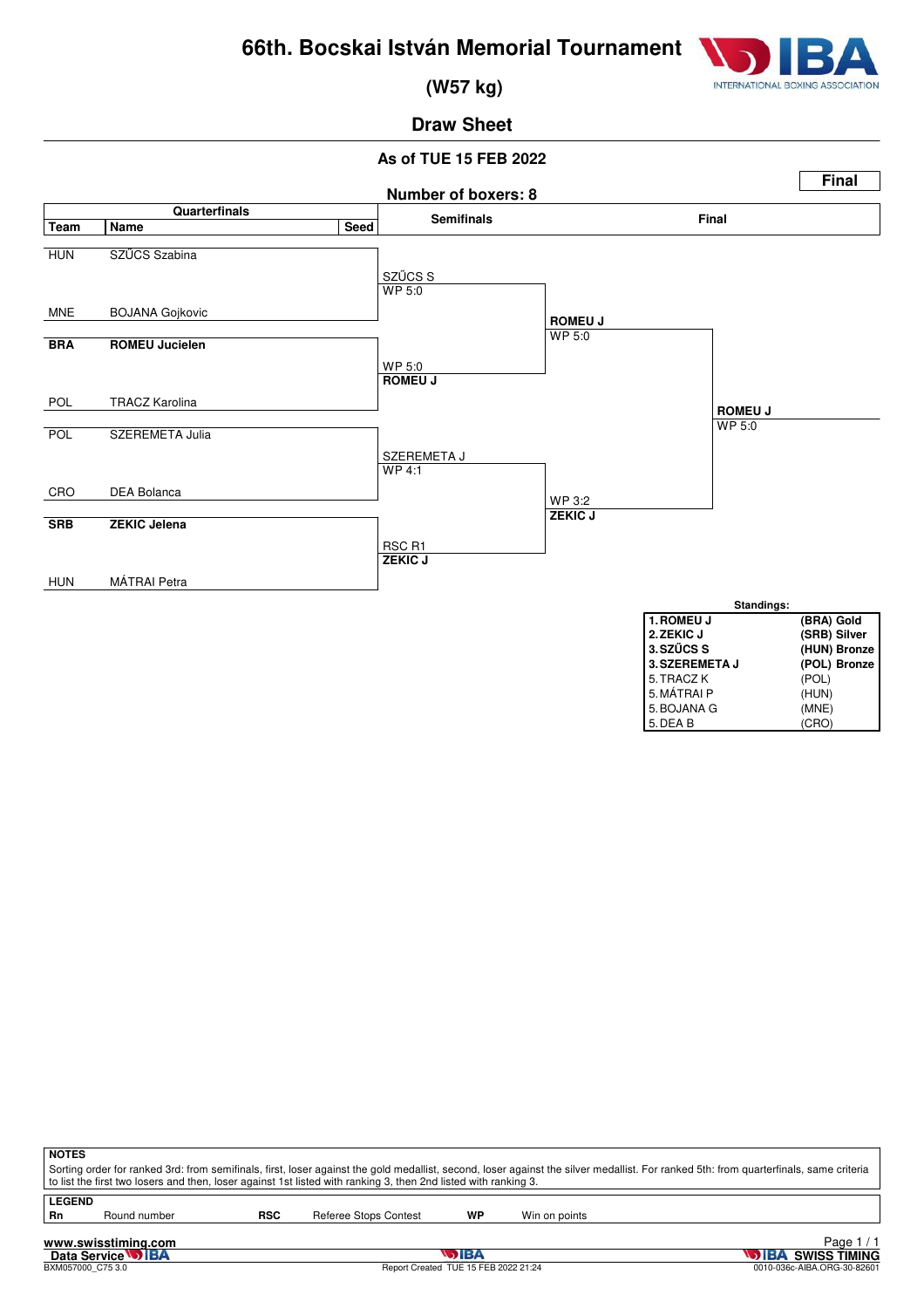

 **(W60 kg)**

# **Draw Sheet**

### **As of TUE 15 FEB 2022**



**NOTES**

Sorting order for ranked 3rd: from semifinals, first, loser against the gold medallist, second, loser against the silver medallist. For ranked 5th: from quarterfinals, same criteria to list the first two losers and then, loser against 1st listed with ranking 3, then 2nd listed with ranking 3.

**LEGEND**

**Win on points** 

**www.swisstiming.com**<br>Data Service **DIBA**<br>BXM060000\_C75 3.0

**DIBA**<br>TUE 15 FEB 2022 21:24 0010-036c-AIBA.ORG-30-82601 Page 1 / 1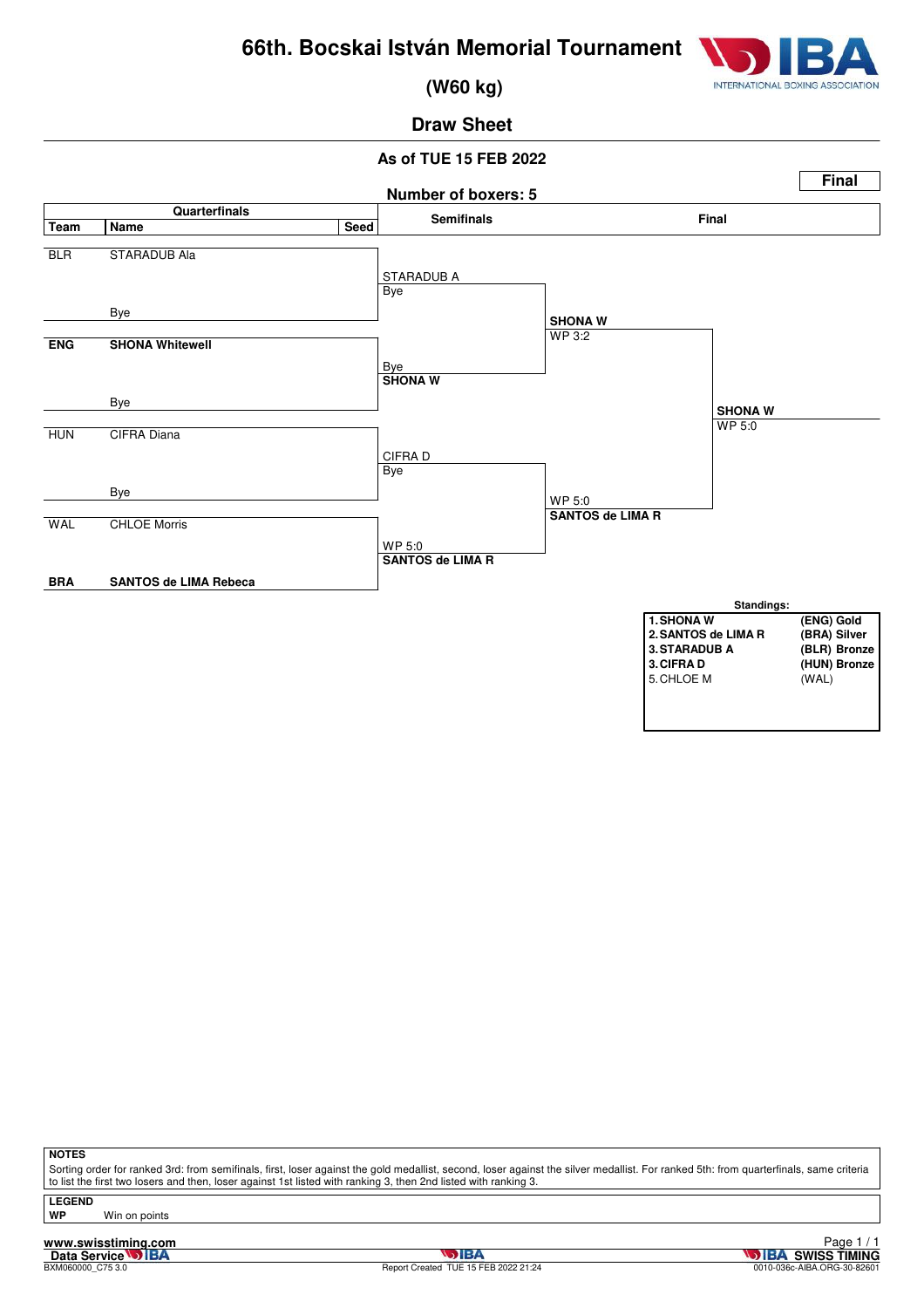

 **(W63 kg)**

# **Draw Sheet**

### **As of TUE 15 FEB 2022**



| ∣ NOTES                                                                                                                                                                                                                                                                                                  |
|----------------------------------------------------------------------------------------------------------------------------------------------------------------------------------------------------------------------------------------------------------------------------------------------------------|
| Sorting order for ranked 3rd: from semifinals, first, loser against the gold medallist, second, loser against the silver medallist. For ranked 5th: from quarterfinals, same criteria<br>to list the first two losers and then, loser against 1st listed with ranking 3, then 2nd listed with ranking 3. |
|                                                                                                                                                                                                                                                                                                          |

LEGEND<br>Rn

Round number **RSC** Referee Stops Contest **WP** Win on points

**www.swisstiming.com**<br>Data Service **DIBA**<br>BXM063000\_C75 3.0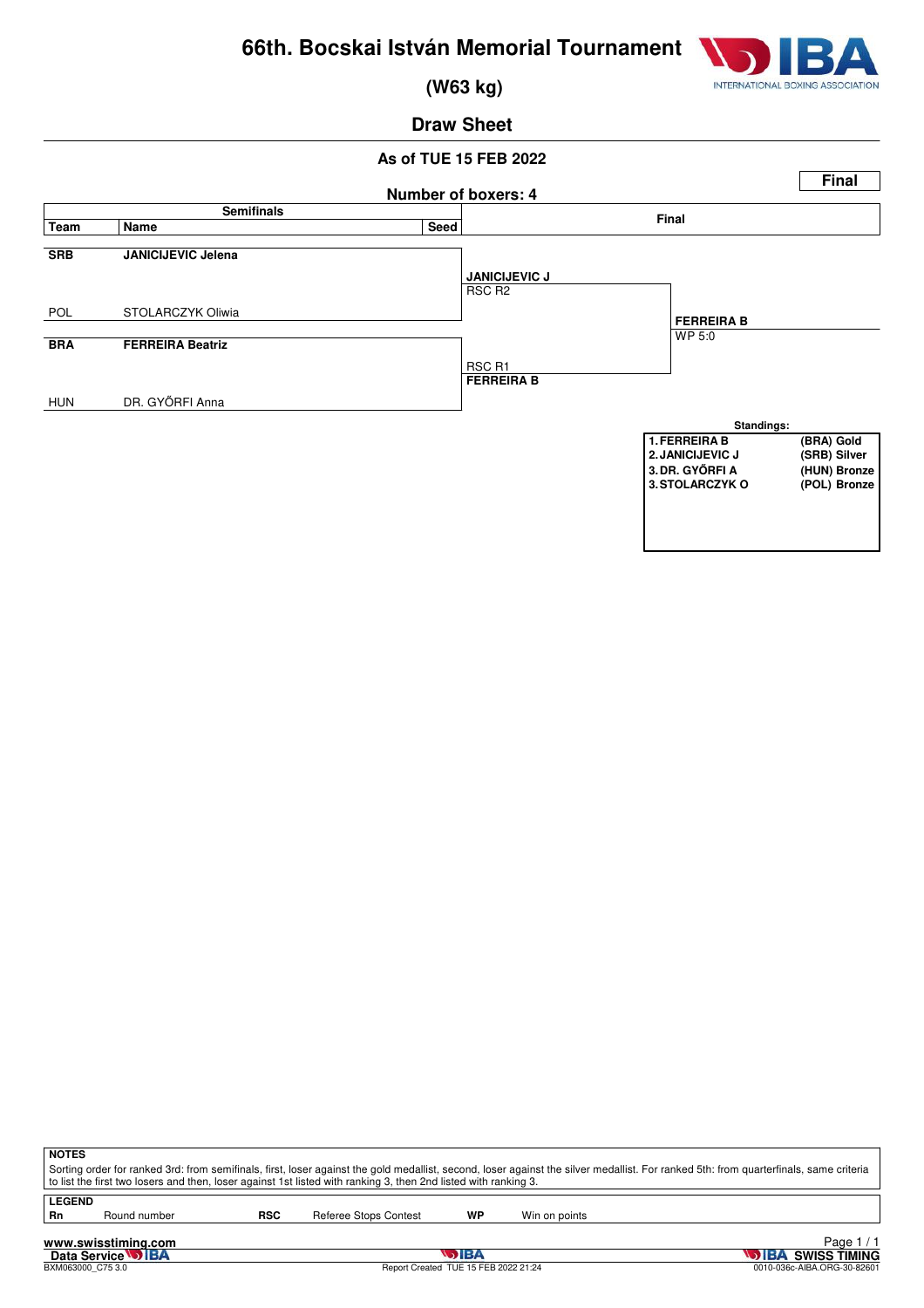

 **(W66 kg)**

# **Draw Sheet**

#### **As of TUE 15 FEB 2022**



| <b>NOTES</b>   |                                                                                                                                                                                                      |            | Sorting order for ranked 3rd: from semifinals, first, loser against the gold medallist, second, loser against the silver medallist. For ranked 5th: from quarterfinals, same criteria<br>to list the first two losers and then, loser against 1st listed with ranking 3, then 2nd listed with ranking 3. |    |          |    |               |  |  |
|----------------|------------------------------------------------------------------------------------------------------------------------------------------------------------------------------------------------------|------------|----------------------------------------------------------------------------------------------------------------------------------------------------------------------------------------------------------------------------------------------------------------------------------------------------------|----|----------|----|---------------|--|--|
| LEGEND<br>- Rn | Round number                                                                                                                                                                                         | <b>RSC</b> | Referee Stops Contest                                                                                                                                                                                                                                                                                    | WO | Walkover | WP | Win on points |  |  |
|                | Page $1/1$<br>www.swisstiming.com<br>Data Service <b>WIBA</b><br><b>SIBA</b><br><b>WEBA SWISS TIMING</b><br>Report Created TUE 15 FEB 2022 21:24<br>0010-036c-AIBA.ORG-30-82601<br>BXM066000 C75 3.0 |            |                                                                                                                                                                                                                                                                                                          |    |          |    |               |  |  |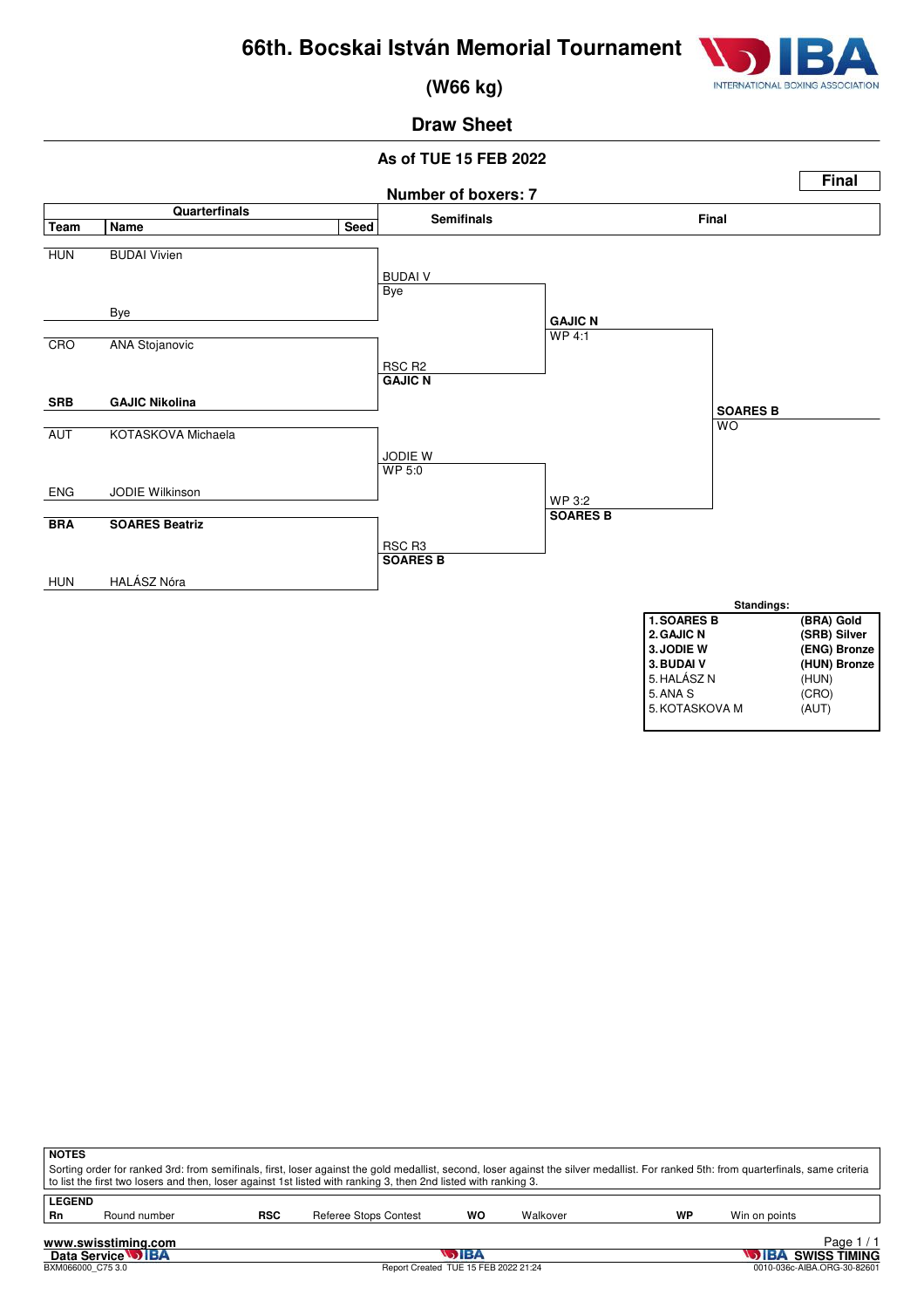

 **(W70 kg)**

# **Draw Sheet**

### **As of TUE 15 FEB 2022**



**NOTES**

Sorting order for ranked 3rd: from semifinals, first, loser against the gold medallist, second, loser against the silver medallist. For ranked 5th: from quarterfinals, same criteria to list the first two losers and then, loser against 1st listed with ranking 3, then 2nd listed with ranking 3.

**LEGEND**

**WP** Win on points

**www.swisstiming.com**<br>Data Service **DIBA**<br>BXM070000\_C75 3.0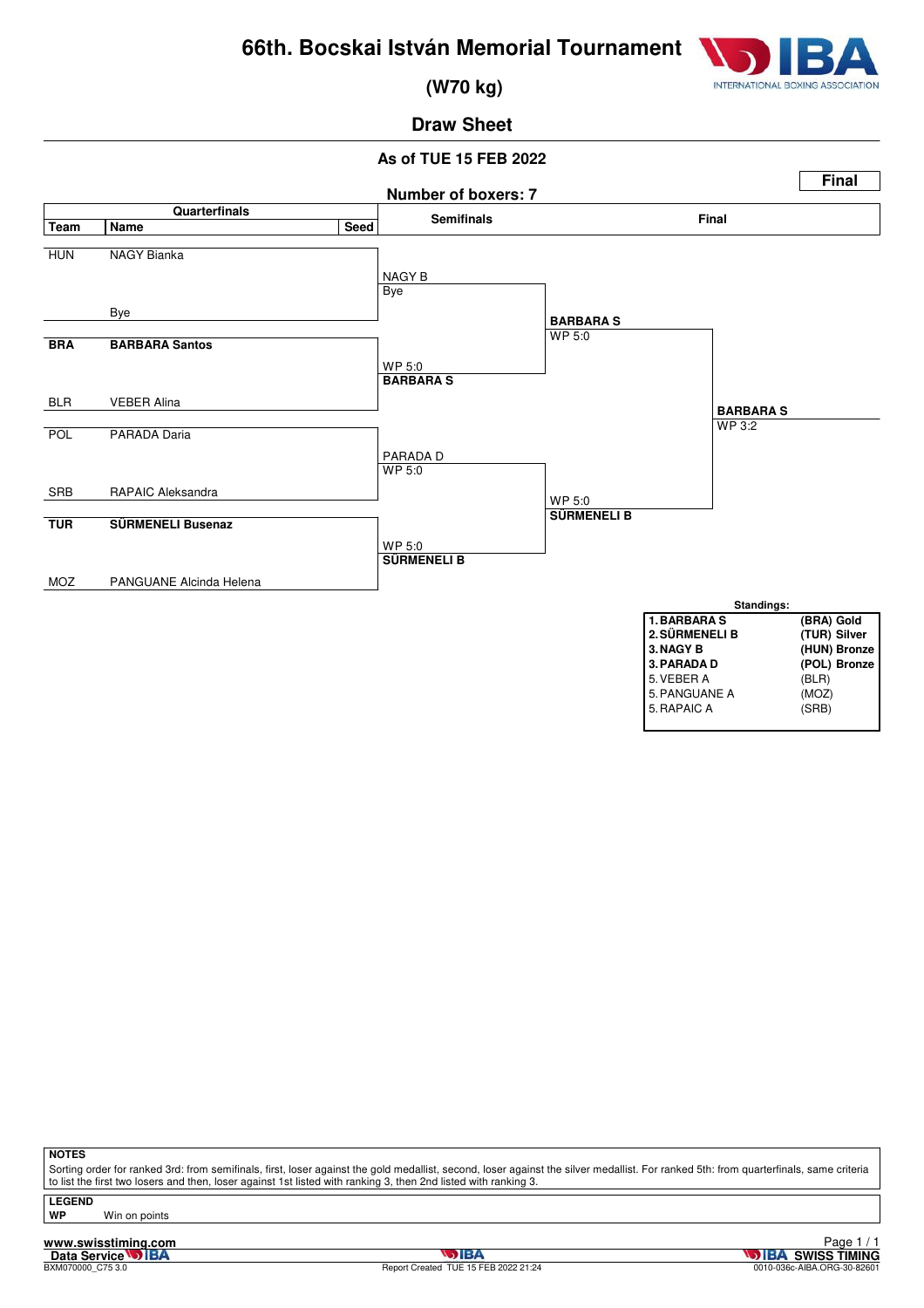

 **(W75 kg)**

### **Draw Sheet**

### **As of TUE 15 FEB 2022**



**NOTES**

Sorting order for ranked 3rd: from semifinals, first, loser against the gold medallist, second, loser against the silver medallist. For ranked 5th: from quarterfinals, same criteria to list the first two losers and then, loser against 1st listed with ranking 3, then 2nd listed with ranking 3.

**LEGEND**

**Win on points** 

**www.swisstiming.com**<br>Data Service **DIBA**<br>BXM075000\_C75 3.0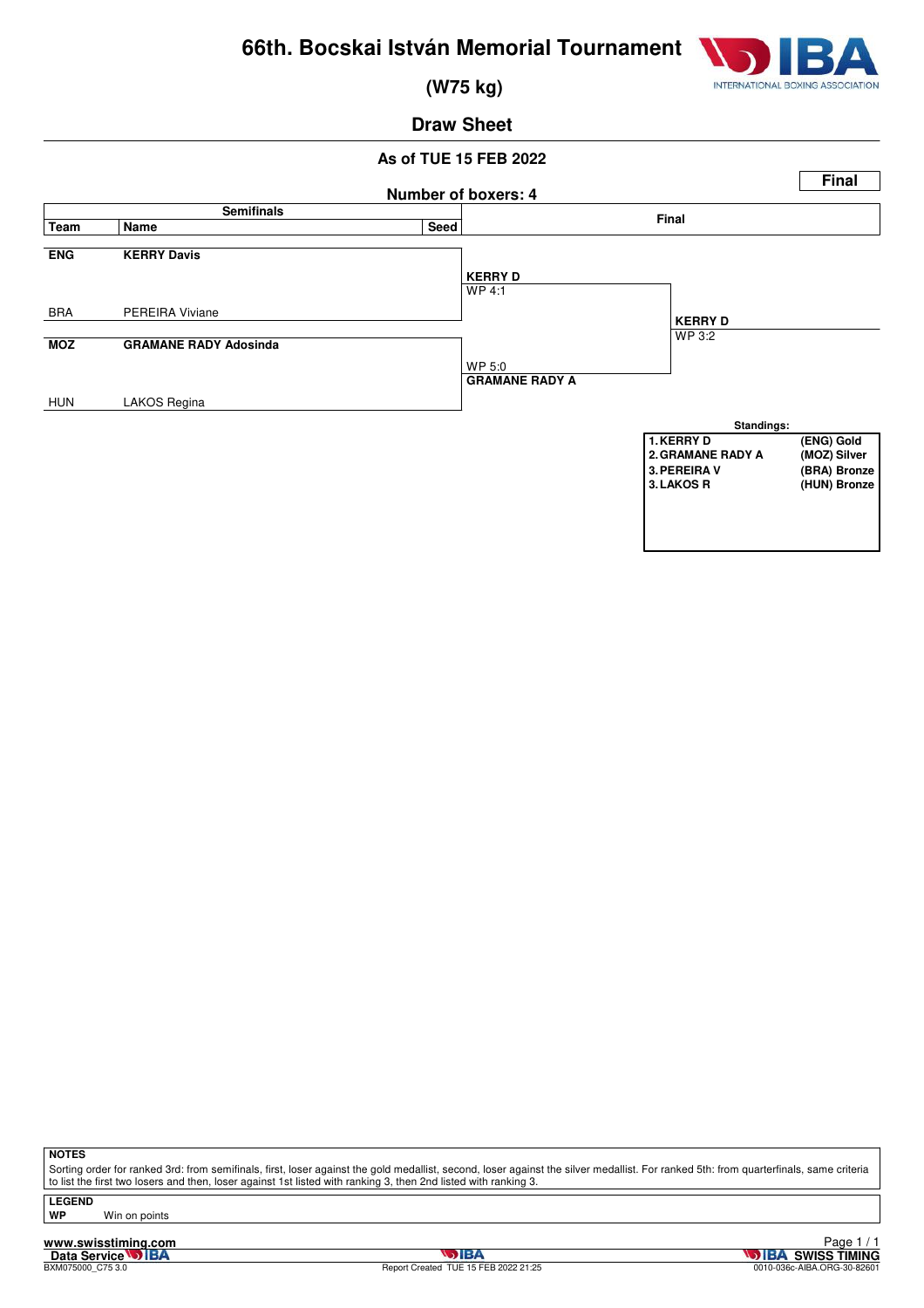

 **(W81 kg)**

### **Draw Sheet**

### **As of TUE 15 FEB 2022 Number of boxers: 3 Final Semifinals Final Team Name Seed HUN NAGY Tímea** Bye Bye **POL JANCELEWICZ Martyna** WP 5:0 HUN BOROS Petra **NAGY T** WO **JANCELEWICZ M NAGY T Standings: 1. NAGY T** (HUN) Gold<br> **2. JANCELEWICZ M** (POL) Silver **2. JANCELEWICZ M**<br>3. BOROS P **3.BOROS P (HUN) Bronze**

**NOTES**

Sorting order for ranked 3rd: from semifinals, first, loser against the gold medallist, second, loser against the silver medallist. For ranked 5th: from quarterfinals, same criteria to list the first two losers and then, loser against 1st listed with ranking 3, then 2nd listed with ranking 3.

**LEGEND**

Walkover **WP** Win on points

**www.swisstiming.com**<br>Data Service **DIBA**<br>**BXM081000\_C75** 3.0

BXM081000\_C75 3.0 Report Created TUE 15 FEB 2022 21:25 0010-036c-AIBA.ORG-30-82601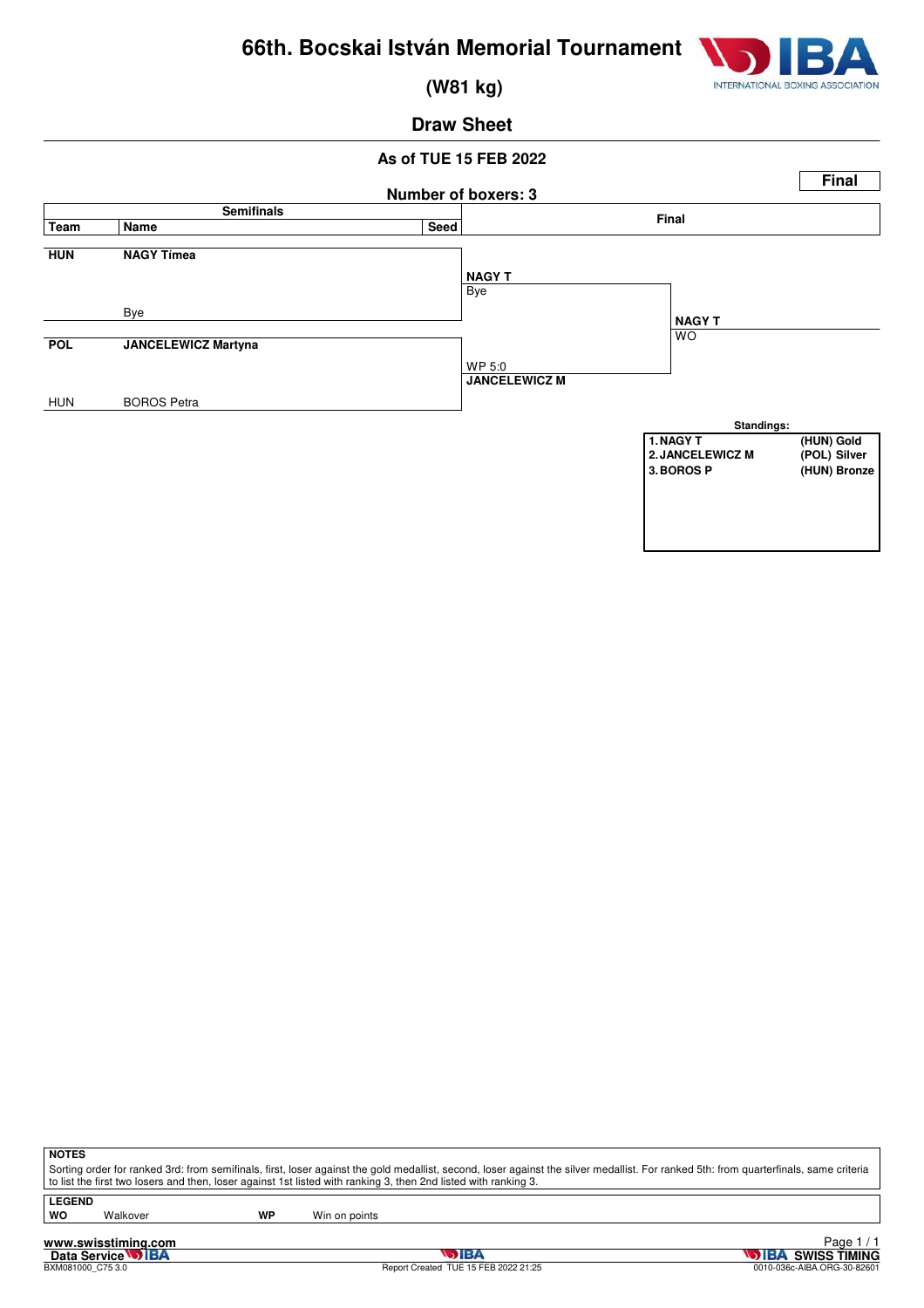

 **(W+81 kg)**

### **Draw Sheet**

#### **As of TUE 15 FEB 2022 Number of boxers: 3 Final Semifinals Final Team Name Seed HUN HOFFMANN Réka** Bye Bye **TUR DEMIR Sennur** ABD R1 HUN CZUKOR Dominika **HOFFMANN R** ABD R2 **DEMIR S DEMIR S Standings: 1. DEMIR S** (TUR) Gold<br> **2. HOFFMANN R** (HUN) Silver 2. HOFFMANN R<br>3. CZUKOR D  $(HUN)$  Bronze

**NOTES**

Sorting order for ranked 3rd: from semifinals, first, loser against the gold medallist, second, loser against the silver medallist. For ranked 5th: from quarterfinals, same criteria to list the first two losers and then, loser against 1st listed with ranking 3, then 2nd listed with ranking 3.

**LEGEND**

Abandon **Rn** Round number

**www.swisstiming.com**<br>Data Service **DIBA**<br>BXM181000\_C75 3.0

BXM181000\_C75 3.0 Report Created TUE 15 FEB 2022 21:25 0010-036c-AIBA.ORG-30-82601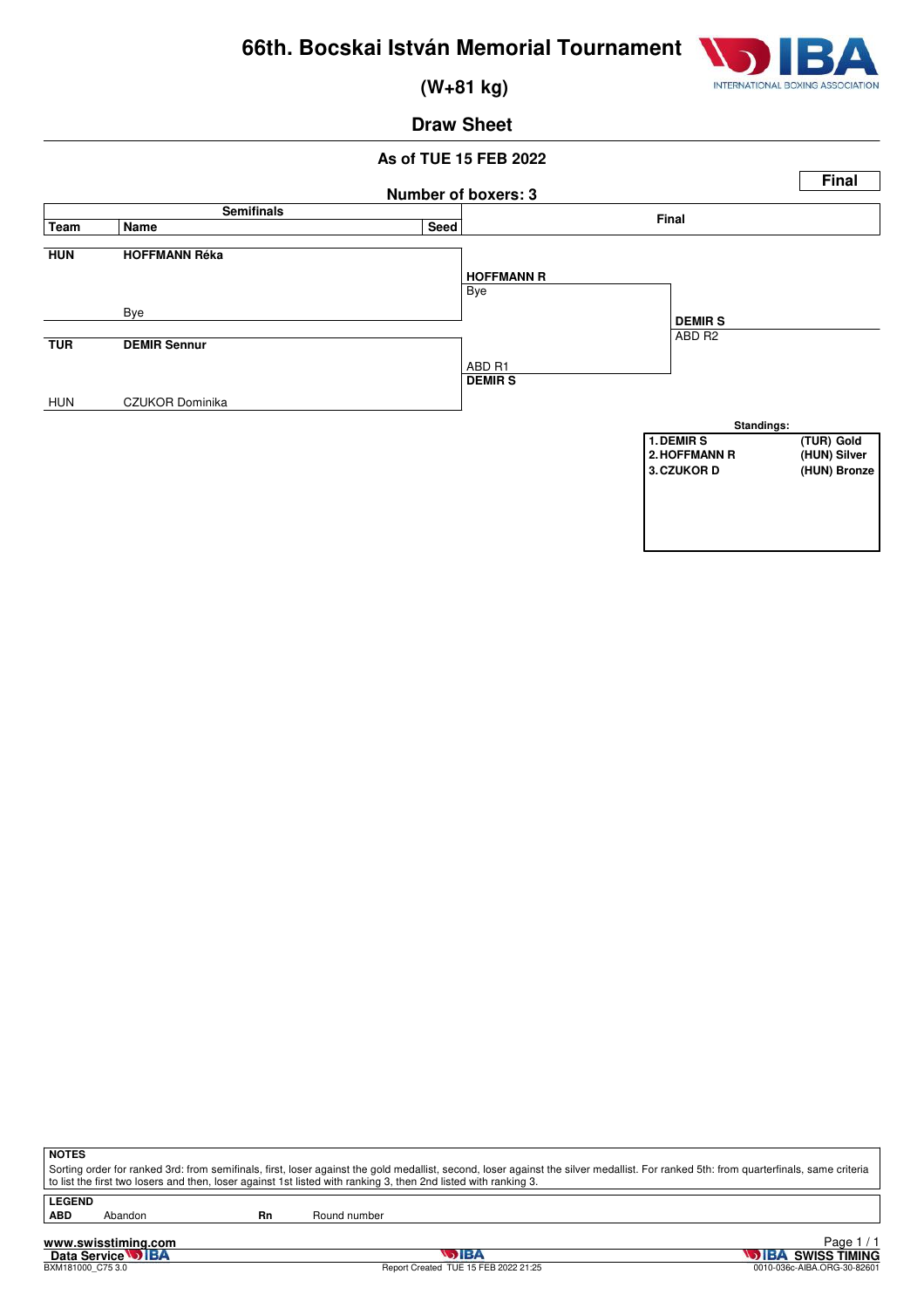

 **(51 kg)**

### **Draw Sheet**

### **As of TUE 15 FEB 2022 Number of boxers: 3 Final Semifinals Final Team Name Seed HUN BERNÁTH Attila** Bye Bye **ENG MEHMOOD Hamza** WP 3:2 BLR SALOTSKIKH Dzianis **BERNÁTH A** WP 5:0 **MEHMOOD H BERNÁTH A Standings: 1. BERNÁTH A (HUN) Gold**<br> **2. MEHMOOD H** (ENG) Silver **2.MEHMOOD Silver**<br> **2.MEH**<br> **2.MEHMOOD BRONZE 3. SALOTSKIKH D**

**NOTES**

Sorting order for ranked 3rd: from semifinals, first, loser against the gold medallist, second, loser against the silver medallist. For ranked 5th: from quarterfinals, same criteria to list the first two losers and then, loser against 1st listed with ranking 3, then 2nd listed with ranking 3.

**LEGEND**

**WP** Win on points

**www.swisstiming.com**<br>Data Service **DIBA**<br>BXM051000\_C75 3.0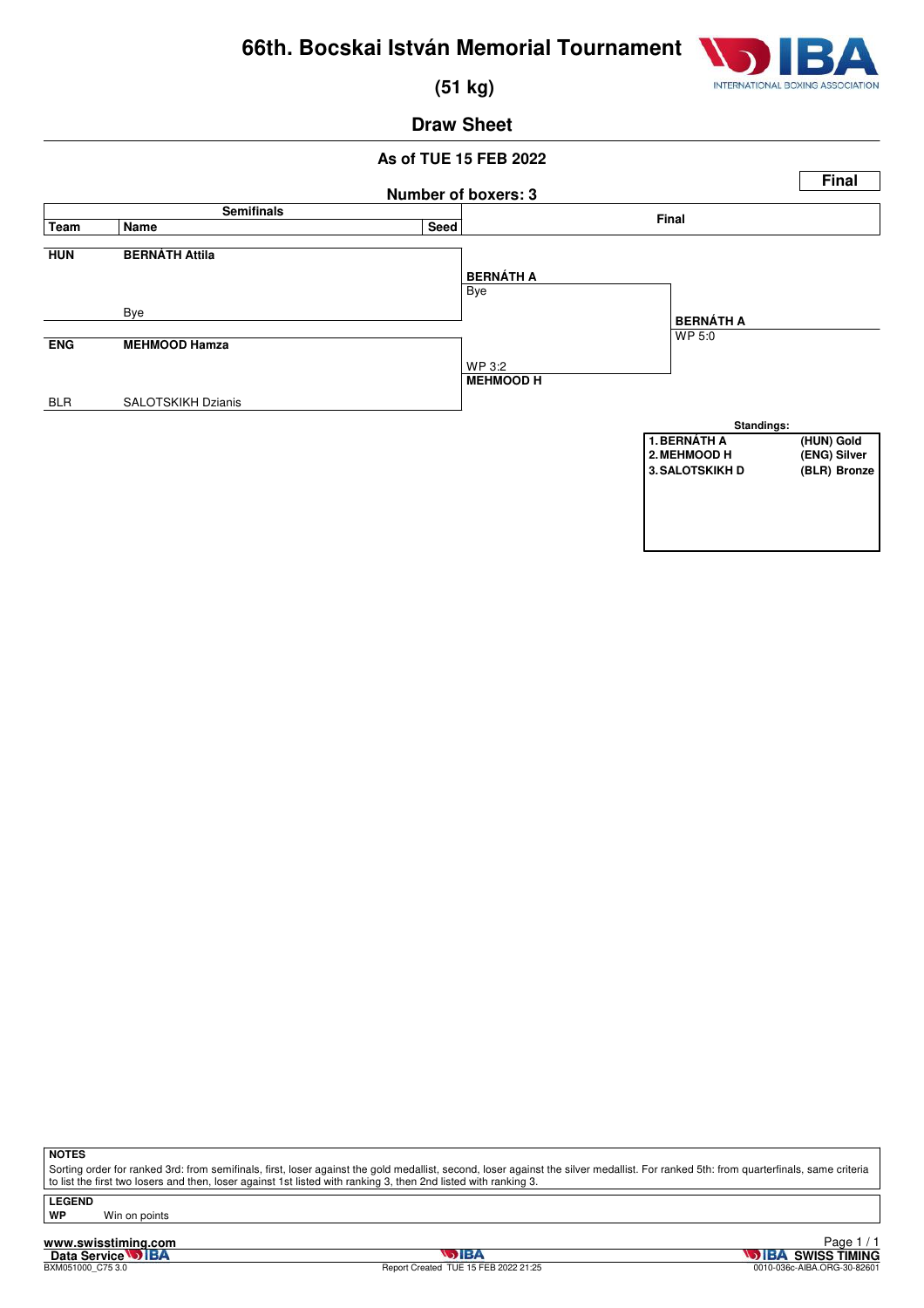

 **(54 kg)**

# **Draw Sheet**

### **As of TUE 15 FEB 2022**



**NOTES**

Sorting order for ranked 3rd: from semifinals, first, loser against the gold medallist, second, loser against the silver medallist. For ranked 5th: from quarterfinals, same criteria to list the first two losers and then, loser against 1st listed with ranking 3, then 2nd listed with ranking 3.

**LEGEND WP** Win on points

**www.swisstiming.com**<br>Data Service **DIBA**<br>BXM054000\_C75 3.0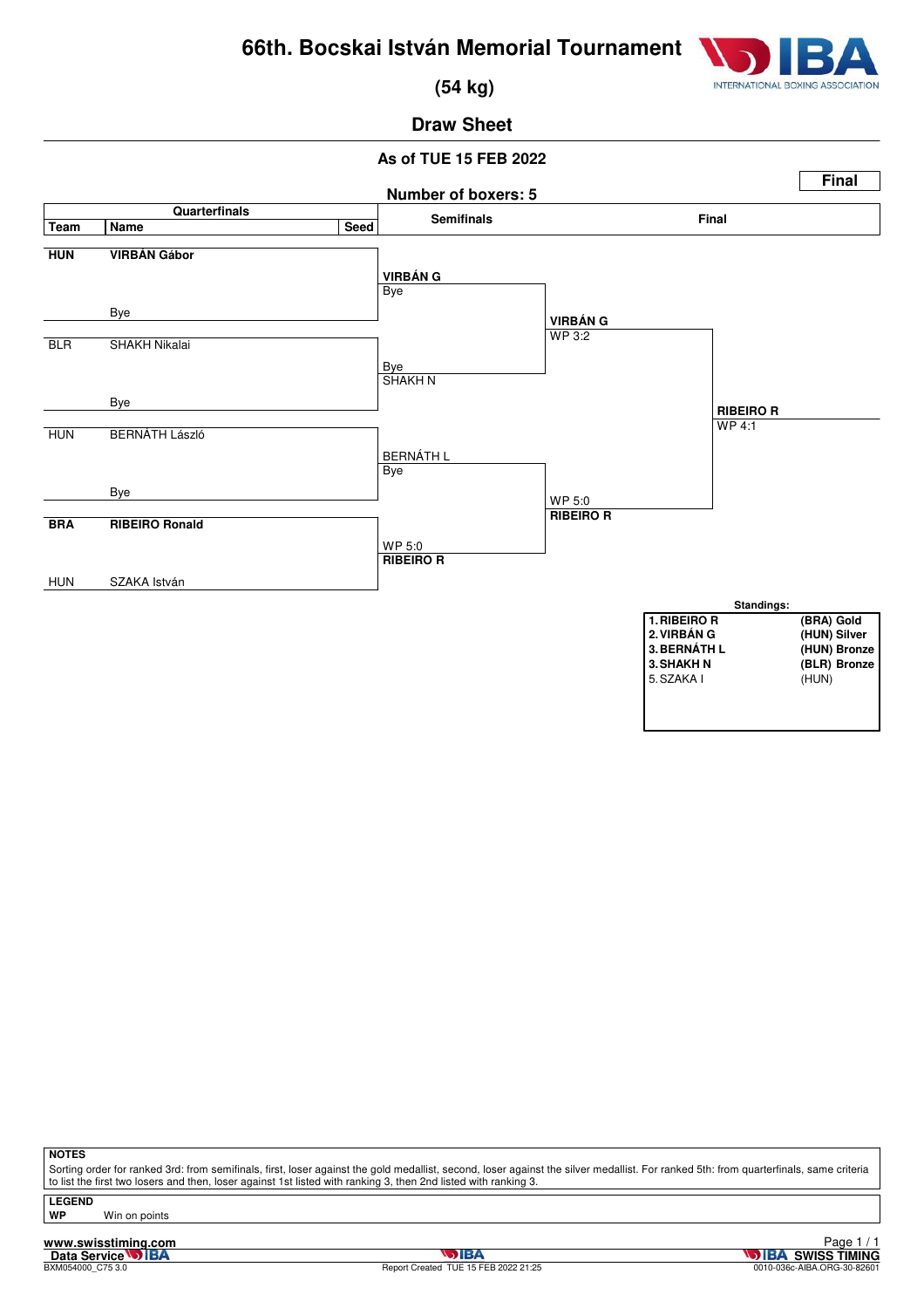

 **(57 kg)**

# **Draw Sheet**

### **As of TUE 15 FEB 2022**



| <b>NOTES</b>  |          |    |                                                                                                                                                                                                                                                                                                          |
|---------------|----------|----|----------------------------------------------------------------------------------------------------------------------------------------------------------------------------------------------------------------------------------------------------------------------------------------------------------|
|               |          |    | Sorting order for ranked 3rd: from semifinals, first, loser against the gold medallist, second, loser against the silver medallist. For ranked 5th: from quarterfinals, same criteria<br>to list the first two losers and then, loser against 1st listed with ranking 3, then 2nd listed with ranking 3. |
| <b>LEGEND</b> |          |    |                                                                                                                                                                                                                                                                                                          |
| wo            | Walkover | WP | Win on points                                                                                                                                                                                                                                                                                            |
|               |          |    |                                                                                                                                                                                                                                                                                                          |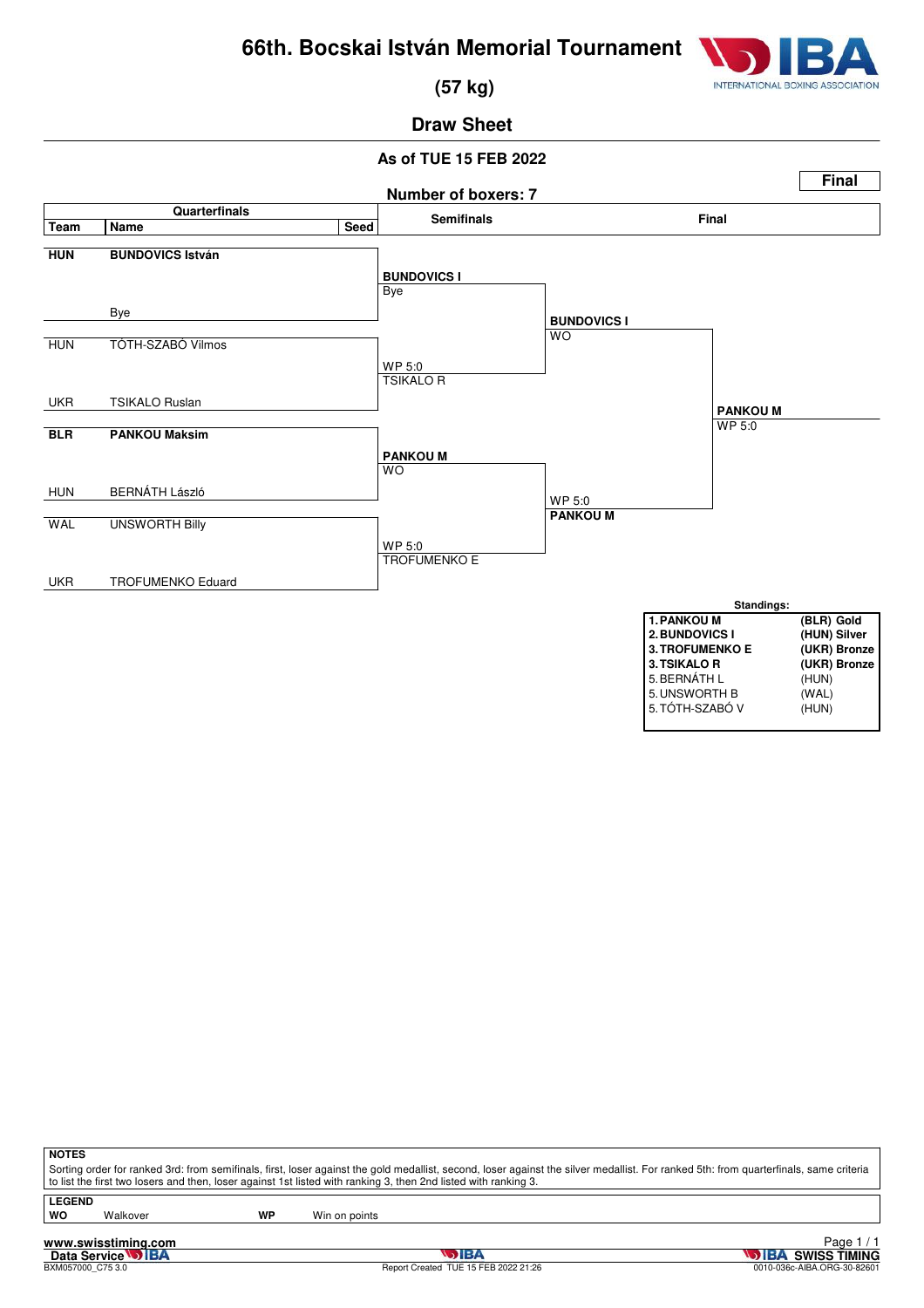

 **(60 kg)**

# **Draw Sheet**

### **As of TUE 15 FEB 2022**



| <b>NOTES</b>                                                                                                                                                                          |                                   |            |                                                                                                                 |    |          |    |                          |                             |  |  |  |
|---------------------------------------------------------------------------------------------------------------------------------------------------------------------------------------|-----------------------------------|------------|-----------------------------------------------------------------------------------------------------------------|----|----------|----|--------------------------|-----------------------------|--|--|--|
| Sorting order for ranked 3rd: from semifinals, first, loser against the gold medallist, second, loser against the silver medallist. For ranked 5th: from quarterfinals, same criteria |                                   |            |                                                                                                                 |    |          |    |                          |                             |  |  |  |
|                                                                                                                                                                                       |                                   |            | to list the first two losers and then, loser against 1st listed with ranking 3, then 2nd listed with ranking 3. |    |          |    |                          |                             |  |  |  |
| LEGEND                                                                                                                                                                                |                                   |            |                                                                                                                 |    |          |    |                          |                             |  |  |  |
|                                                                                                                                                                                       |                                   |            |                                                                                                                 |    |          |    |                          |                             |  |  |  |
| Rn                                                                                                                                                                                    | Round number                      | <b>RSC</b> | Referee Stops Contest                                                                                           | WO | Walkover | WP | Win on points            |                             |  |  |  |
|                                                                                                                                                                                       |                                   |            |                                                                                                                 |    |          |    |                          |                             |  |  |  |
|                                                                                                                                                                                       | Page $1/1$<br>www.swisstiming.com |            |                                                                                                                 |    |          |    |                          |                             |  |  |  |
| Data Service <b>WIBA</b><br>5 IBA                                                                                                                                                     |                                   |            |                                                                                                                 |    |          |    | <b>DIBA SWISS TIMING</b> |                             |  |  |  |
|                                                                                                                                                                                       | BXM060000 C75 3.0                 |            | Report Created TUE 15 FEB 2022 21:26                                                                            |    |          |    |                          | 0010-036c-AIBA.ORG-30-82601 |  |  |  |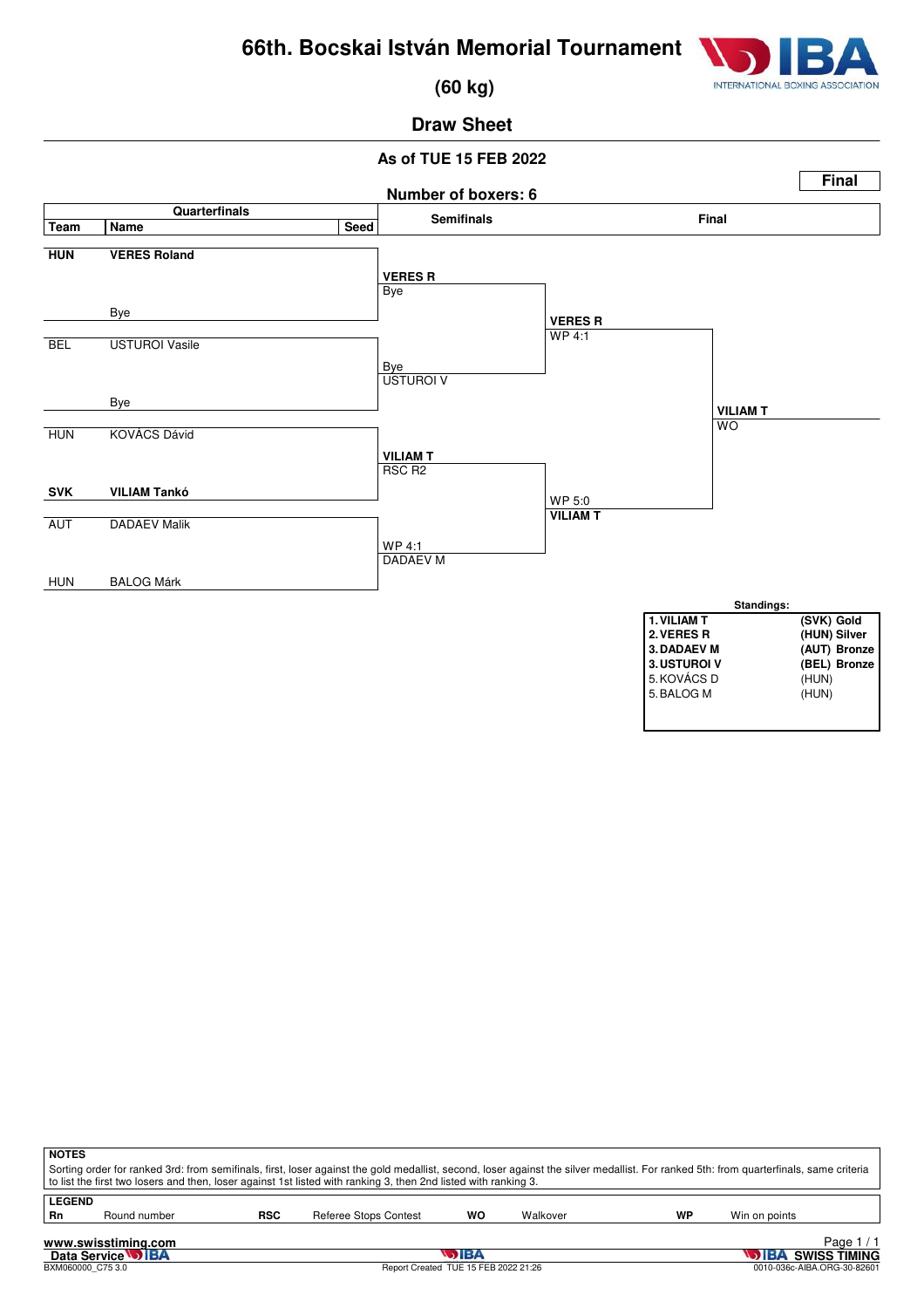

 **(63,5 kg)**

### **Draw Sheet**

#### **As of TUE 15 FEB 2022**



**NOTES**

Sorting order for ranked 3rd: from semifinals, first, loser against the gold medallist, second, loser against the silver medallist. For ranked 5th: from quarterfinals, same criteria to list the first two losers and then, loser against 1st listed with ranking 3, then 2nd listed with ranking 3.

**LEGEND**<br>Rn

Round number **RSC** Referee Stops Contest **WP** Win on points

**www.swisstiming.com**<br>Data Service **DIBA**<br>BXM064000\_C75 3.0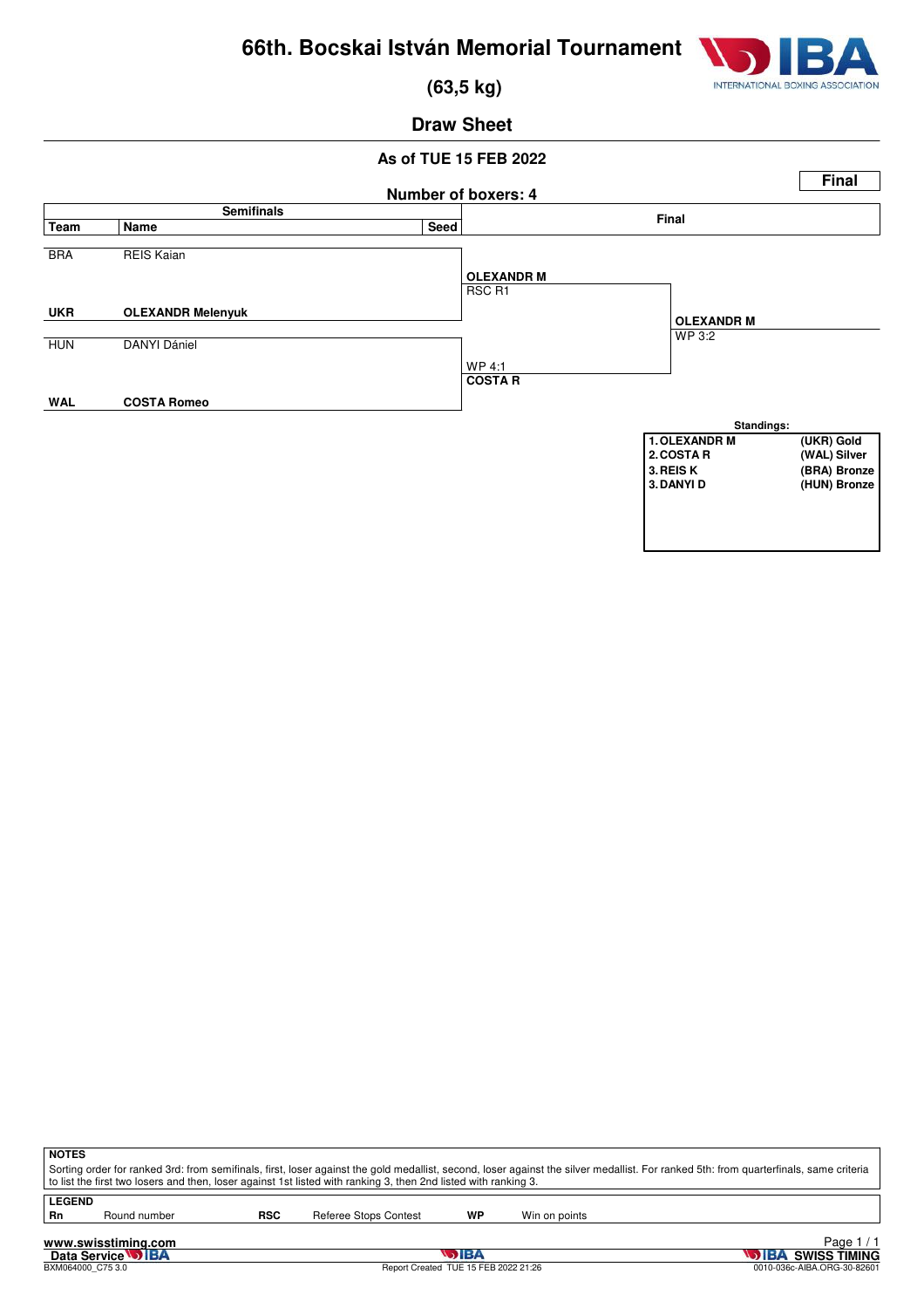

 **(71 kg)**

# **Draw Sheet**

# **As of TUE 15 FEB 2022**



**NOTES**

Sorting order for ranked 3rd: from semifinals, first, loser against the gold medallist, second, loser against the silver medallist. For ranked 5th: from quarterfinals, same criteria to list the first two losers and then, loser against 1st listed with ranking 3, then 2nd listed with ranking 3.

**LEGEND WP** Win on points

**www.swisstiming.com**<br>Data Service **DIBA**<br>BXM071000\_C75 3.0

5. MEINL M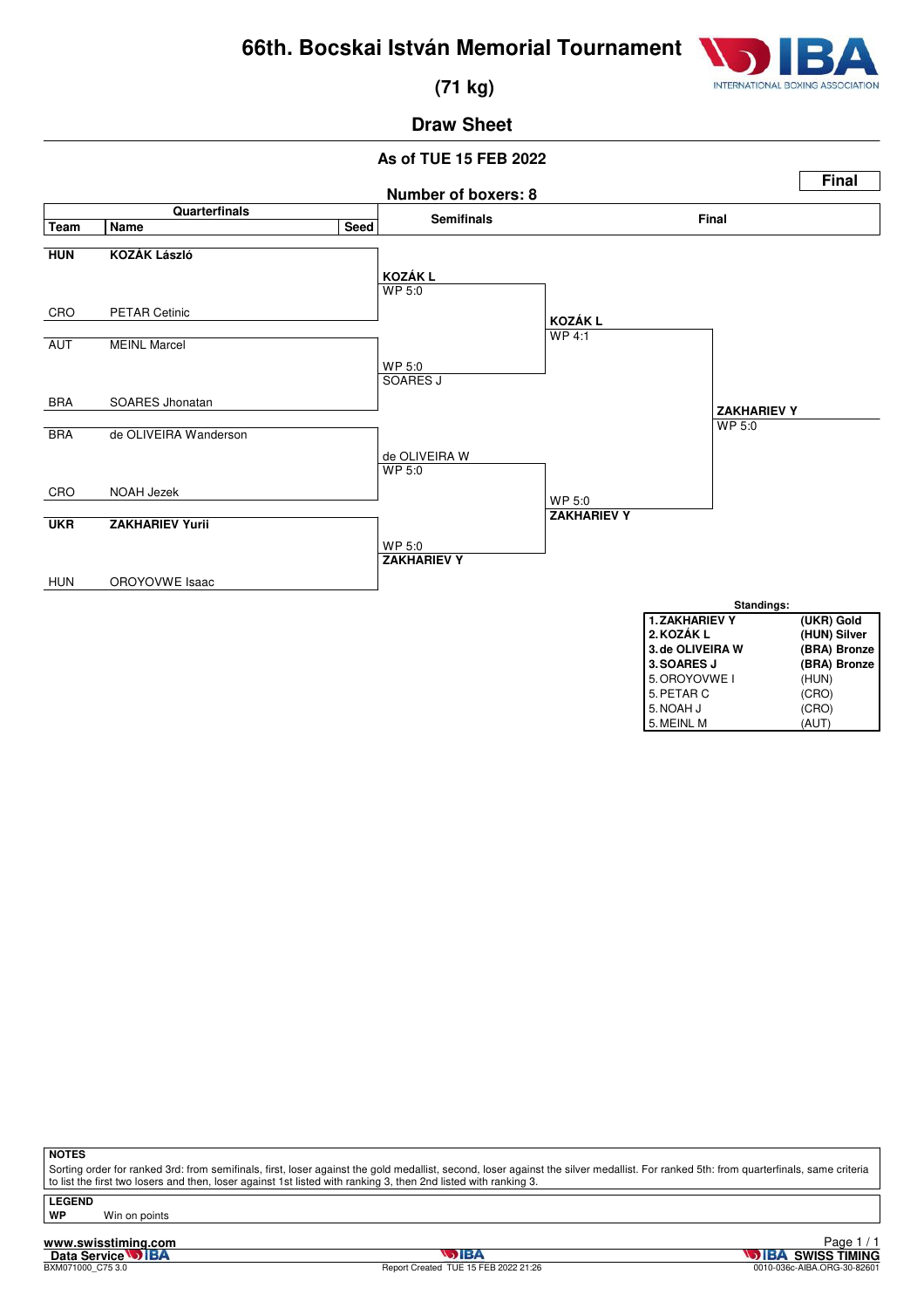

 **(75 kg)**

# **Draw Sheet**

### **As of TUE 15 FEB 2022**



| <b>NOTES</b>                                                                                                                                                                                                                                                                                             |              |            |                       |    |          |    |               |  |  |  |
|----------------------------------------------------------------------------------------------------------------------------------------------------------------------------------------------------------------------------------------------------------------------------------------------------------|--------------|------------|-----------------------|----|----------|----|---------------|--|--|--|
| Sorting order for ranked 3rd: from semifinals, first, loser against the gold medallist, second, loser against the silver medallist. For ranked 5th: from quarterfinals, same criteria<br>to list the first two losers and then, loser against 1st listed with ranking 3, then 2nd listed with ranking 3. |              |            |                       |    |          |    |               |  |  |  |
|                                                                                                                                                                                                                                                                                                          |              |            |                       |    |          |    |               |  |  |  |
| <b>LEGEND</b>                                                                                                                                                                                                                                                                                            |              |            |                       |    |          |    |               |  |  |  |
| Rn                                                                                                                                                                                                                                                                                                       | Round number | <b>RSC</b> | Referee Stops Contest | WO | Walkover | WP | Win on points |  |  |  |
| Page 1<br>www.swisstiming.com                                                                                                                                                                                                                                                                            |              |            |                       |    |          |    |               |  |  |  |

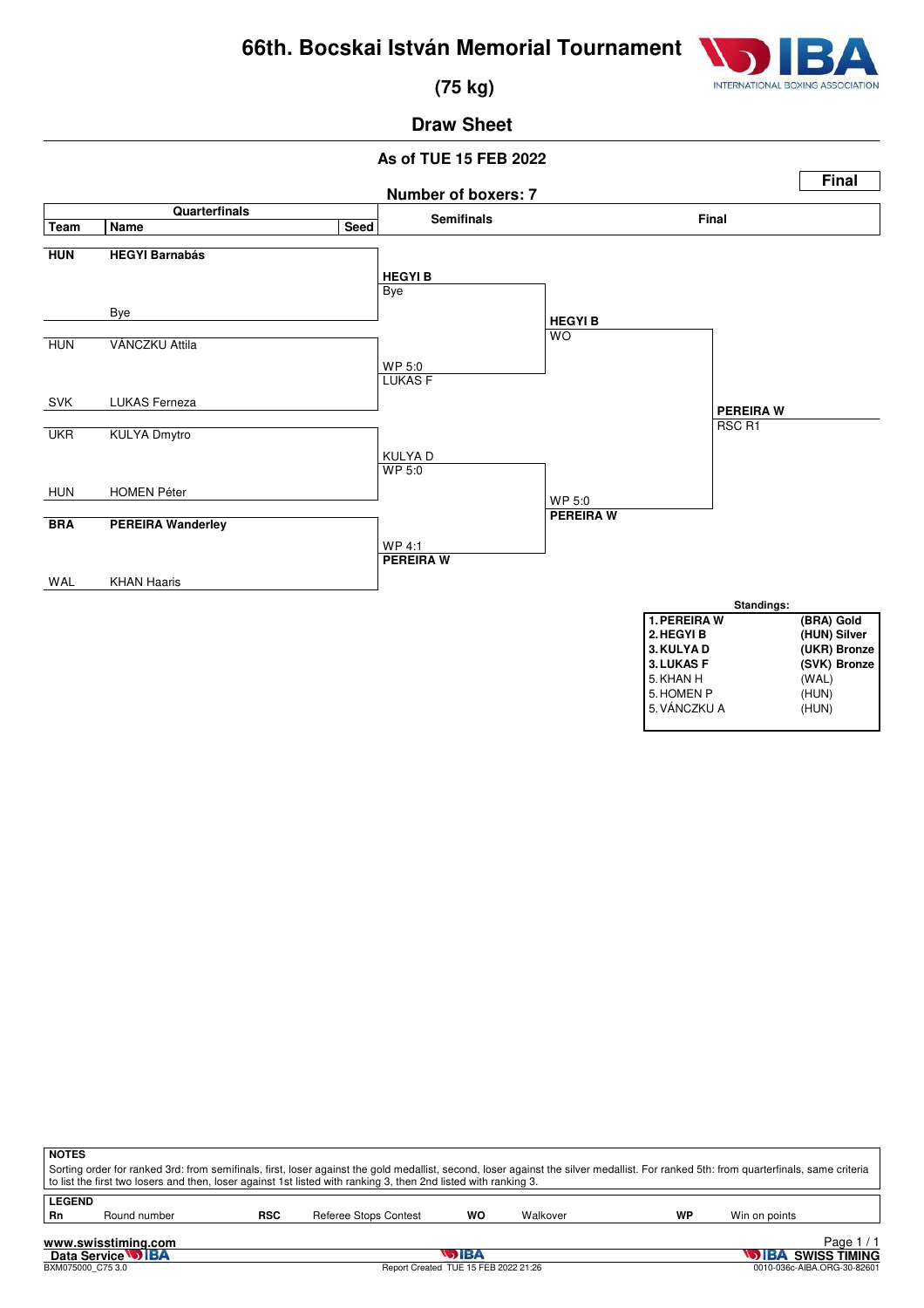

 **(80 kg)**

# **Draw Sheet**

### **As of TUE 15 FEB 2022**



|                                   | <b>NOTES</b><br>Sorting order for ranked 3rd: from semifinals, first, loser against the gold medallist, second, loser against the silver medallist. For ranked 5th: from quarterfinals, same criteria<br>to list the first two losers and then, loser against 1st listed with ranking 3, then 2nd listed with ranking 3. |    |              |    |          |    |               |  |  |  |  |  |
|-----------------------------------|--------------------------------------------------------------------------------------------------------------------------------------------------------------------------------------------------------------------------------------------------------------------------------------------------------------------------|----|--------------|----|----------|----|---------------|--|--|--|--|--|
| <b>LEGEND</b><br><b>ABD</b>       | Abandon                                                                                                                                                                                                                                                                                                                  | Rn | Round number | wo | Walkover | WP | Win on points |  |  |  |  |  |
| Page $1/1$<br>www.swisstiming.com |                                                                                                                                                                                                                                                                                                                          |    |              |    |          |    |               |  |  |  |  |  |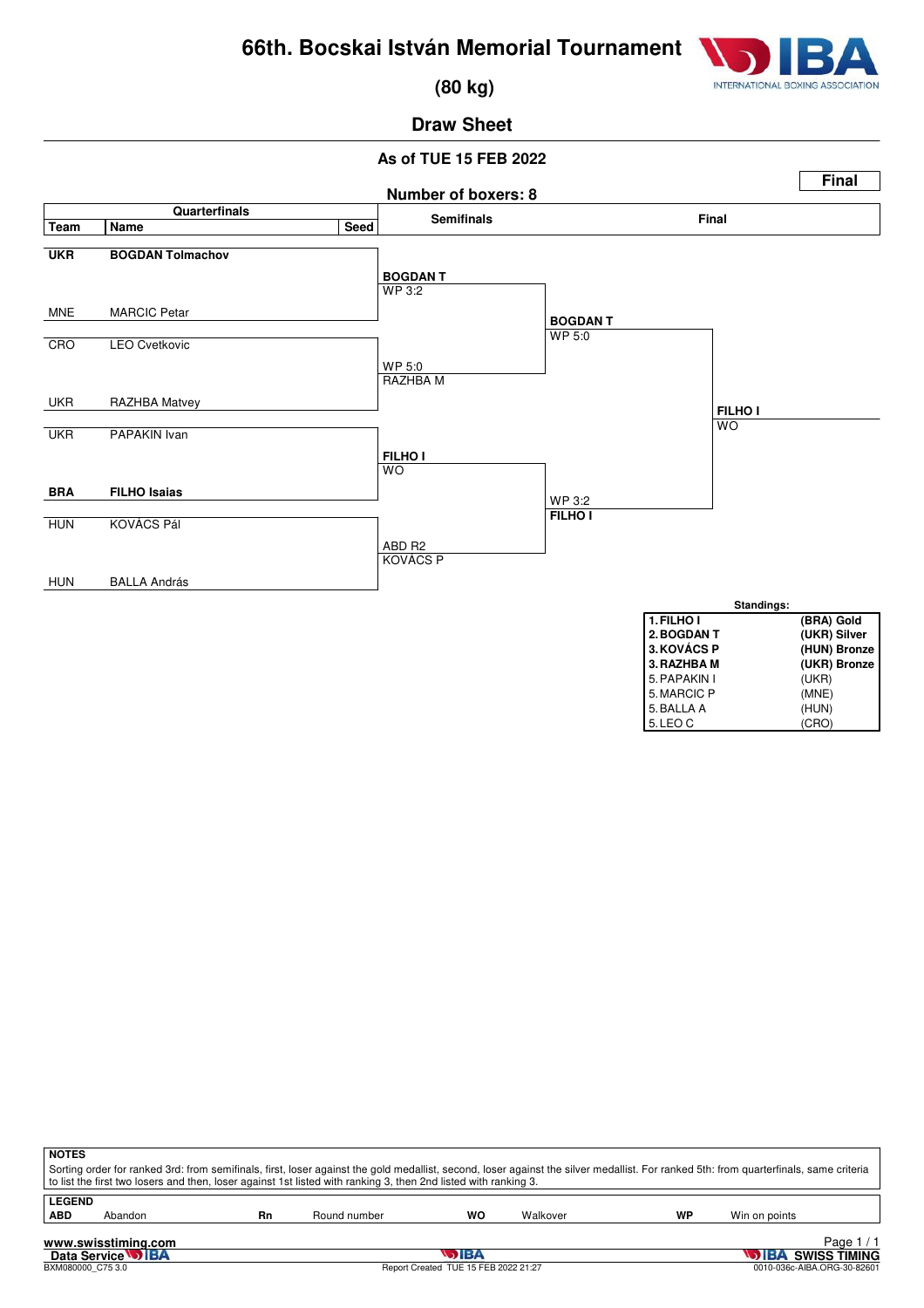

 **(86 kg)**

# **Draw Sheet**

### **As of TUE 15 FEB 2022**



| <b>NOTES</b>                                                                                                                                                                          |              |              |                                |    |               |  |
|---------------------------------------------------------------------------------------------------------------------------------------------------------------------------------------|--------------|--------------|--------------------------------|----|---------------|--|
| Sorting order for ranked 3rd: from semifinals, first, loser against the gold medallist, second, loser against the silver medallist. For ranked 5th: from quarterfinals, same criteria |              |              |                                |    |               |  |
| to list the first two losers and then, loser against 1st listed with ranking 3, then 2nd listed with ranking 3.                                                                       |              |              |                                |    |               |  |
| <b>LEGEND</b>                                                                                                                                                                         |              |              |                                |    |               |  |
| Rn                                                                                                                                                                                    | Round number | <b>RSC-I</b> | Referee Stops Contest - Injury | WP | Win on points |  |
|                                                                                                                                                                                       |              |              |                                |    |               |  |

# **www.swisstiming.com**<br>Data Service **DIBA**<br>BXM086000\_C75 3.0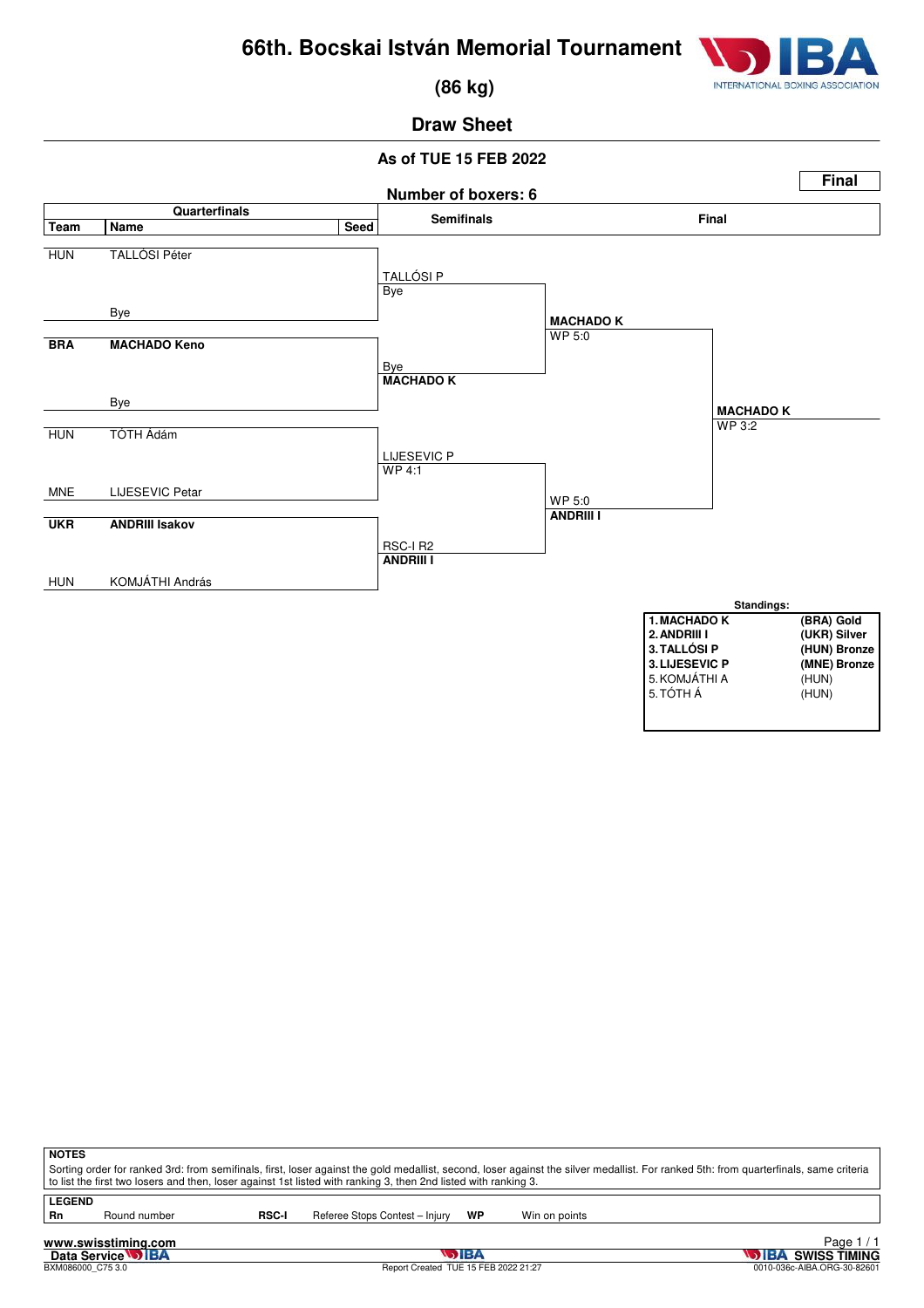

 **(92 kg)**

# **Draw Sheet**

### **As of TUE 15 FEB 2022**



| <b>NOTES</b> |  |
|--------------|--|
| Cortina ora  |  |

Sorting order for ranked 3rd: from semifinals, first, loser against the gold medallist, second, loser against the silver medallist. For ranked 5th: from quarterfinals, same criteria<br>to list the first two losers and then, l

**LEGEND**

Walkover **WP** Win on points

**www.swisstiming.com**<br>Data Service **DIBA**<br>BXM092000\_C75 3.0